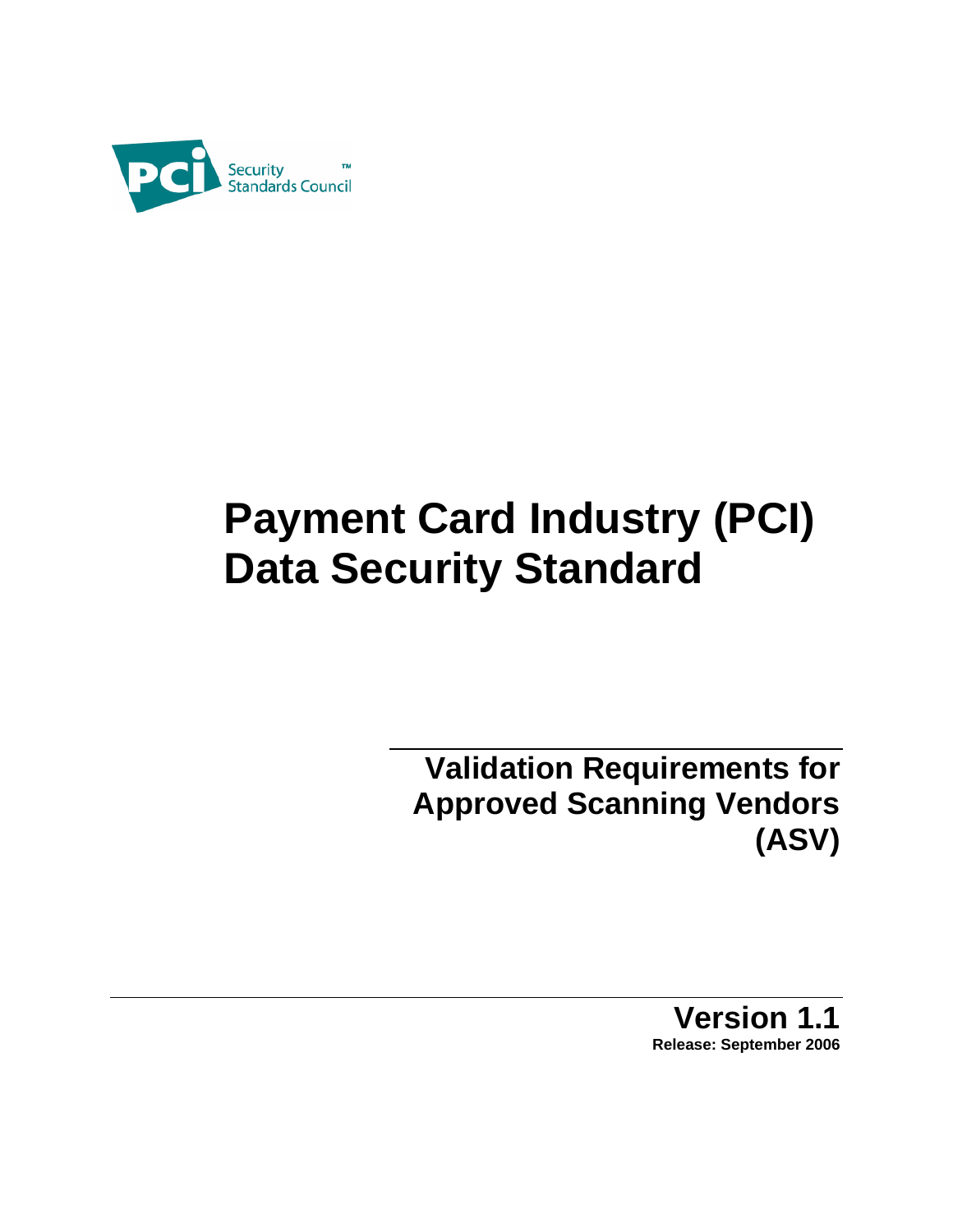

## **TABLE OF CONTENTS**

| 1            |                          | <b>Introduction</b>                    | 1 |
|--------------|--------------------------|----------------------------------------|---|
|              | 1.1<br>1.2<br>1.3<br>1.4 |                                        |   |
|              | 1.5                      |                                        |   |
| $\mathbf{2}$ |                          | <b>ASV Business Requirements</b>       | 4 |
|              | 2.1                      |                                        |   |
|              |                          | 2.1.1                                  |   |
|              |                          | 2.1.2                                  |   |
|              | 2.2                      |                                        |   |
|              |                          | 2.2.1                                  |   |
|              |                          | 2.2.2                                  |   |
|              | 2.3                      | 2.3.1                                  |   |
|              |                          | 2.3.2                                  |   |
|              |                          |                                        |   |
| 3            |                          | <b>ASV Capability Requirements</b>     | 7 |
|              | 3.1                      |                                        |   |
|              |                          | 3.1.1                                  |   |
|              |                          | 3.1.2                                  |   |
|              | 3.2                      |                                        |   |
|              |                          | 3.2.1                                  |   |
|              |                          | 3.2.2                                  |   |
| 4            |                          | <b>ASV Administrative Requirements</b> | 9 |
|              |                          |                                        |   |
|              | 4.1                      |                                        |   |
|              |                          | 4.1.1                                  |   |
|              |                          | 4.1.2                                  |   |
|              | 4.2                      |                                        |   |
|              |                          | 4.2.1                                  |   |
|              | 4.3                      | 4.2.2                                  |   |
|              |                          | 4.3.1                                  |   |
|              | 4.4                      |                                        |   |
|              |                          | 4.4.1                                  |   |
|              |                          | 442                                    |   |
|              | 4.5                      |                                        |   |
|              |                          | 4.5.1                                  |   |
|              |                          | 4.5.2                                  |   |
|              | 4.6                      |                                        |   |
|              |                          | 4.6.1                                  |   |
|              |                          |                                        |   |

 $\overline{1}$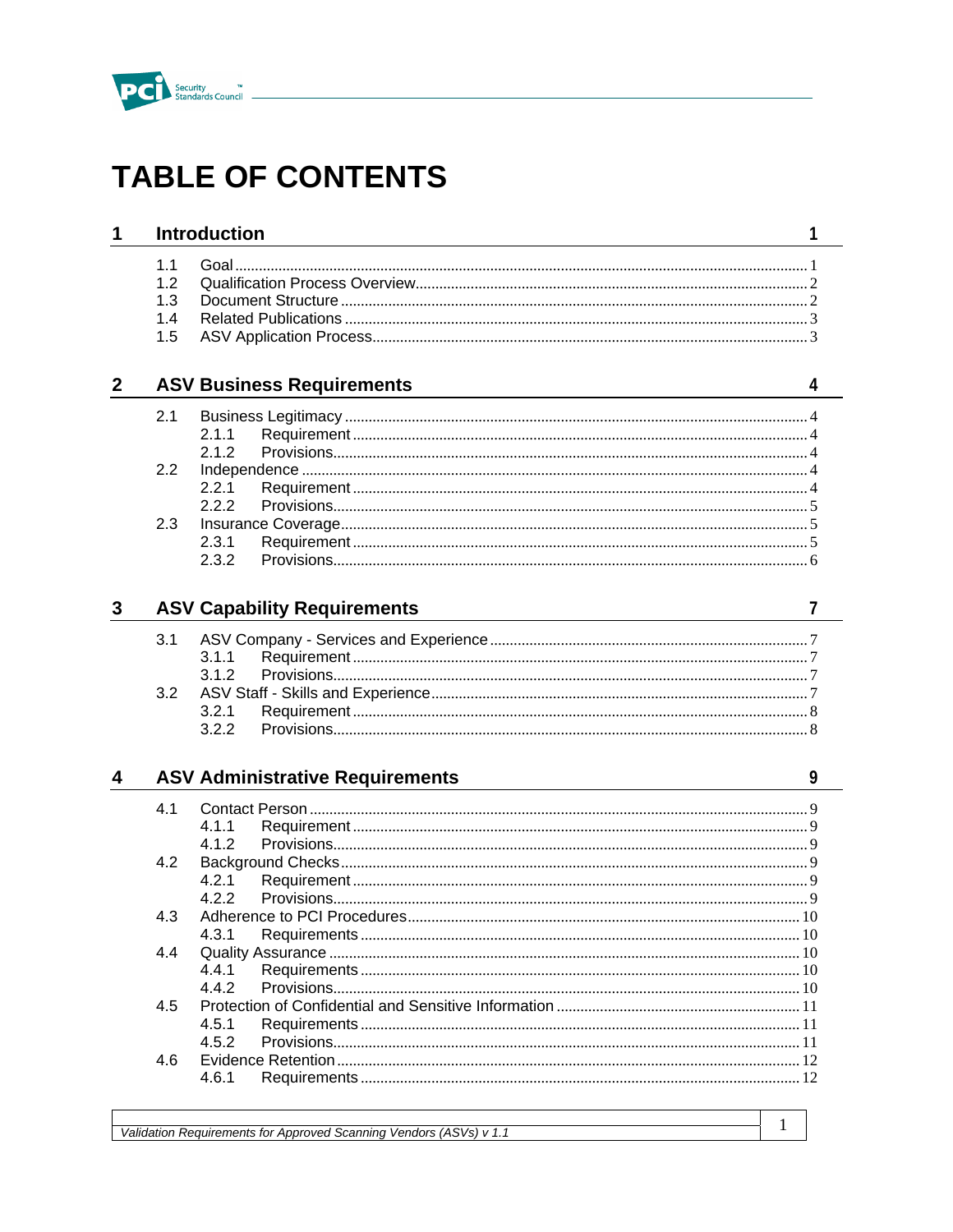

|                   | 4.6.2          |                                                              |    |
|-------------------|----------------|--------------------------------------------------------------|----|
| 5                 |                | <b>ASV Initial Qualification and Annual Re-qualification</b> | 13 |
| 5.1<br>5.2<br>5.3 | 5.2.1<br>5.2.2 |                                                              |    |
| Appendix A.       |                | <b>PCI ASV Compliance Test Agreement</b>                     | 15 |
| Appendix B.       |                | <b>PCI ASV Application Process Checklist</b>                 | 35 |
| Appendix C.       |                | <b>Sample ASV Feedback Form</b>                              | 38 |
| Appendix D.       |                | <b>Insurance</b>                                             | 43 |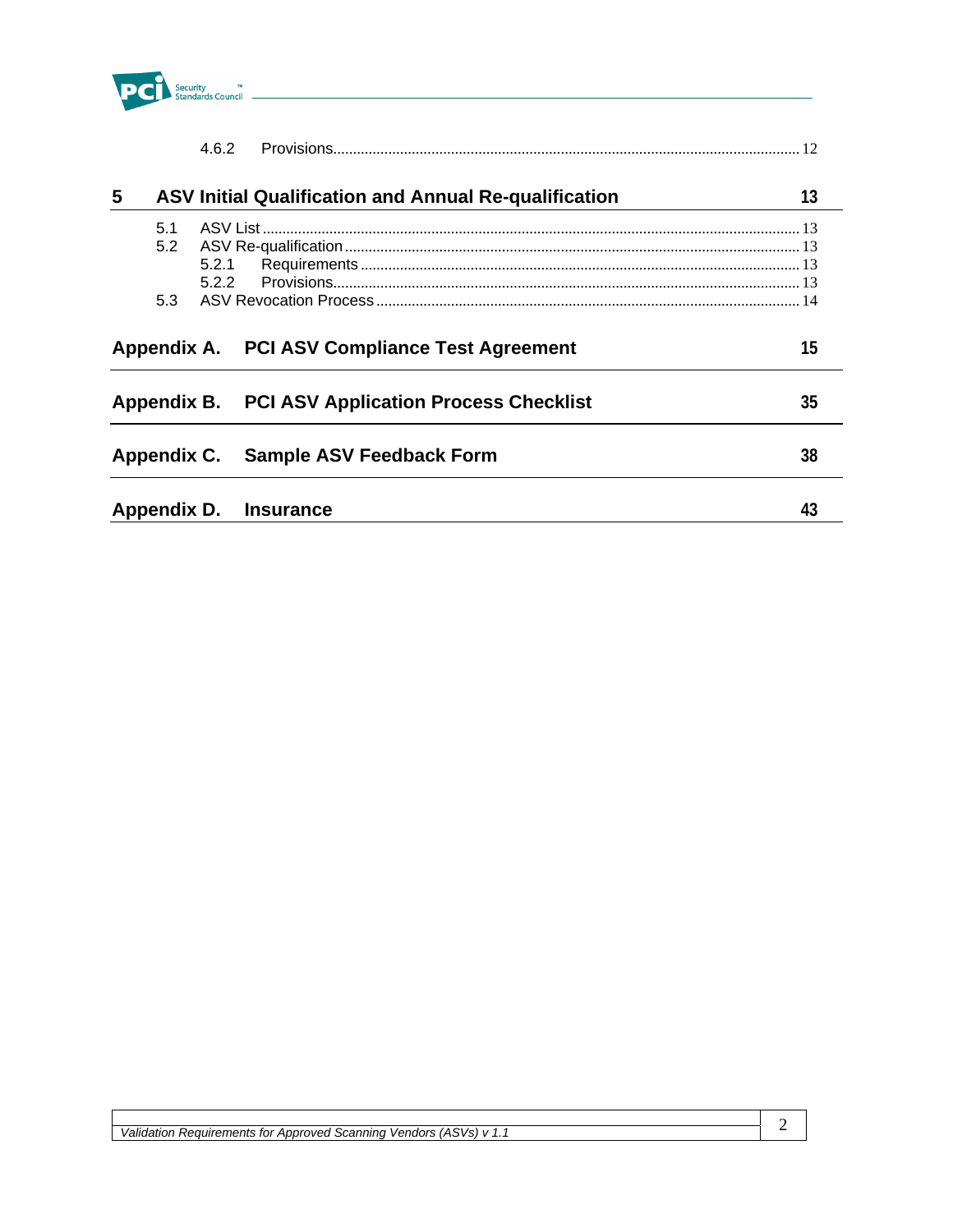

## **1 Introduction**

In response to requests from merchants for a unified set of payment account data security requirements, members of the payment card industry (PCI) have adopted a single set of requirements for cardholder data protection across the entire industry. This PCI Data Security Standard (PCI DSS) is maintained by the PCI Security Standards Council, LLC (PCI SSC).

Key to the success of the PCI DSS is merchant and service provider compliance. PCI DSS requirements, when implemented appropriately, provide a well-aimed defense against data exposure and compromise.

The PCI SSC will provide the tools needed for compliance with the standard.

Organizations that validate adherence by performing vulnerability scans of internet facing environments of merchants and service providers are known as Approved Scanning Vendors (ASVs).

The compliance tools applicable to Internet-facing systems include specific requirements for scans of merchants and service providers (the PCI Scanning Procedures), and periodic remote PCI Scanning Services of these organizations by recognized scanning vendors.

Validation of these requirements by independent and qualified security companies is important to ensure the effectiveness of PCI DSS. The quality, reliability, and consistency of an ASV's work are essential to ensure the protection of cardholder data.

This document describes the necessary qualifications for an ASV company (and staff) to be recognized by the PCI SSC to perform remote PCI Scanning Services.

To achieve (and maintain) approval status, ASVs must comply with requirements in this document.

### **1.1 Goal**

To be recognized as an ASV by PCI SSC, the ASV, ASV employees, and the ASV's scanning solution must meet or exceed the requirements described in this document and execute the "PCI ASV Compliance Test Agreement" attached as Appendix A (the "Agreement") with PCI SSC. The companies that qualify are identified on PCI SSC's ASV list on PCI SSC's web site in accordance with the Agreement.

The requirements defined in this document serve as a **validation baseline** for PCI SSC and provide a transparent process for ASV admittance and requalification across the payment industry. The ASV must adhere to all requirements in these *Validation Requirements for Approved Scanning Vendors*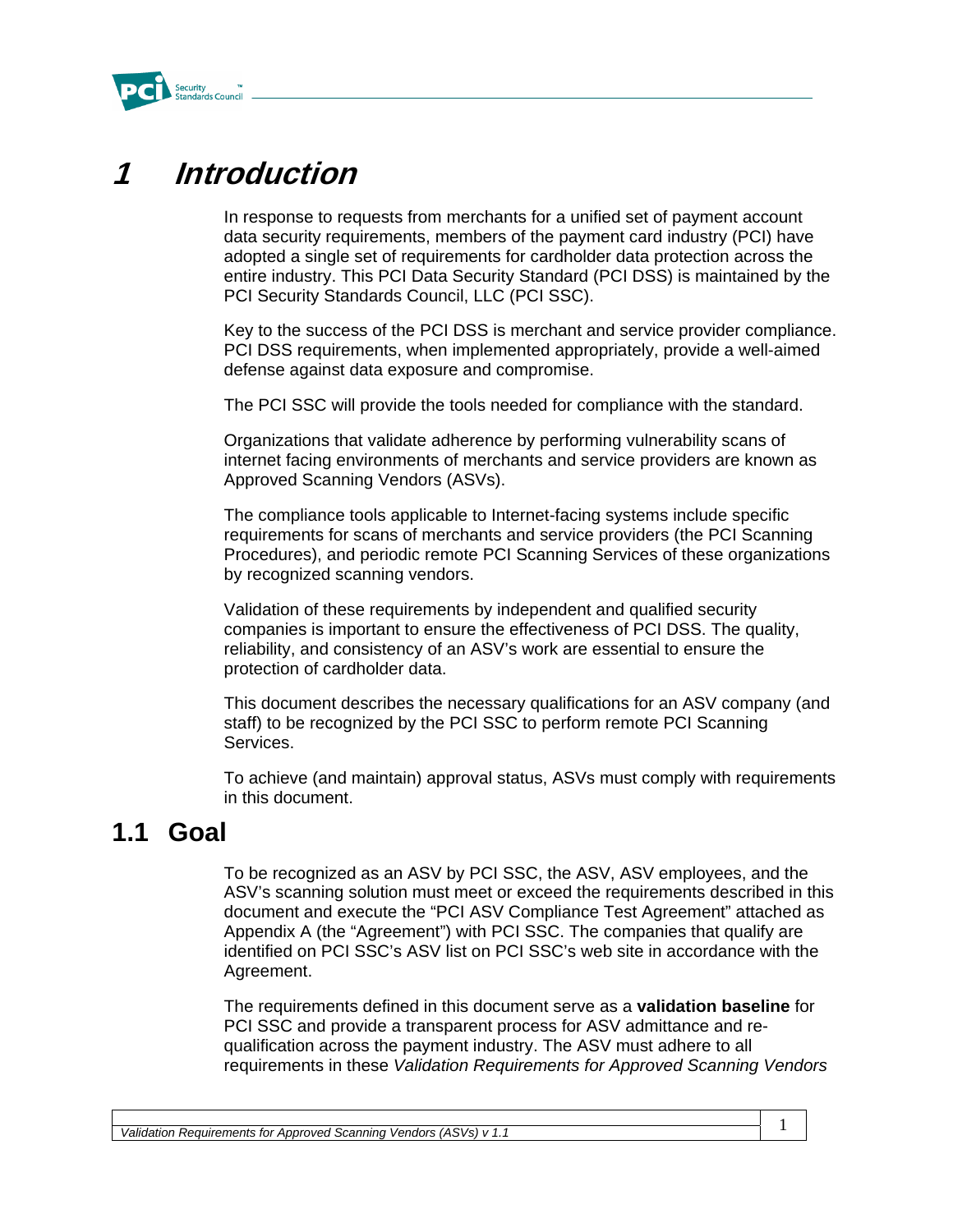

*(ASV)* (the "ASV Requirements") and must provide all of the required provisions described.

### **1.2 Qualification Process Overview**

The ASV qualification process consists of three parts: the first involves the qualification of the security company itself. The second relates to the qualification of the company's employee(s) responsible for the remote PCI Scanning Services. The third consists of the security testing of the company's remote scanning solution(s).

All ASVs appear on the PCI SSC ASV list. If a security company is not on this list, its work product is not recognized by PCI SSC. ASVs appearing on this list must re-qualify annually.

The ASV requirements are incorporated into the Agreement. To initiate the qualification process, the security company must sign the Agreement in unmodified form and submit it to PCI SSC. One provision of the Agreement requires the company to warrant that – to the best of its ability – the information provided to PCI SSC to support the ASV application process is accurate and complete as of the date of its submission.

### **1.3 Document Structure**

This document defines the requirements a security company must meet to become an ASV. The document is structured in five sections as follows.

**Section 1: Introduction** offers a high level overview of the ASV applications process.

**Section 2: ASV Business Requirements** covers minimum business requirements that must be demonstrated to PCI SSC by the security company. This section outlines information and items that must be provided to prove business stability, independence, and insurance coverage.

**Section 3: ASV Capability Requirements** reviews the information and documentation necessary to demonstrate the security company's service expertise, as well as that of at least one of its employees (the scanning operation technical manager).

**Section 4: ASV Administrative Requirements** focuses on the standards to meet regarding the logistics of doing business as a PCI ASV, including background checks, adherence to PCI procedures, quality assurance, and protection of confidential and sensitive information.

**Section 5: ASV Qualification Maintenance** briefly outlines the yearly requalification process, as well as revocation procedures if there is a breach of the Agreement.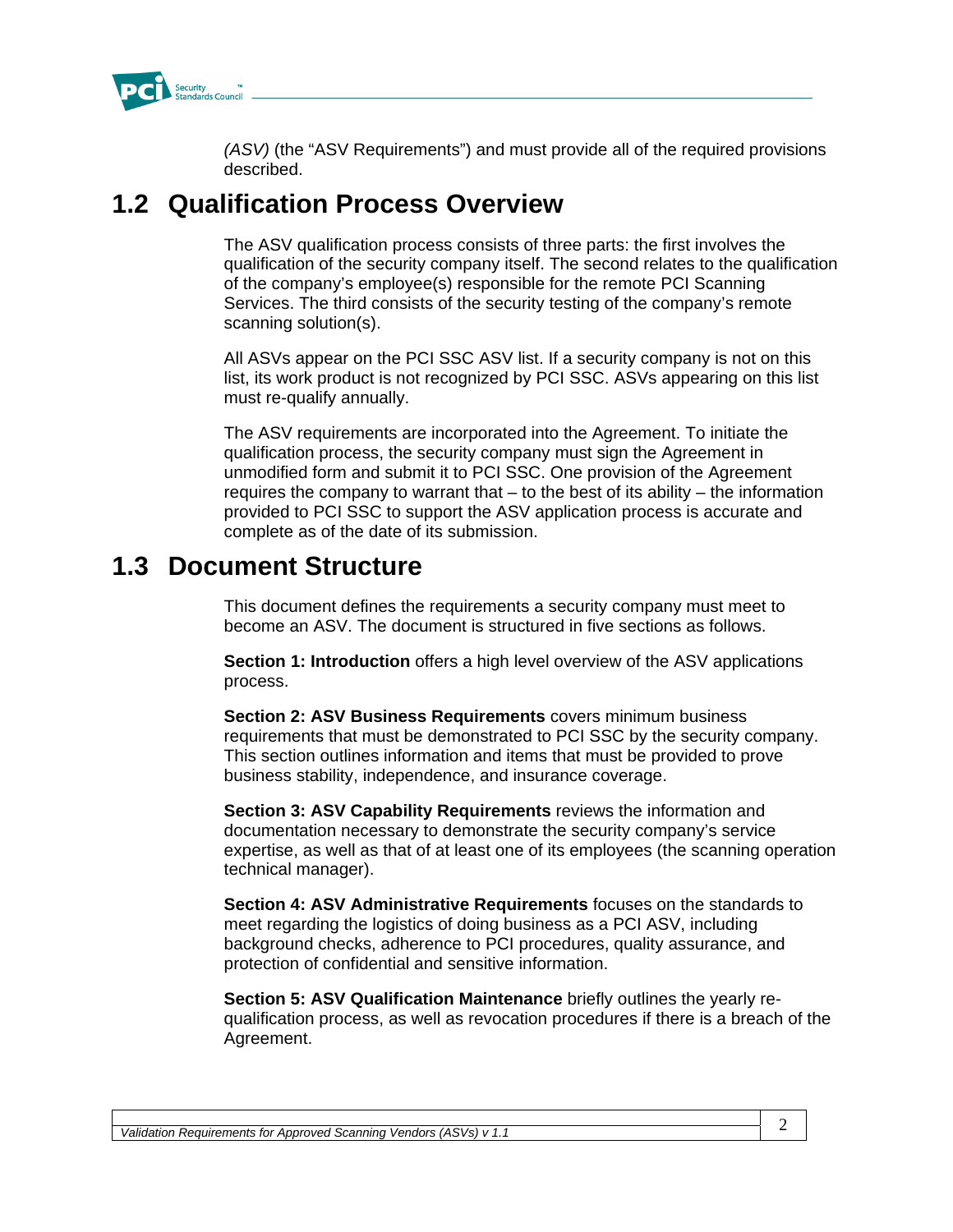

### **1.4 Related Publications**

This document should be used in conjunction with other PCI SSC publications: the *PCI Data Security Standard*, the *PCI Technical and Operational Scanning Requirements*, and the *PCI Scanning Procedure*s, available through the PCI SSC web site.

### **1.5 ASV Application Process**

In addition to explaining the requirements that a PCI ASV must meet to perform remote PCI Scanning Services, this document describes the information that must be provided to PCI SSC as part of the application process. Each outlined requirement is followed by the information that must be submitted to document that the security company meets or exceeds the stated requirements. To facilitate preparation of the application package, refer to Appendix B: "ASV Application Process Checklist."

All application packages must include a signed Agreement and the required documentation. Applicants should send the completed packages by mail to the following address:

PCI SSC 401 Edgewater Place, Suite 600 Wakefield, MA 01880

Phone number: 1-781-876-8855

E-mail submissions will not be accepted.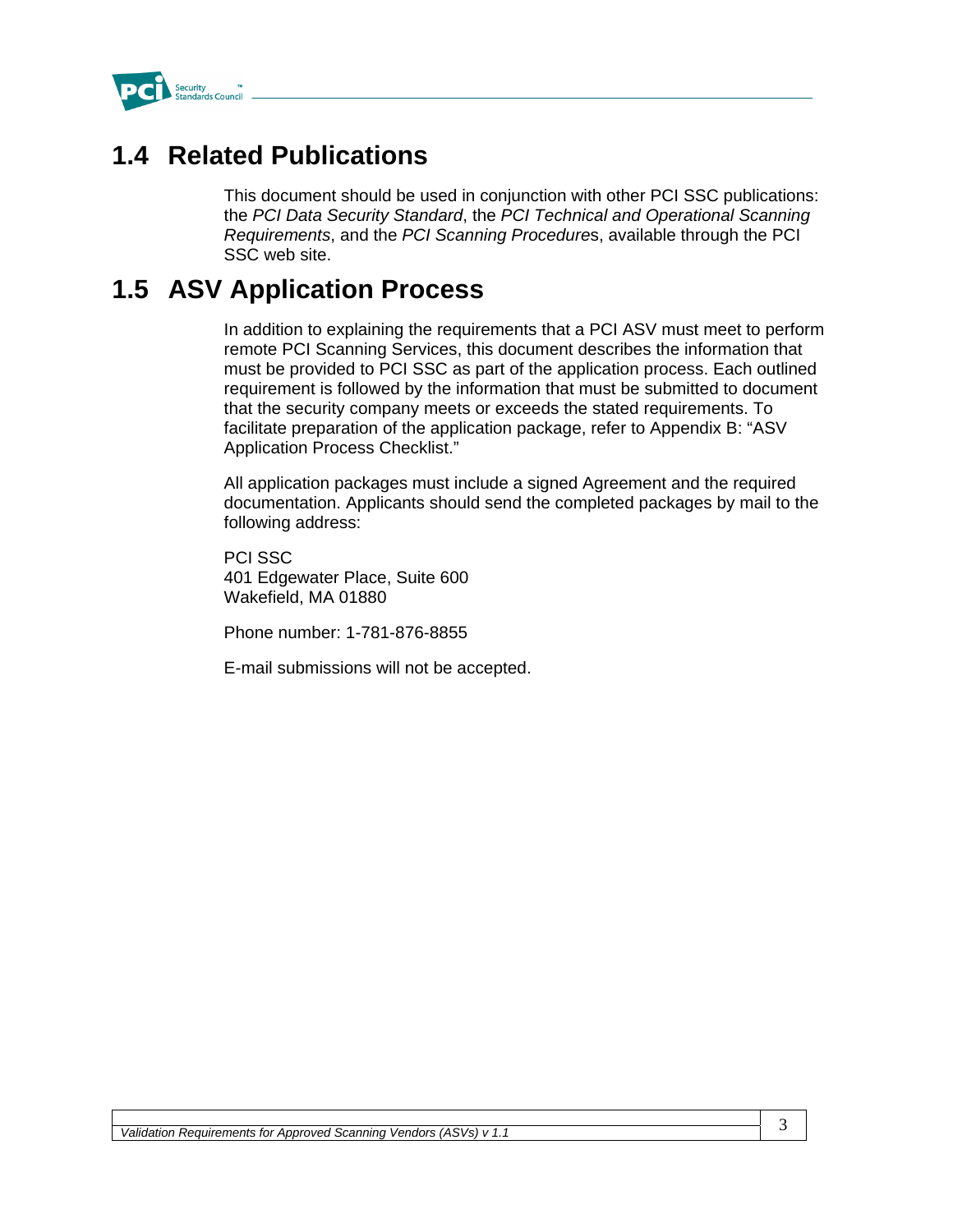

## **2 ASV Business Requirements**

This section describes the minimum business requirements and related information that must be provided to PCI SSC. The provisions requested include information about the company's business legitimacy, independence, and required insurance coverage.

### **2.1 Business Legitimacy**

### **2.1.1 Requirement**

The ASV must be recognized as a legal entity.

### **2.1.2 Provisions**

The following information must be provided to PCI SSC:

- Copy of Business license or equivalent, including year of incorporation, and location(s) of offices
- Written statements describing any past or present allegations or convictions of any fraudulent or criminal activity involving the ASV (and ASV principals), and the status and resolution

### **2.2 Independence**

### **2.2.1 Requirement**

The ASV must adhere to professional and business ethics, perform its duties with objectivity, and limit sources of influence that might compromise its independent judgment in performing PCI Scanning Services.

The ASV must have a code of conduct policy, and provide this code of conduct policy to PCI SSC upon request.

The ASV must adhere to all independence requirements as established by PCI SSC, including without limitation, the following:

- The ASV must not undertake to perform PCI Scanning Services of entities that it controls or with which it is under common control or in which it holds any investment
- The ASV must not have been offered or provided (and will not offer or provide) any gift, gratuity, service, or other inducement to any employee of PCI SSC or any ASV subject or agency involved in retaining the ASV to enter into the Agreement or to provide ASV-related services
- The ASV must fully disclose in the Scan Report if they perform PCI Scanning Services to customers who use any security-related devices or securityrelated applications that have been developed or manufactured by the ASV,

*Validation Requirements for Approved Scanning Vendors (ASVs) v 1.1* 4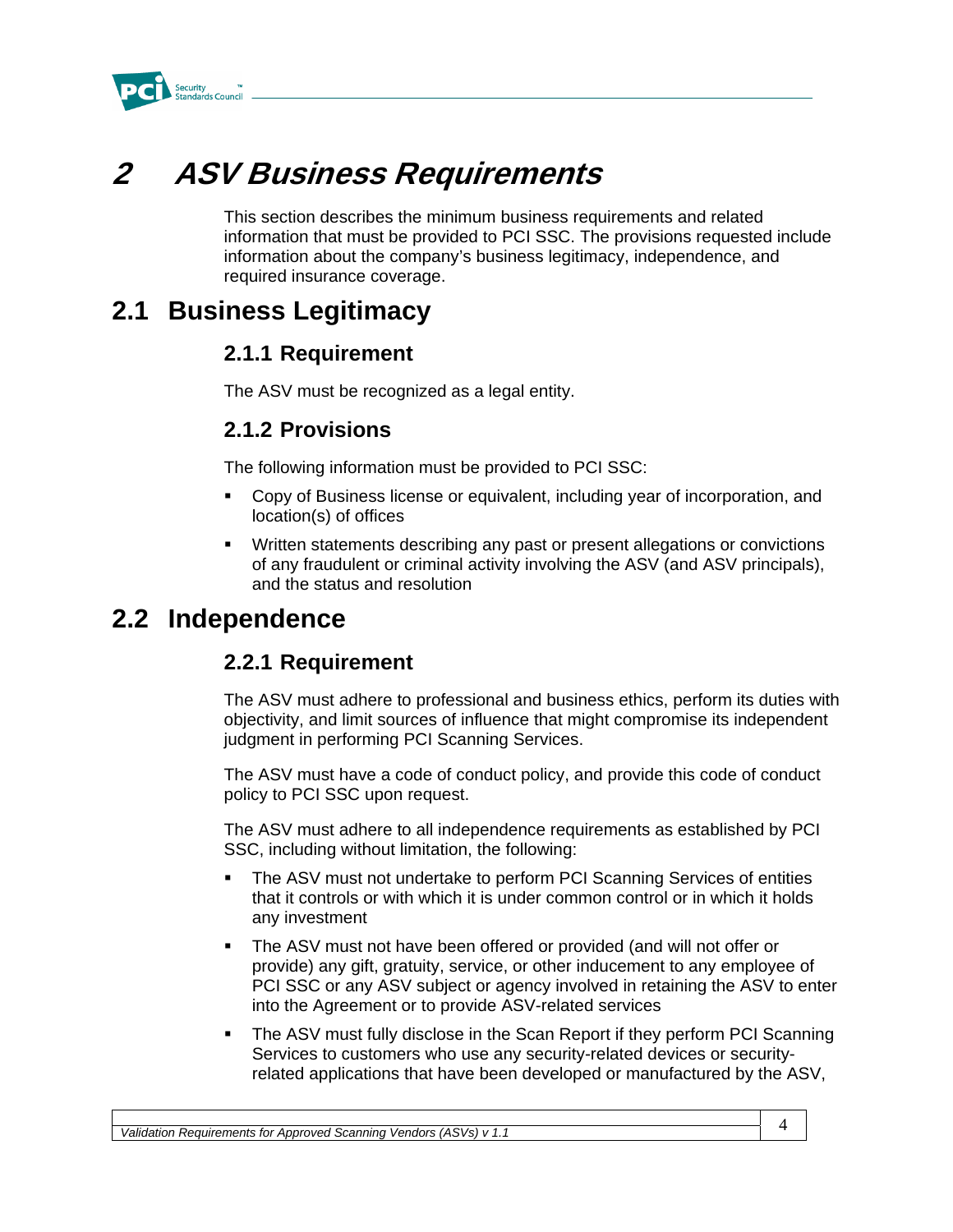

or to which the ASV owns the rights, or that the ASV has configured or manages, including the following:

- Application or network firewalls
- **Intrusion detection/prevention systems**
- **Database or other encryption solutions**
- **Security audit log solutions**
- **File integrity monitoring solutions**
- Anti-virus solutions
- **The ASV agrees that when the ASV recommends remediation actions which** include one of its own solutions or products, the ASV will also recommend other market options that exist
- The ASV agrees that it will not use its status as a "listed ASV" to market services unnecessary to bring ASV subjects into compliance with the PCI DSS
- The ASV must not, and agrees that it will not, misrepresent requirements of the PCI DSS in connection with its promotion or sales of services to ASV clients, or state or imply that the PCI DSS requires use of the ASV's products or services

### **2.2.2 Provisions**

The ASV must describe company practices to maintain scanning independence, including but not limited to practices, organizational structure/separation, and employee education in place to prevent conflicts of interest in a variety of scenarios, such as the following:

- **ASV** customer uses products or applications developed or manufactured by the ASV company
- ASV customer uses products or applications managed or configured by the ASV company

### **2.3 Insurance Coverage**

### **2.3.1 Requirement**

At all times while its Agreement is in effect, the ASV shall maintain sufficient insurance, insurers, coverages, exclusions, and deductibles that PCI SSC reasonably requests to adequately insure the Vendor for its obligations and liabilities under the Agreement, including without limitation, the ASV's indemnification obligations.

The ASV must adhere to all requirements for insurance coverage required by PCI SSC, including without limitation, the requirements in Appendix D – Insurance Coverage, which includes details of required insurance coverage.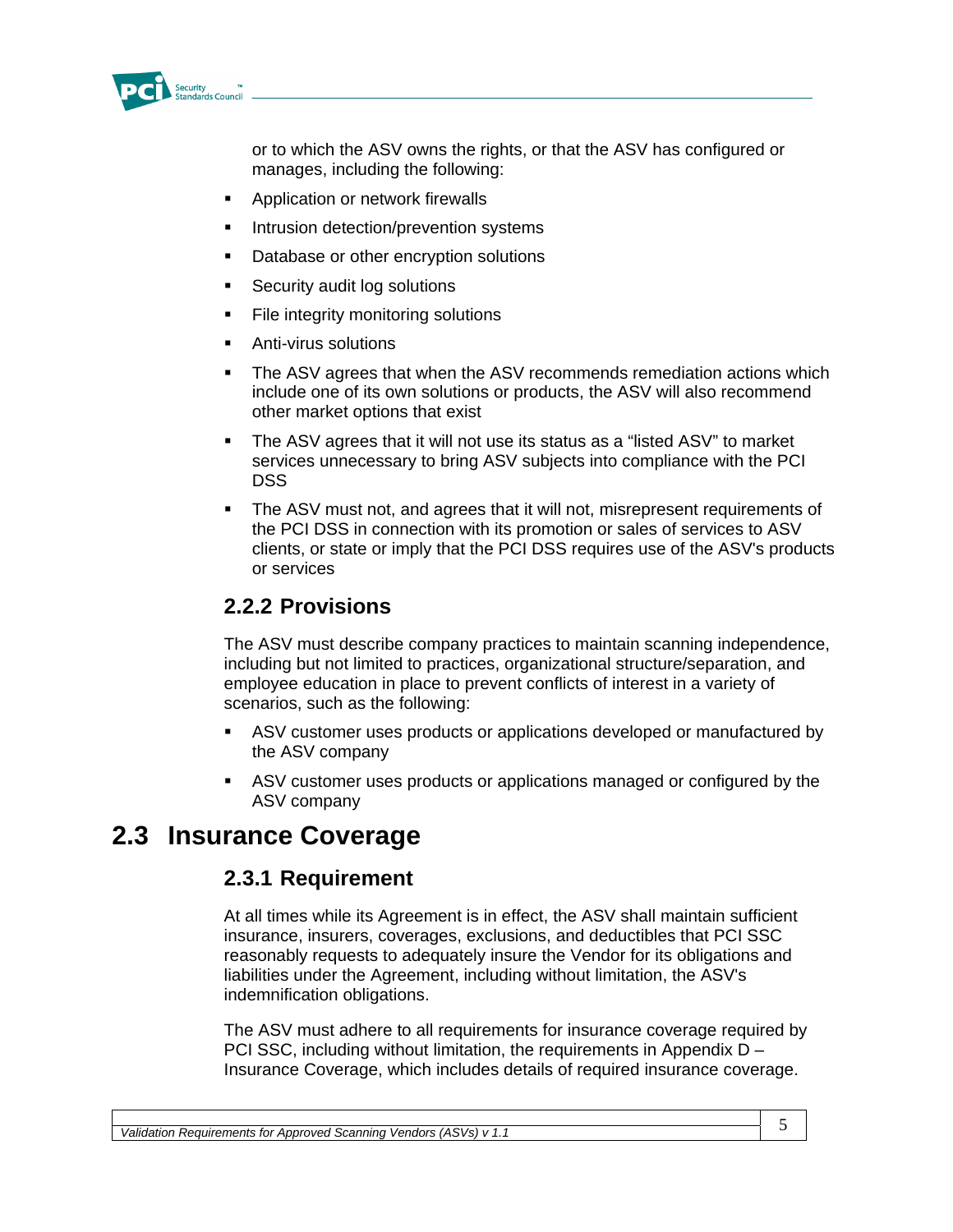

### **2.3.2 Provisions**

The ASV must sign the Agreement, which states that the ASV meets locally applicable PCI SSC insurance coverage requirements.

The ASV must provide a proof of coverage statement to PCI SSC to show that insurance coverage matches locally-mandated insurance coverage requirements.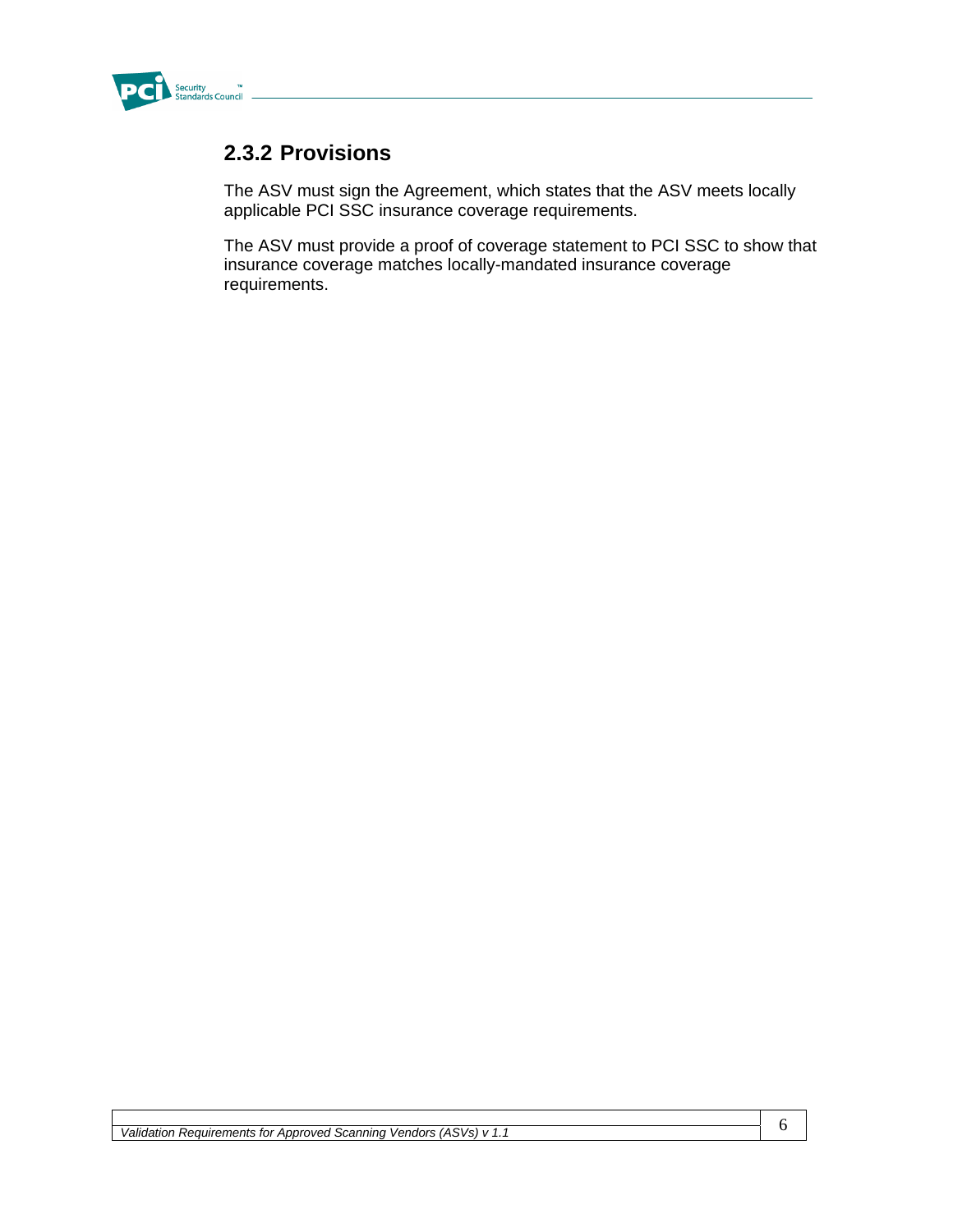

## **3 ASV Capability Requirements**

This section describes the minimum ASV capability requirements and related documentation the ASV must provide to PCI SSC. The provisions requested include information to demonstrate necessary information security vulnerability assessment expertise, work history, and industry experience.

### **3.1 ASV Company - Services and Experience**

### **3.1.1 Requirement**

The ASV must possess security scanning assessment experience similar or related to the PCI Scanning Services.

The ASV must have a dedicated security practice that includes staff with specific job functions that support the security practice.

### **3.1.2 Provisions**

The following information must be provided to PCI SSC:

- ASV's experience and knowledge with information security vulnerability assessment engagements and penetration testing, preferably related to payment systems
- Description of the ASV's relevant areas of specialization within information security (for example, network security, database and application security, and incident response)
- Evidence of a dedicated security practice, such as number of all employees and the number of employees performing PCI Scanning Services
- Evidence of a dedicated security practice, such as the number of employees performing security scanning assessments and the percentage of time dedicated to such PCI Scanning Services
- **Brief description of core business offerings**
- Description of size and types of market segments in which the ASV tends to focus, such as Fortune 500, financial industry, insurance industry, or smallmedium sized businesses
- List of languages supported by the ASV
- Two client references from security engagements within the last 12 months

### **3.2 ASV Staff - Skills and Experience**

At least one ASV employee performing or managing PCI scanning Services must be qualified by PCI SSC. ASV employees are responsible for performance of the PCI Scanning Services in accordance with the PCI Technical and Operation Scanning Requirements.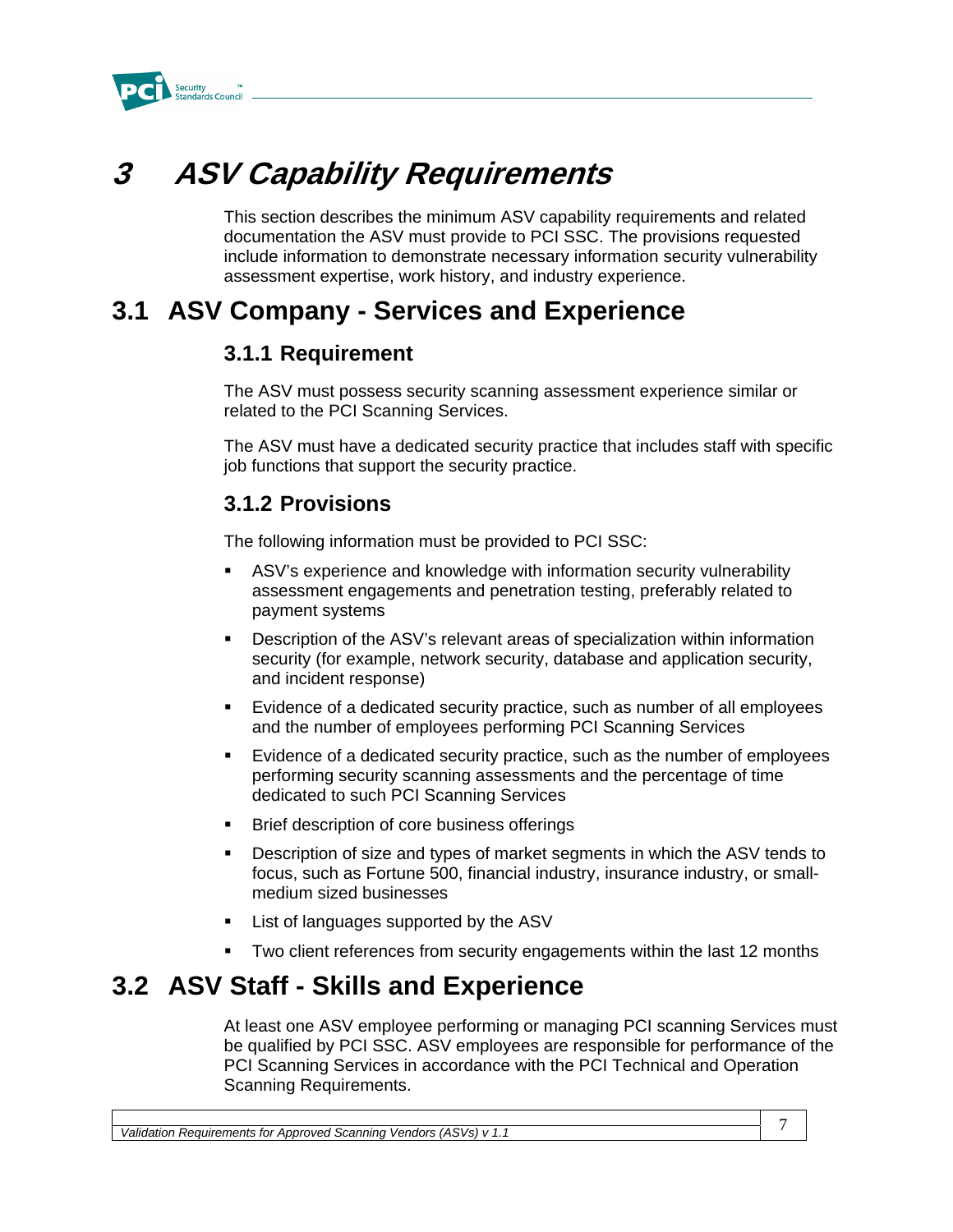

### **3.2.1 Requirement**

The ASV employee(s) performing or managing PCI Scanning Services should possess sufficient information security knowledge and experience to conduct technically complex scanning assessments, and should possess industryrecognized security certification(s) or equivalent work experience.

The ASV employee(s) performing or managing the PCI Scanning Services must be knowledgeable about the PCI DSS and the PCI Technical and Operation Scanning Requirements. ASV employee(s) may be required to attend annual training provided by PCI SSC, and pass the examination conducted at training.

### **3.2.2 Provisions**

The following information should be provided to PCI SSC for each individual that conducts PCI Scanning Services to be qualified:

- Area(s) of Expertise (network security, application security and consultancy, system integration, auditing, special skills) with at least 1 year (total) in three separate areas
- Years of working experience and responsibilities
- Years of experience related to payment industry and responsibilities
- Resume
- ASV's are requested to provide PCI SSC documentation of the following certifications for employees performing PCI Scanning Services:
- Copy of Certified Information System Security Professional (CISSP) certificate and ID number
- Copy of Certified Information Systems Auditor (CISA) certificate and ID number
- Copy of Certified Information Security Manager (CISM) certificate and ID number
- If the managing employee does not have any of the above experience, criteria, or certificates, he or she must provide a description of a **minimum of five (5) years** of relevant information security experience or proof of other recognized security certifications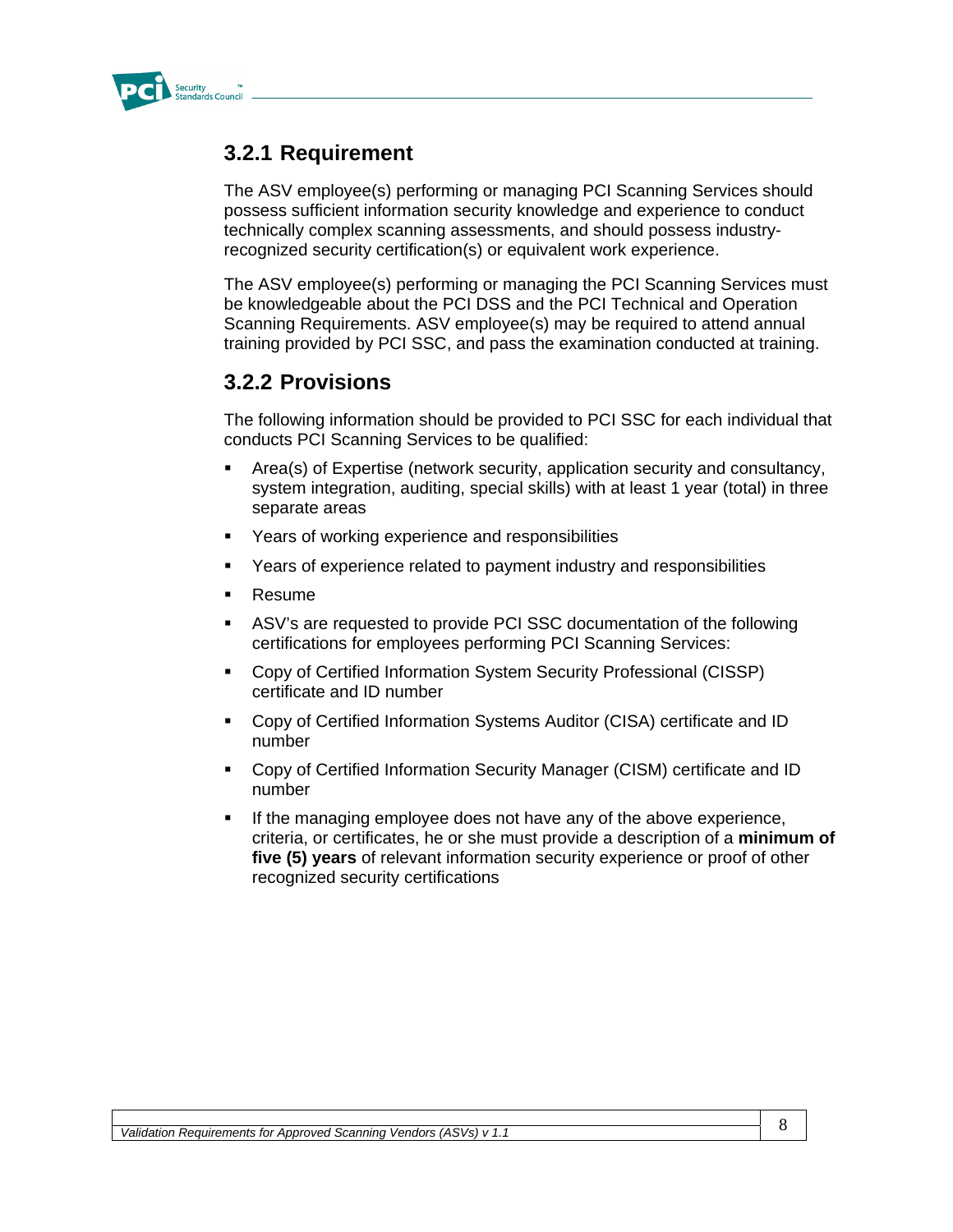

## **4 ASV Administrative Requirements**

This section describes the administrative requirements for ASVs, including company contacts, background checks, adherence to PCI procedures, quality assurance, and protection of confidential and sensitive information.

### **4.1 Contact Person**

### **4.1.1 Requirement**

The ASV must provide PCI SSC with a primary and secondary contact.

### **4.1.2 Provisions**

The following contact information must be provided to PCI SSC, for both primary and secondary contacts:

Name **Title** Address Phone Fax Email

### **4.2 Background Checks**

### **4.2.1 Requirement**

The ASV must perform a background check (as described in this subsection) when hiring ASV employees, if legally permitted within the applicable jurisdiction.

The ASV must adhere to all background check requirements as required by PCI SSC.

Upon request, the ASV must provide to PCI SSC the background check history for each ASV employee, when legally permitted within the applicable jurisdiction.

### **4.2.2 Provisions**

The ASV must provide the following to PCI SSC:

- For each employee to be qualified, a written statement that the ASV employee successfully completed the background check in accordance with the ASV's policies and procedures (where legally permitted)
- The ASV must sign the Agreement, which includes a statement that the ASV will perform background checks for each ASV employee, in accordance with applicable ASV procedures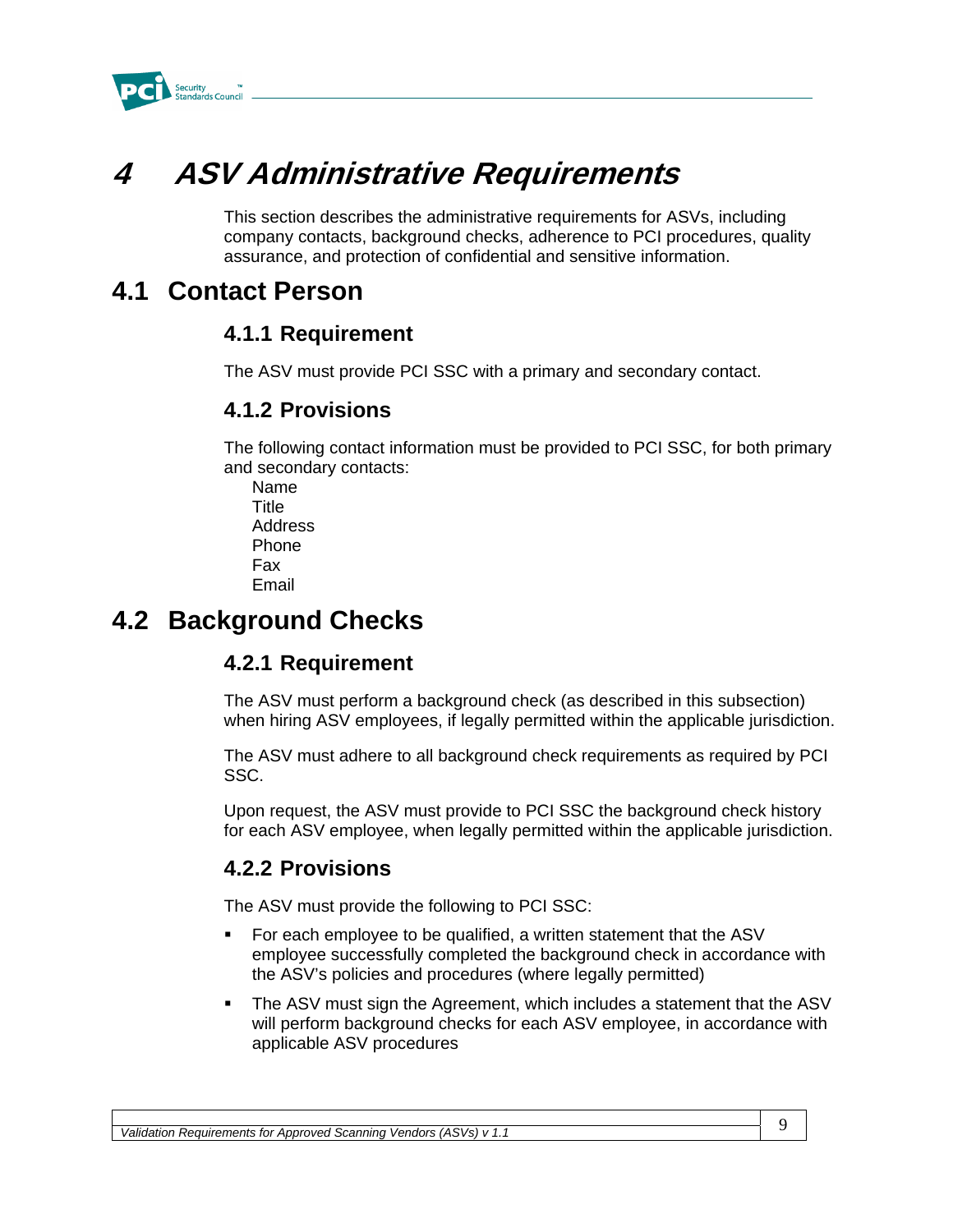

- A summary description of current ASV personnel background check policies and procedures, to confirm the procedures include at least (to the extent legally permissible in the applicable jurisdiction):
- Gathering of current photographs
- Verification of aliases (when applicable)
- Review of records of any criminal activity, arrests, or convictions, updated annually
- Comparison of fingerprints with national and regional criminal records
- Note: Misdemeanors are allowed, but felonies automatically disqualify an employee from consideration as a ASV employee

### **4.3 Adherence to PCI Procedures**

### **4.3.1 Requirements**

The ASV report must follow the procedures documented in the PCI Technical and Operational Scanning Requirements Provisions

The ASV must sign the Agreement, which includes a statement that the ASV will adhere to the requirements.

### **4.4 Quality Assurance**

### **4.4.1 Requirements**

The ASV must have an implemented quality assurance process.

The ASV must adhere to all PCI SSC quality assurance requirements.

The ASV must provide an ASV Feedback Form to their client at the completion of the PCI Scanning Service. See Appendix C – "Sample ASV Feedback Form".

PCI SSC reserves the right to conduct site-visits and audit the ASV at the discretion of the PCI SSC.

Upon request, the ASV must provide the quality assurance manual to PCI SSC.

### **4.4.2 Provisions**

The ASV must provide the following to PCI SSC:

- The ASV's executed Agreement, which includes a statement that the ASV has developed and implemented, and will adhere to, a quality assurance process and manual
- A description of the contents of the ASV quality assurance process, to confirm the procedures fully document the PCI Scanning Services and the review process for generation of the report requirements contained in the PCI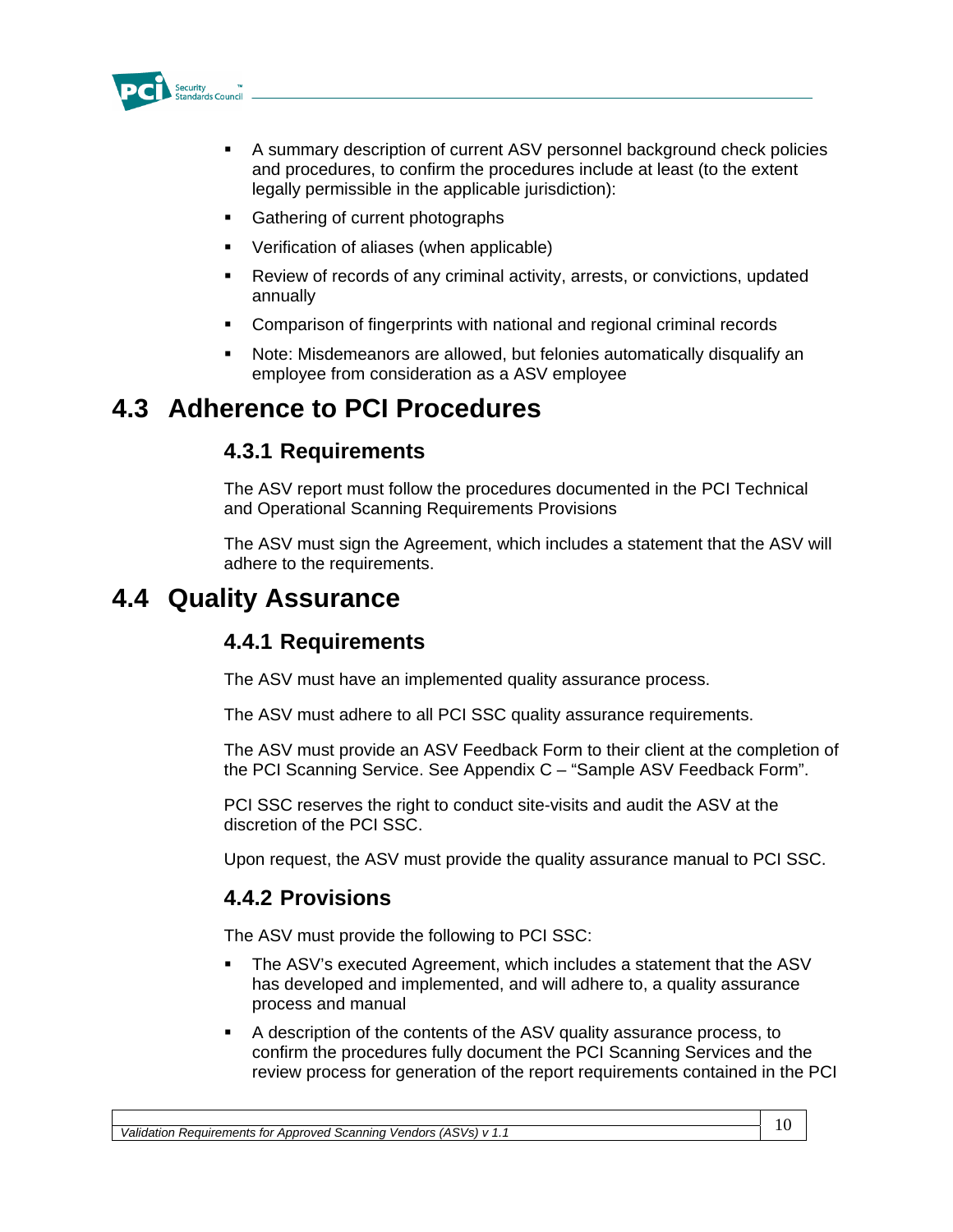

Technical and Operational Scanning Requirements, including at least the following:

Reviews of scanning procedures, supporting documentation, and information documented in the *PCI Technical and Operational Scanning Requirements* related to the appropriate selection of system components

Requirement that ASV employees must adhere to the *PCI Technical and Operational Scanning Requirements*

### **4.5 Protection of Confidential and Sensitive Information**

### **4.5.1 Requirements**

The ASV must maintain adequate physical, electronic, and procedural safeguards consistent with industry-accepted practices to protect sensitive and confidential information against any threats or unauthorized access during storage, processing, and/or communicating of this information.

The ASV must adhere to all requirements to protect sensitive and confidential information, as required by PCI SSC.

The ASV must maintain the privacy and confidentiality of information obtained in the course of performing duties under the Agreement, unless (and to the extent) disclosure is required by legal authority.

### **4.5.2 Provisions**

The ASV must provide the following:

- Description of the ASV's confidential and sensitive data protection handling practices, including physical, electronic, and procedural safeguards, including at least the following:
- Systems storing customer data do not reside on Internet accessible systems
- Protection of systems storing customer data by adequate network and application layer controls including a firewall and IDS/IPS
- **The following physical and logical access controls:**
- Restricting access (for example, via locks) to the physical office space
- Restricting access (for example, via locked file cabinets) to paper files
- Restricting logical access to electronic files by role-based access control
- Encryption of sensitive customer information when transmitted over the Internet either by e-mail or other means
- Secure transport and storage of backup media
- Encryption of customer data on consultants' laptops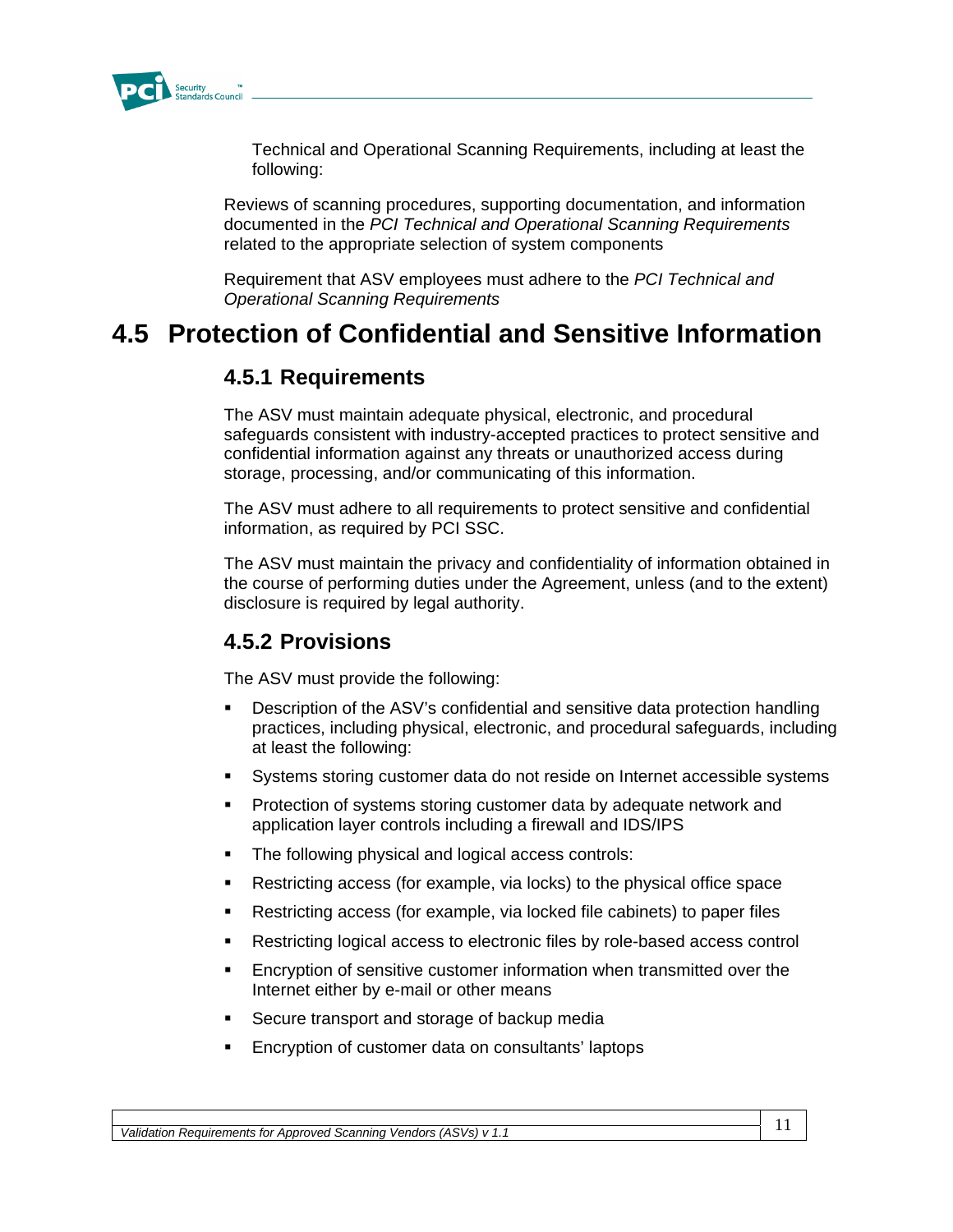

- **Description of requirements and processes used to ensure employee** confidentiality of customer data, including a (blank) copy of confidentiality agreements required to be signed by employees
- ASV must sign the Agreement, which includes a statement that the ASV will adhere to the requirements

### **4.6 Evidence Retention**

### **4.6.1 Requirements**

The ASV must securely maintain digital and/or hard copies of case logs, scanning results and work papers, notes, and any technical information that was created and/or obtained during the PCI Scanning Services for a minimum of two (2) years.

The ASV must adhere to all requirements to protect sensitive and confidential information, as required by PCI SSC.

This information must be available upon request by PCI SSC and its Affiliates for a minimum of two (2) years.

The ASV must provide a copy of evidence retention policy and procedures to PCI SSC upon request.

### **4.6.2 Provisions**

A description of the ASV's evidence retention policy and procedures that covers the requirements must be provided to PCI SSC.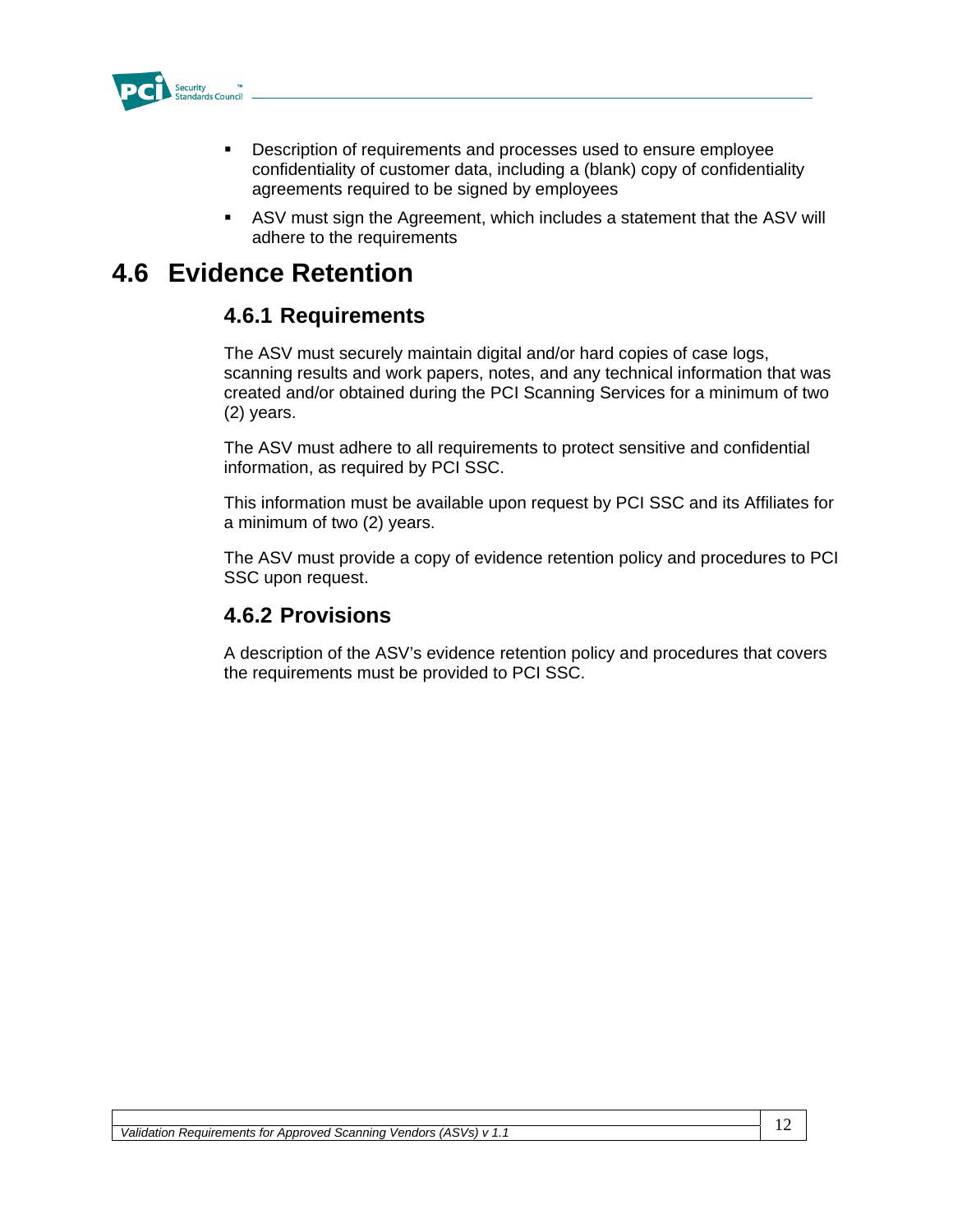

## **5 ASV Initial Qualification and Annual Requalification**

This section describes the process after initial qualification and activities related to the annual ASV re-qualification. This section includes 1) the ASV list, 2) annual maintenance of ASV qualification, and 3) revocation, if necessary, of an ASV's qualification.

### **5.1 ASV List**

Once a company has met all requirements specified in this document, PCI SSC will add the ASV to the Approved Scanning Vendor List. Only those ASVs on this list are authorized by PCI SSC to perform remote PCI Scanning Services. This list is posted on the PCI SSC web site.

PCI SSC reserves the right to perform random site audits of the ASV.

In the event a company does not meet the requirements in this document, PCI SSC will notify the company.

The company will have 30 days from the date of notification to appeal the decision. Appeals must be addressed to PCI SSC General Manager and follow the procedures outlined on https://pcisecuritystandards.org.

If a company's appeal is denied, its name will not be placed on the approved PCI Approved Scanning Vendor List.

### **5.2 ASV Re-qualification**

### **5.2.1 Requirements**

All ASVs and employees must be re-qualified by PCI SSC on an annual basis, based on the ASV's original qualification date. Re-qualification by PCI SSC is based on payment of annual fees, proof of training attended, and satisfactory feedback from the ASV clients (the merchants or service providers that received PCI Scanning Services) to PCI SSC

PCI SSC reserves the right to perform random on-site audits of the ASV.

### **5.2.2 Provisions**

The following must be provided to PCI SSC and/or will be considered by PCI SSC during the re-qualification process:

 Feedback from ASV clients (entities that received PCI Scanning Services), requested by PCI SSC (see Appendix C – "Sample ASV Client Feedback Form"). Significant or excessive unsatisfactory feedback may be cause for revocation.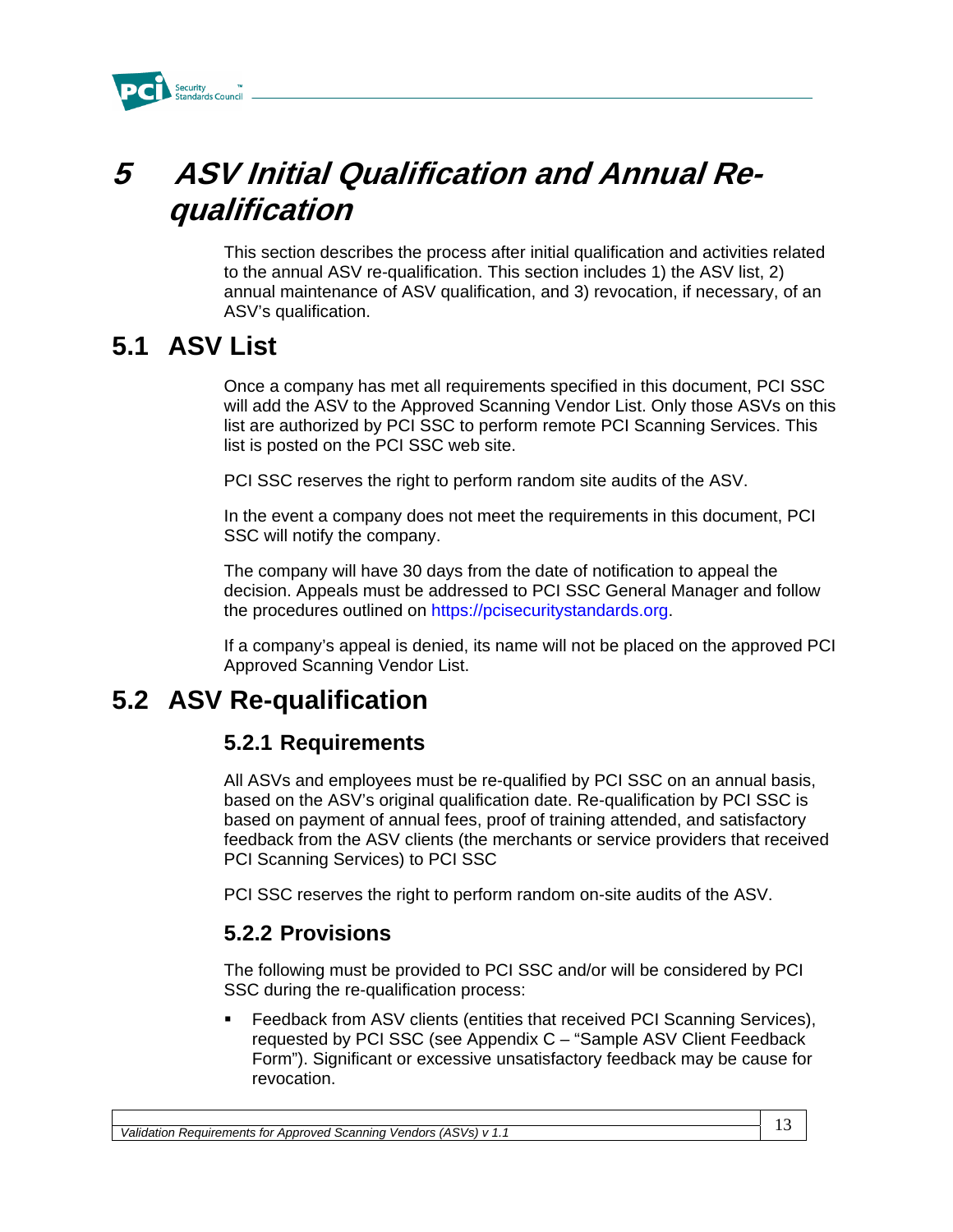

 Proof of information systems vulnerability assessment training within the last 12 months to support professional certifications (even if the employee does not have professional certifications), of a minimum 20 hours per year and 120 hours over the rolling three year period. This is in addition to training provided by PCI SSC.

### **5.3 ASV Revocation Process**

The following examples highlight some of the revocation conditions covered by the Agreement, provided here for clarity purposes only.

An ASV may have its qualification revoked if it is found to be in breach of the Agreement, including for the following reasons:

- The ASV fails to validate compliance in accordance with the PCI Technical and Operational Scanning Requirements
- The ASV violates any provision regarding non-disclosure of confidential materials
- **The ASV fails to maintain physical, electronic, and procedural safeguards to** protect confidential and sensitive information and/or fails to report unauthorized access to systems storing confidential and sensitive information
- **The ASV engages in unprofessional or unethical business conduct**
- The ASV fails to provide quality services, based on customer feedback or evaluation by PCI SSC or its Affiliates

When an ASV qualification is revoked, the ASV will have 30 days from the date of notification to appeal the revocation. Appeals must be addressed to the PCI SSC General Manager and must follow procedures outlined on https://pcisecuritystandards.org.

If an ASV's appeal is denied, the following will result:

- The ASV name will be removed from the approved PCI Approved Scanning Vendor List
- PCI SSC will notify the participating payment brands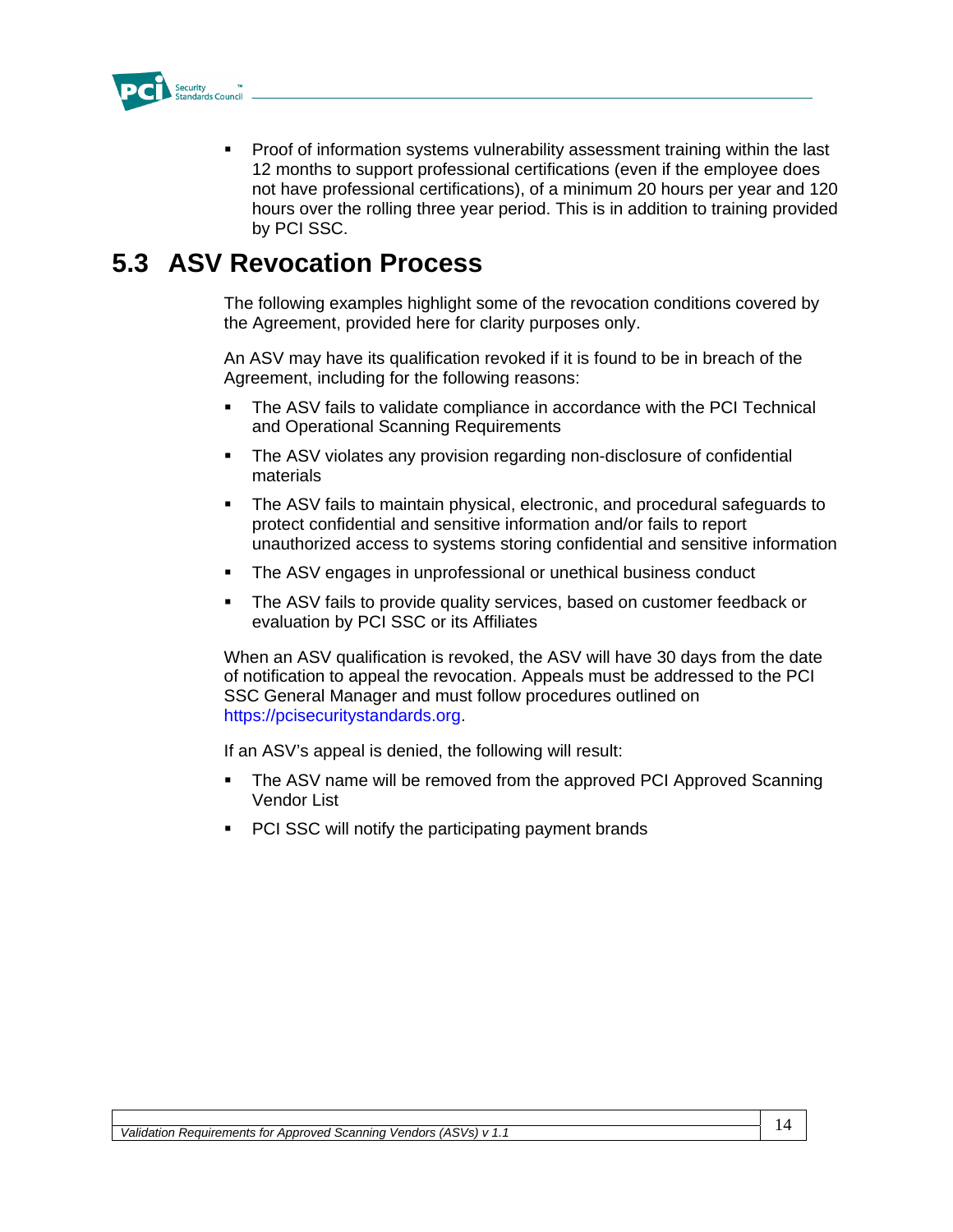

## **Appendix A. PCI ASV Compliance Test Agreement**

THIS AGREEMENT (the "Agreement") is entered into between PCI Security Standards Council, LLC, a Delaware limited liability company, having its principal place of business at 401 Edgewater Place, Suite 600, Wakefield, Massachusetts 01880 ("PCICo") and the entity identified on the signature page below ("Vendor"), effective as of the date executed by PCICo as set forth on the signature page hereto (the "Effective Date").

PCICo and Vendor are hereinafter collectively referred to as the "Parties".

#### **RECITALS**

A. PCICo is an international consortium of payment systems companies, established by its founding Members to maintain, develop and support the implementation of standards relating to payment account security.

B. PCICo offers a cost-effective, global security solution called the PCI Approved Scanning Vendor Compliance Test Program ("ASV Program"), which provides security compliance solution vendors with the ability to deploy security compliance programs to assist their Vendor Clients to better protect against illegitimate network intrusions and account data compromises (collectively, "Vendor Services").

C. As part of the ASV Program, PCICo publishes the PCI Standard.

D. Vendor is the provider of a Security Solution or Security Solutions that it believes are compliant with the PCI Standard.

E. PCICo is willing to assist and to check whether such Security Solutions are compliant with the PCI Standard and Vendor meets the requirements for PCICoapproved scanning vendors ("ASVs"). In case a Security Solution is deemed compliant with the PCI Standard and Vendor meets such requirements, Vendor will be entitled to present itself to Vendor Clients as an ASV with respect to such Security Solution in the framework of the ASV Program, as provided in this Agreement.

F. Vendor has submitted an online application form requesting participation in the ASV Program and PCICo has considered Vendor as eligible to move to the initial approval Testing phase of the ASV Program.

NOW THEREFORE, in consideration of the mutual promises herein, and for other good and valuable consideration, the receipt and sufficiency of which are hereby acknowledged, the Parties hereby agree as follows: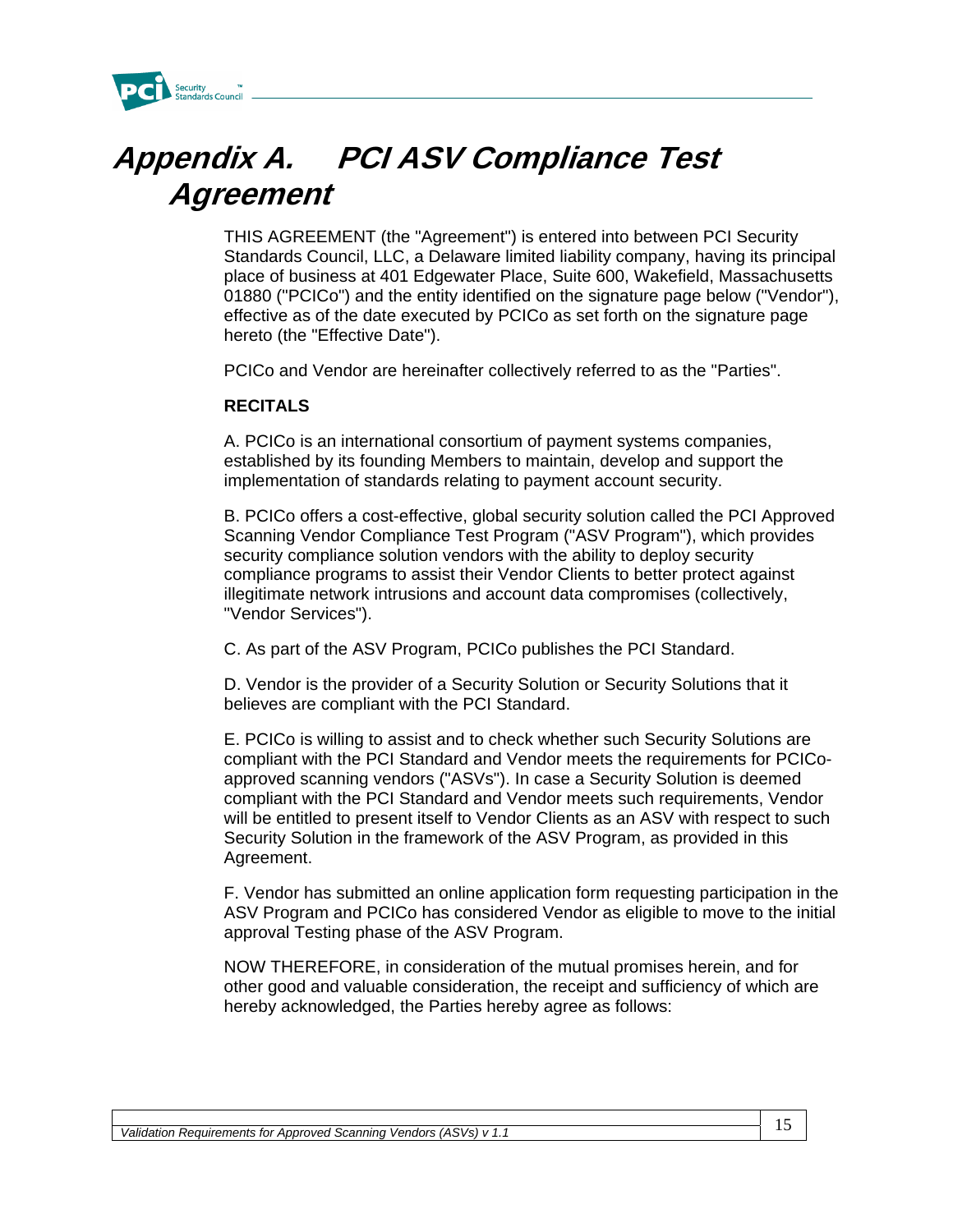

### **1 Definitions**

**1.1** In addition to the definitions established elsewhere in this Agreement, the following terms, when capitalized in this Agreement, shall have the following meanings ascribed to them:

"**Compliance Notification**" shall mean the letter in the form attached as Schedule 2, which is hereby incorporated into this Agreement;

**"Confidential Information"** shall mean (i) all terms of this Agreement; (ii) any and all information designated in this Agreement as Confidential Information; (iii) any and all originals or copies of, any information that either Party has identified in writing as confidential at the time of disclosure; and (iv) any and all Personal Information, proprietary information, merchant information, technical information or data, scan reports, trade secrets or know-how, information concerning either Party's past, current, or planned products, services, fees, finances, member institutions, Issuers, Acquirers, concepts, methodologies, research, experiments, inventions, processes, formulas, designs, drawings, business activities, markets, plans, customers, equipment, card plastics or plates, software, source code, hardware configurations or other information disclosed by either Party or any Member, or their respective directors, officers, employees, agents, representatives, independent contractors or attorneys, in each case, in whatever form embodied (e.g., oral, written, electronic, on tape or disk, or by drawings or inspection of parts or equipment or otherwise), including without limitation, any and all other information that reasonably should be understood to be confidential. "Personal Information" means any and all Member payment card account numbers, Member transaction information, IP addresses or other PCICo, Member or third party information relating to a natural person, where the natural person could be identified from such information. Without limiting the foregoing, Personal Information further includes any information related to any Member accountholder that is associated with or organized or retrievable by an identifier unique to that accountholder, including accountholder names, addresses, or account numbers.

"**Intellectual Property Rights**" shall mean all present and future patents, trade marks, service marks, design rights, database rights (whether registrable or unregistrable, and whether registered or not), applications for any of the foregoing, copyright, know-how, trade secrets, and all other industrial or intellectual property rights or obligations whether registrable or unregistrable and whether registered or not in any country;

"**Member**" means a then current member of PCI Security Standards Council, LLC.

"**PCI Standard**" means the then current version of the PCI Data Security Standard, the current version of which is accessible on the PCICo web site at http://www.pcisecuritystandards.org (the "Website");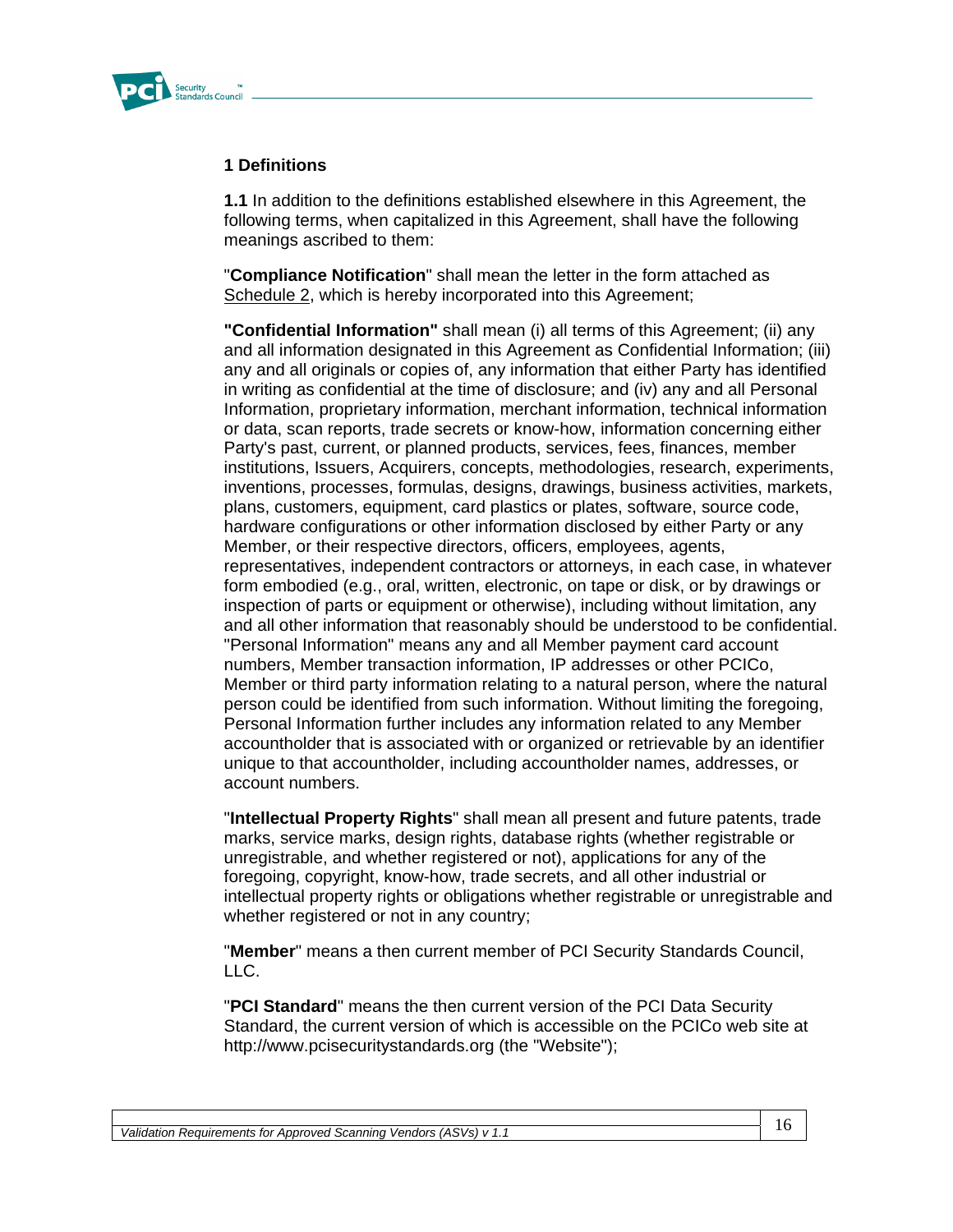

"**Related Company**" shall mean each entity that directly or indirectly, controls, is controlled by, or is under common control with Vendor, and any entity in which Vendor holds any investment in excess of 5%.

"**Security Solution**" means a solution (consisting of the applicable administration process, scanning tools and reporting system for such solution) that Vendor believes is compliant with the PCI Standard and which is to be assessed during the Testing phase of the ASV Program. Each Security Solution is identified and referred to in the applicable Compliance Notification (as further described in clause 5.1(b)).

"**Testing**" means evaluating a Security Solution to determine whether or not it complies with the PCI Standard; "Test" and "Tested" will be interpreted accordingly;

"**Vendor Client**" means any member financial institution of a Member (each a "Financial Institution"),issuer of Member payment cards (each an "Issuer"), merchant authorized to accept any Member payment cards (each a "Merchant"), acquirer of Merchant accounts ("Acquirer") or data processing entity performing services for any Financial Institution, Issuer, Merchant or Acquirer ("Processor").

**1.2** In this Agreement and unless the context otherwise requires, words importing the singular include the plural and vice versa, words importing the masculine gender include the feminine and neuter and vice versa. References to clauses and schedules are, unless otherwise stated, references to clauses of, and schedules to this Agreement. Headings are for convenience only and are not to affect the interpretation of this Agreement.

**1.3** This Agreement is comprised of the following:

Clauses 1 to 14

Schedule 1: Fees

Schedule 2: Compliance Notification (sample)

#### **2 Vendor obligations**

**2.1** Vendor shall provide all reasonable assistance as well as accurate information and documentation to PCICo and its agents as may be needed for the purpose of Testing.

**2.2** Vendor shall disclose the result of the Test or any other technical information exchanged in the scope of Testing only in accordance with the provisions of clause 6.

**2.3** Vendor acknowledges and agrees that it may only advertise, offer or use a Security Solution as Tested and deemed compliant by PCICo, and in accordance with clause 5.1(b). Consequently, Vendor shall immediately inform PCICo of any significant change in any Security Solution as provided in clause 3.1.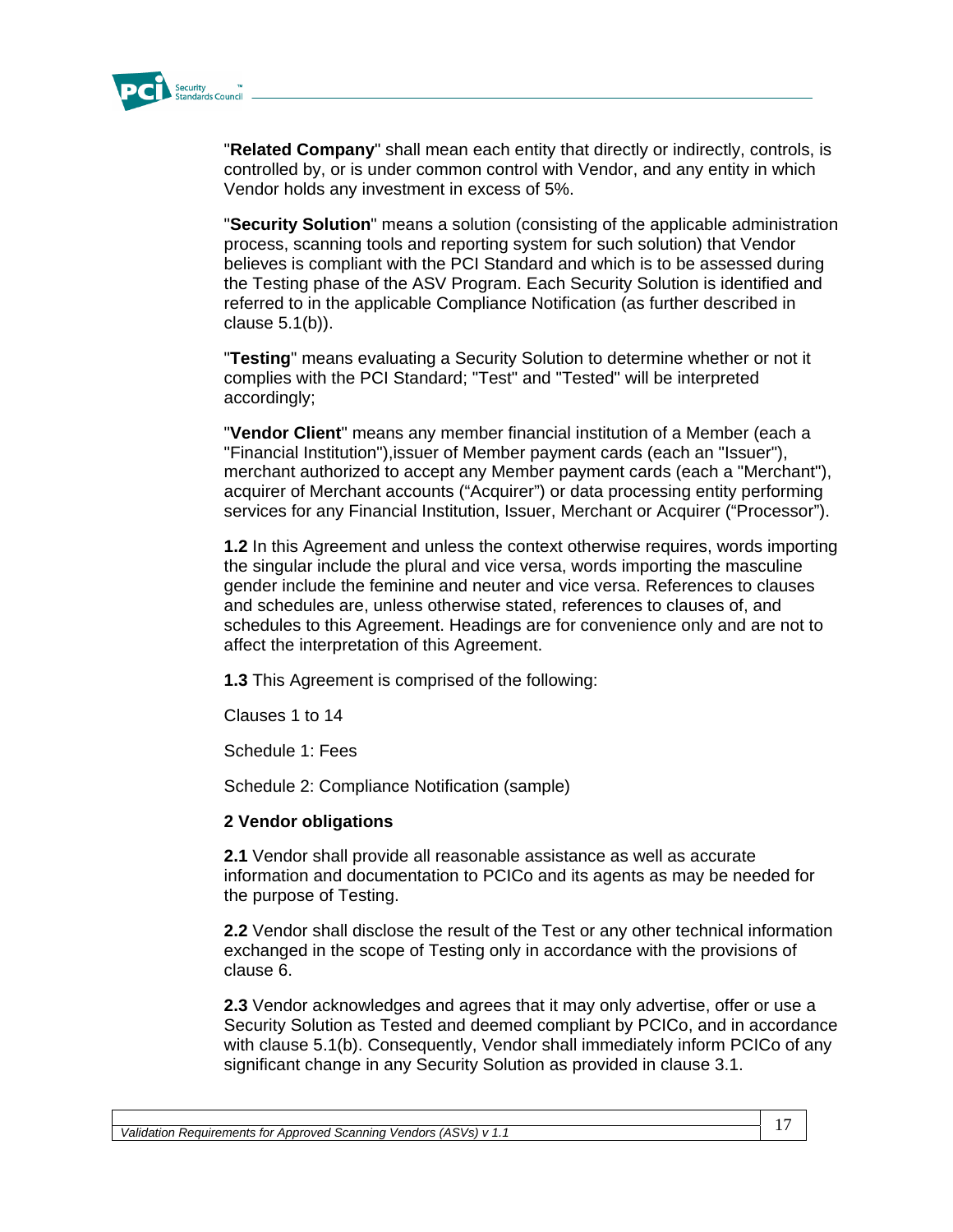

**2.4** Vendor acknowledges that even though a Security Solution receives a Compliance Notification, such Security Solution shall be subject to an annual Testing maintenance process. Such annual Testing maintenance process shall ensure that such Security Solution remains capable of identifying newly reported public domain vulnerabilities. Consequently, Vendor shall submit each Security Solution for annual maintenance Testing within three (3) months upon request from PCICo.

**2.5** Vendor shall make nonrefundable payment to PCICo of the applicable fees in accordance with the payment terms set forth in Schedule 1, which is hereby incorporated into this Agreement. Vendor acknowledges that PCICo may review and modify the fees specified in Schedule 1 at any time and from time to time. Whenever a change in such fees occurs, PCICo shall notify Vendor in accordance with the terms of clause 12. Such change(s) will be effective for any new Testing submission and annual Testing maintenance after the date of PCICo's notification of such changes. However, should Vendor not agree with such change(s), Vendor shall have the right to terminate this Agreement in accordance with the provisions of clause 6.2(iii) (A) at any time within thirty days of delivery of the aforementioned notice.

**2.6** Vendor shall comply with all requirements as set forth in the then current versions of the "Technical and Operational Requirements for Approved Scanning Vendors" and the "Validation Requirements for Approved Scanning Vendors" (collectively, the "ASV Requirements") as each is set forth on the Website. Additionally, Vendor agrees to monitor the Website at least weekly for changes to the ASV Requirements and to comply with all such changes within 15 days of the effective dates thereof.

### **3 Terms and conditions of Testing**

**3.1** In accordance with the terms of clause 2.3 where Vendor shall inform PCICo of any significant change in each Security Solution, PCICo may decide in its sole discretion (i) that such Security Solution is deemed to remain compliant by sending a new Compliance Notification or (ii) to request Vendor to resubmit a modified Security Solution for a new Testing within one (1) month upon receipt by PCICo of said information given pursuant to clause 2.3 and subject to payment of the related new Testing fee (and Additional Testing fee if applicable) as specified in Schedule 1.

**3.2** Notwithstanding clause 3.1, if at any time PCICo believes that a Security Solution is no longer compliant with the PCI Standard, PCICo shall be entitled to require Vendor to resubmit such Security Solution for a new Testing within three (3) months of such request from PCICo and subject to payment of the related new Testing fee (and Additional Testing fee) as specified in Schedule 1.

**3.3** Vendor shall have no "right of access" to any data associated with the ASV Program or Testing, except as allowed by PCICo under this Agreement.

**3.4** PCICo shall have no obligation with respect to Vendor having not successfully completed Testing other than informing Vendor that Vendor is not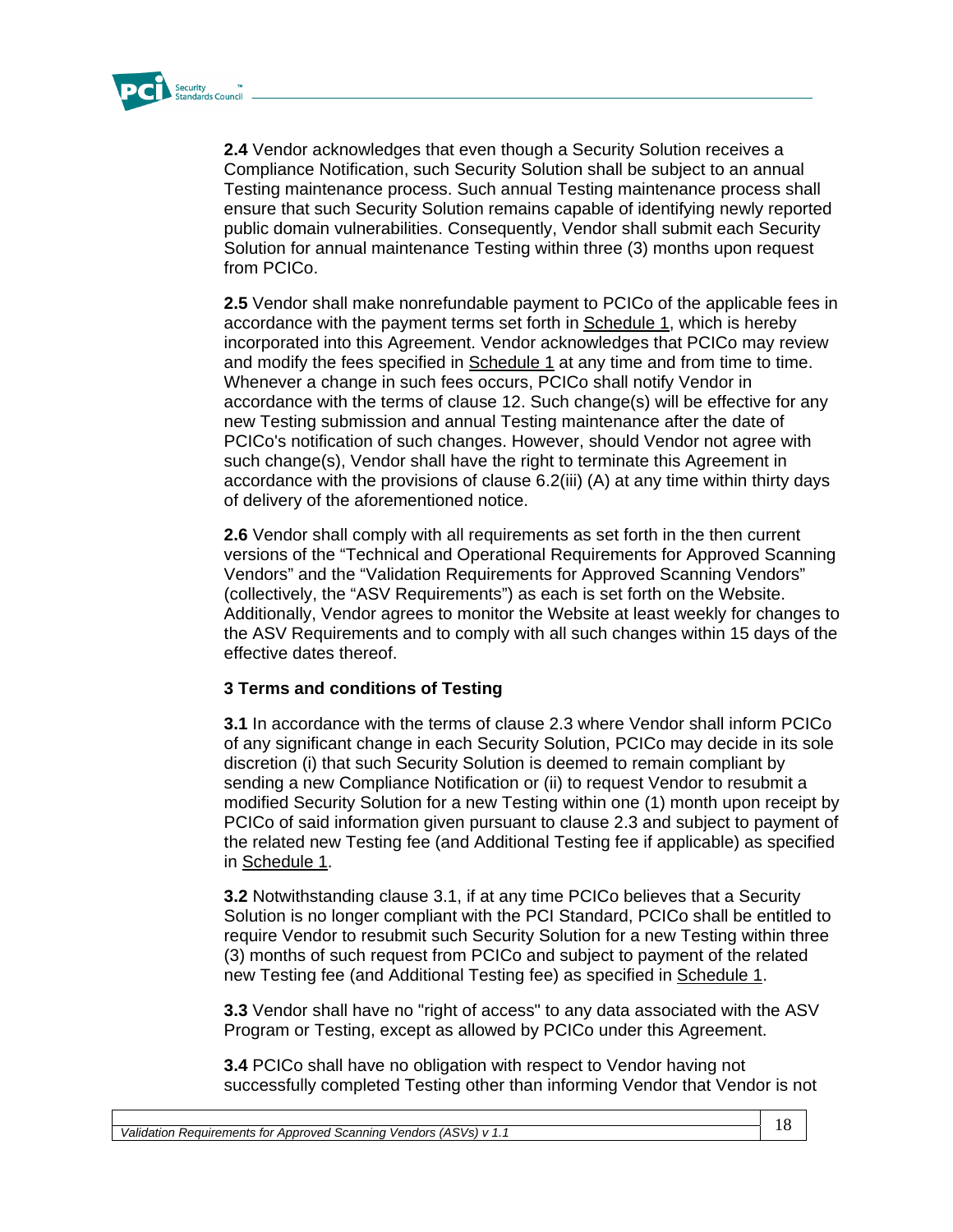

compliant with the PCI Standard by sending a non-compliance notification to Vendor.

**3.5** PCICo may amend, remove, add to or suspend any provision of the ASV Program, or cease to operate the ASV Program, whether with or without replacing it with any other program, in its discretion. Additionally, PCICo may from time to time require Vendor to provide a representative to attend any mandatory training programs in connection with the ASV Program, which may require the payment of attendance and other fees.

**3.6** In order to assist in ensuring the reliability and accuracy of Vendor's testing and assessment procedures for Vendor Clients, Vendor hereby agrees to provide to any Member, within 15 days of written request by such Member, such Vendor Client testing and assessment results as such Member (as applicable) may reasonably request with respect to any Vendor Client that is a Financial Institution of such Member, Issuer of such Member, Merchant authorized to accept such Member's payment cards, Acquirer of accounts of Merchants authorized to accept such Member's payment cards or Processor performing services for such Member's Financial Institutions, Issuers, Merchants or Acquirers. Each agreement between Vendor and its Vendor Clients shall include such provisions as may be required to ensure that Vendor has all necessary rights, licenses and other permissions necessary for Vendor to comply with its obligations and requirements pursuant to this Agreement. Any failure of Vendor to comply with this clause 3.6 shall be deemed a material breach of this Agreement for purposes of clause 7.3(b) (i), and upon any such breach, PCICo may remove Vendor's name from the ASV List and/or terminate this Agreement in its sole discretion.

**3.7** Vendor shall allow PCICo or its designated agents access during normal business hours during the Term (as defined in clause 7.1) and for a period of six (6) months thereafter to perform audits of Vendor's facilities, operations and records on Vendor Services to determine whether Vendor has complied with this Agreement. Vendor shall provide PCICo or its designated agents during normal business hours with books, records and supporting documentation adequate to evaluate Vendor's performance. Upon request, Vendor shall provide PCICo or its designated agents with a copy of its most recent audited financial statements, a letter from Vendor's certified public accountant or other documentation acceptable to PCICo setting out Vendor's current financial status and warranted by Vendor to be complete and accurate. Any failure of Vendor to comply with this clause 3.7 shall be deemed a material breach of this Agreement for purposes of clause 7.3(b) (i), and upon any such breach, PCICo may remove Vendor's name from the ASV List and/or terminate this Agreement in its sole discretion.

### **4 Intellectual Property Rights**

**4.1** All Intellectual Property Rights, title and interest in the ASV Program and the PCI Standard, including future versions or revisions, extensions, and improvements thereof, are and at all times shall remain solely and exclusively the property of PCICo or its licensors, as applicable. All Intellectual Property Rights,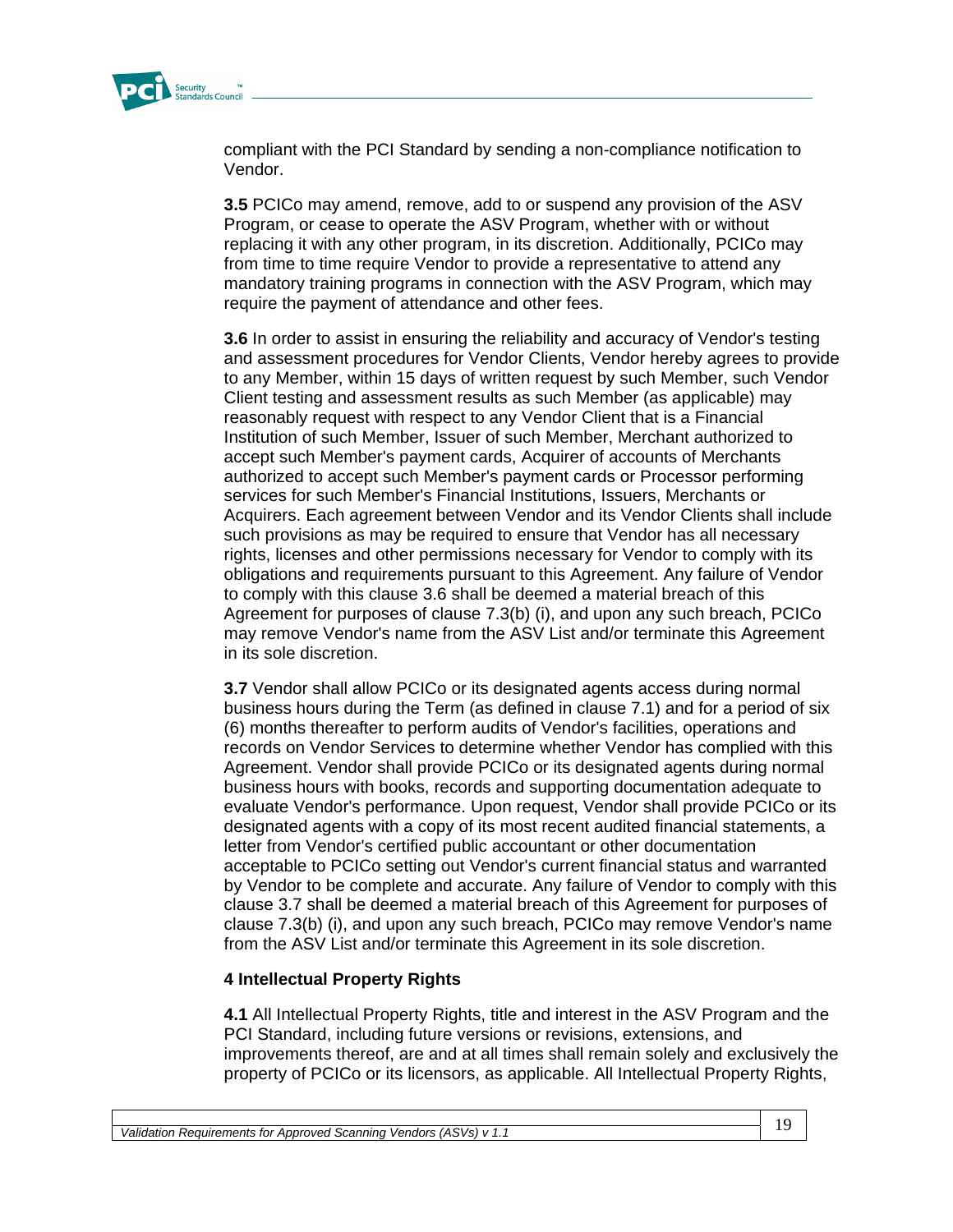

title and interest in all materials Vendor receives from PCICo are and shall remain vested in PCICo or its licensors, as applicable. Vendor may use and disclose, subject to the provisions of clause 6, such materials only for the purposes of this Agreement.

**4.2** All Intellectual Property Rights, title and interest in all assessment results performed by PCICo are and at all times shall remain the property of PCICo. Vendor may use and disclose, subject to the provisions of clause 6, the assessment results only for the purposes of this Agreement. Vendor shall not revise, abridge, modify or alter such assessment results. Vendor shall not assert or imply that assessment results other than those upon which a Compliance Notification was issued by PCICo are connected or related to such Compliance Notification. Vendor shall have the right to make copies of a given Compliance Notification to inform PCICo and its Members' members that the Security Solution described therein is in compliance with the PCI Standard and that Vendor has been approved as an ASV.

**4.3** Vendor shall not during or at any time after the completion, expiry or termination of this Agreement in any way question or dispute PCICo's or its licensors' (as applicable) Intellectual Property Rights in the ASV Program.

**4.4** All Intellectual Property Rights, title and interest in material submitted by Vendor to PCICo for assessment and Testing purposes are and at all times shall remain vested in Vendor.

### **5 Advertising and Promotion**

**5.1** ASV List and Use of ASV Marks.

(a) As long as Vendor is in Good Standing (as defined below) as an ASV, PCICo may, at its sole discretion, display the identification of Vendor and each Security Solution that complies with the PCI Standard, together with information as to such compliance, in such publicly available list of ASVs as PCICo may maintain and/or distribute from time to time, whether on the Website or otherwise (the "ASV List"). Vendor shall provide all requested information necessary to ensure to PCICo's satisfaction that the identification and information provided on the ASV List are accurate. Vendor shall be deemed to be in "Good Standing" as an ASV as long as this Agreement is in force, Vendor has been approved as an ASV and such approval has not been revoked, a Vendor Security Solution has successfully completed the Testing phase of the ASV Program and is in compliance with the PCI Standard, and Vendor is not in breach of any of the terms and conditions of this Agreement (including without limitation, all provisions regarding compliance with the ASV Requirements and payment).

(b) If Vendor is in Good Standing and PCICo issues a Compliance Notification (in the form set out in Schedule 2) confirming that a given Security Solution is deemed compliant with the PCI Standard and that PCICo has approved Vendor as an ASV, Vendor may disclose and advertise the same and the existence of such Compliance Notification, in accordance with the terms of such Compliance Notification. In the event that Vendor is no longer in Good Standing as an ASV,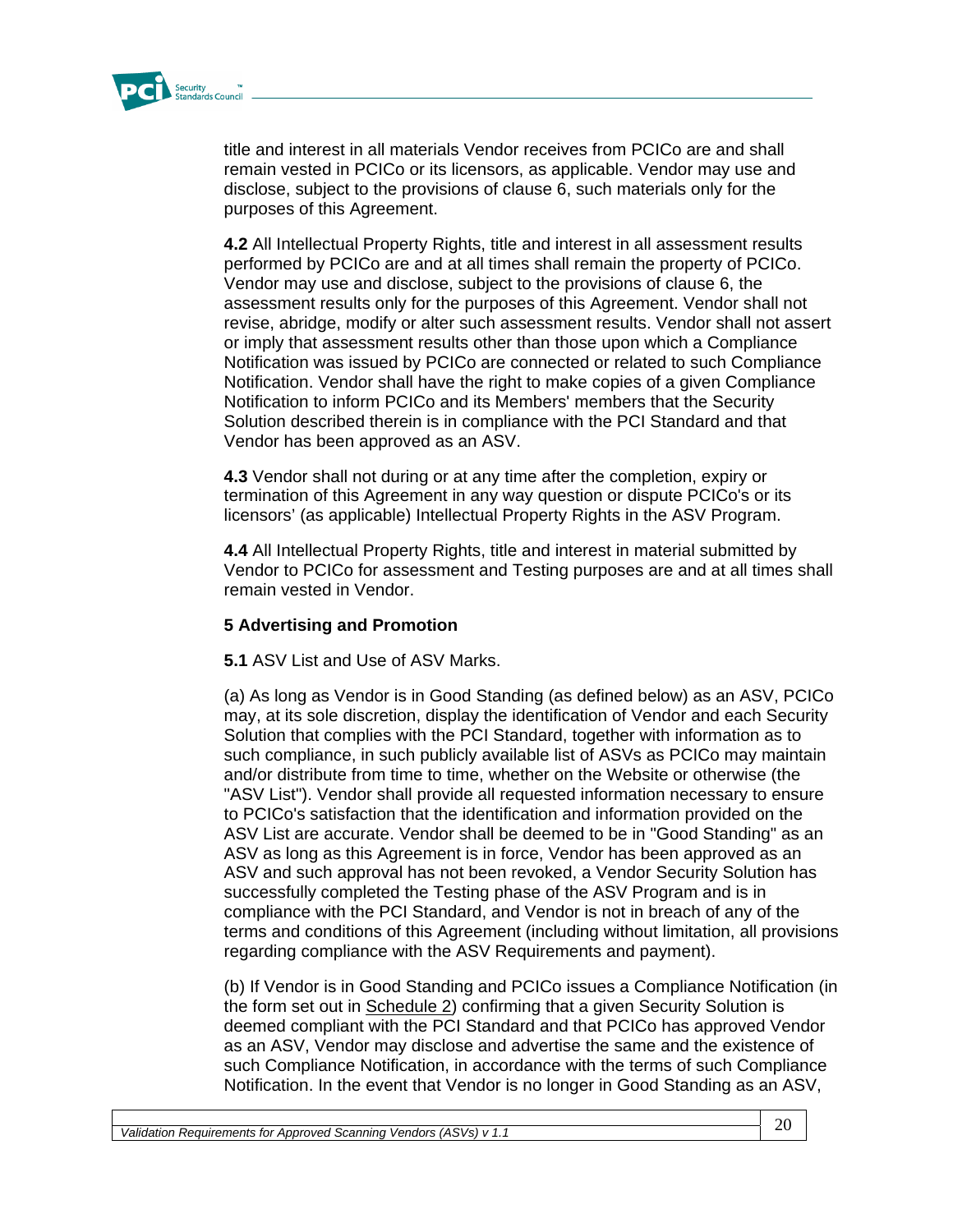

Vendor's rights pursuant to the preceding sentence shall immediately cease and the Security Solution and related Vendor's information shall be removed from the ASV List. In the event that Vendor is otherwise in Good Standing as an ASV, but a given Security Solution of Vendor's is no longer deemed compliant with the PCI Standard, Vendor's rights pursuant to the first sentence of this clause 5.1(b) with respect to such noncompliant Security Solution shall immediately cease and such noncompliant Security Solution shall be removed from the ASV List. While Vendor is in good standing as an ASV and Vendor is listed in the ASV List, Vendor may also make reference to the fact that it is so listed in its advertising materials.

(c) Vendor shall make no use of PCICo or Member marks without the prior written consent of PCICo or the applicable Member that owns such marks, as the case may be. Without limitation of the foregoing, Vendor shall have no authority and consequently shall not make any statement that would constitute any implied or express endorsement, recommendation or warranty by PCICo regarding Vendor, the Vendor Services or products (including but not limited to Vendor's Security Solution(s)) or the functionality, quality or performance of any aspect of any of the foregoing. All materials referring to the PCI Standard, Vendor's listing on the ASV List or any PCICo or Member mark must be reviewed and approved in writing by PCICo and, to the extent applicable, such Member, prior to publication or other dissemination in each instance. Prior review of such materials by PCICo and any applicable Member does not relieve Vendor of any responsibility for the accuracy and completeness of such materials or for Vendor's compliance with this Agreement or any applicable law. Any dissemination of promotional materials or publicity in violation of this Agreement shall be deemed a material breach of this Agreement and upon any such violation, PCICo may remove Vendor's name from the ASV List and/or terminate this Agreement in its sole discretion.

**5.2** Uses of ASV Name and Designated Marks. ASV grants PCICo and each Member the right to use ASV's name and trademarks, as designated in writing by ASV, to list ASV on the ASV List and to include reference to ASV in publications to Financial Institutions, Issuers, Merchants, Acquirers, Processors, and the public regarding the ASV Program. Neither PCICo nor any Member shall be required to include any such reference in any materials or publicity regarding the ASV Program. ASV warrants and represents that it has authority to grant to PCICo and its Members the right to use its name and designated marks as contemplated herein.

**5.3** No Other Rights Granted. Except as expressly stated in this clause 6, no rights to use any Party's marks or other intellectual property are granted and each Party respectively reserves all rights therein. Without limitation of the foregoing, no rights are granted to ASV to any intellectual property in the PCI Standard or otherwise.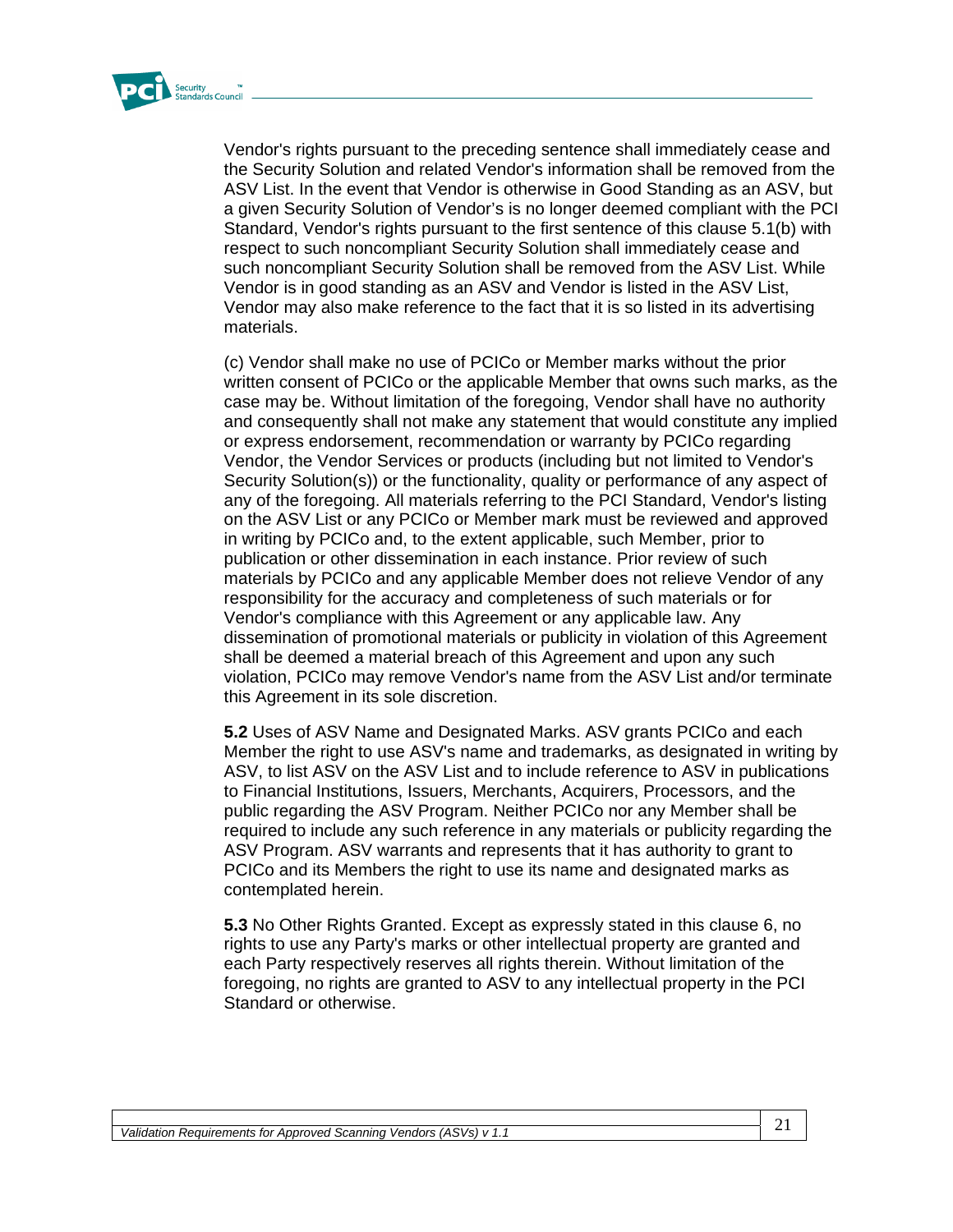

### **6 Confidentiality**

#### **6.1 General Restrictions**

(a) Each Party (the "Receiving Party") agrees that all Confidential Information received from the other Party (the "Disclosing Party") shall: (i) be treated as confidential; (ii) be disclosed only to those Members, officers, employees, legal advisers and accountants of the Receiving Party who have a need to know and be used thereby solely as required in connection with (A) the performance of this Agreement and (B) the operation of such Party's respective payment card data security compliance programs and (iii) not be disclosed to any third party except as expressly permitted in this Agreement or in writing by the Disclosing Party, and only if such third party is bound by confidentiality obligations in form and substance similar to the provisions of this clause 6.

(b) Except with regard to Personal Information, such confidentiality obligation shall not apply to information which: (i) is in the public domain or is publicly available or becomes publicly available otherwise than through a breach of this Agreement; (ii) has been lawfully obtained by the Receiving Party from a third party; (iii) is known to the Receiving Party prior to disclosure by the Disclosing Party without confidentiality restriction; or (iv) is independently developed by a member of the Receiving Party's staff to whom no Confidential Information was disclosed or communicated. If the Receiving Party is required to disclose Confidential Information of the Disclosing Party in order to comply with any applicable law, regulation, court order or other legal, regulatory or administrative requirement, the Receiving Party shall promptly notify the Disclosing Party of the requirement for such disclosure and co-operate through all reasonable and legal means, at the Disclosing Party's expense, in any attempts by the Disclosing Party to prevent or otherwise restrict disclosure of such information.

### **6.2 Vendor Client Data**

To the extent any data or other information obtained by Vendor from any Vendor Client in the course of providing Vendor Services is subject to any confidentiality restriction between Vendor and such Vendor Client, the applicable agreement containing such restriction must permit (a) Vendor to disclose such information to PCICo and/or its Members, as requested by the Vendor Client, and (b) each Member to disclose such information on an as needed basis to its respective member Financial Institutions and Issuers and to relevant governmental, regulatory and law enforcement inspectors, regulators and agencies. Confidentiality of information provided to Members by Vendor or any Vendor Client shall be subject to confidentiality arrangements between such Member, on the one hand, and Vendor or such Vendor Client (as applicable), on the other hand. Accordingly, notwithstanding anything to the contrary in clause 6.1(a), PCICo may disclose Confidential Information obtained by PCICo in connection with this Agreement to Members in accordance with this clause 6.2, who in turn may disclose such information to their respective member Financial Institutions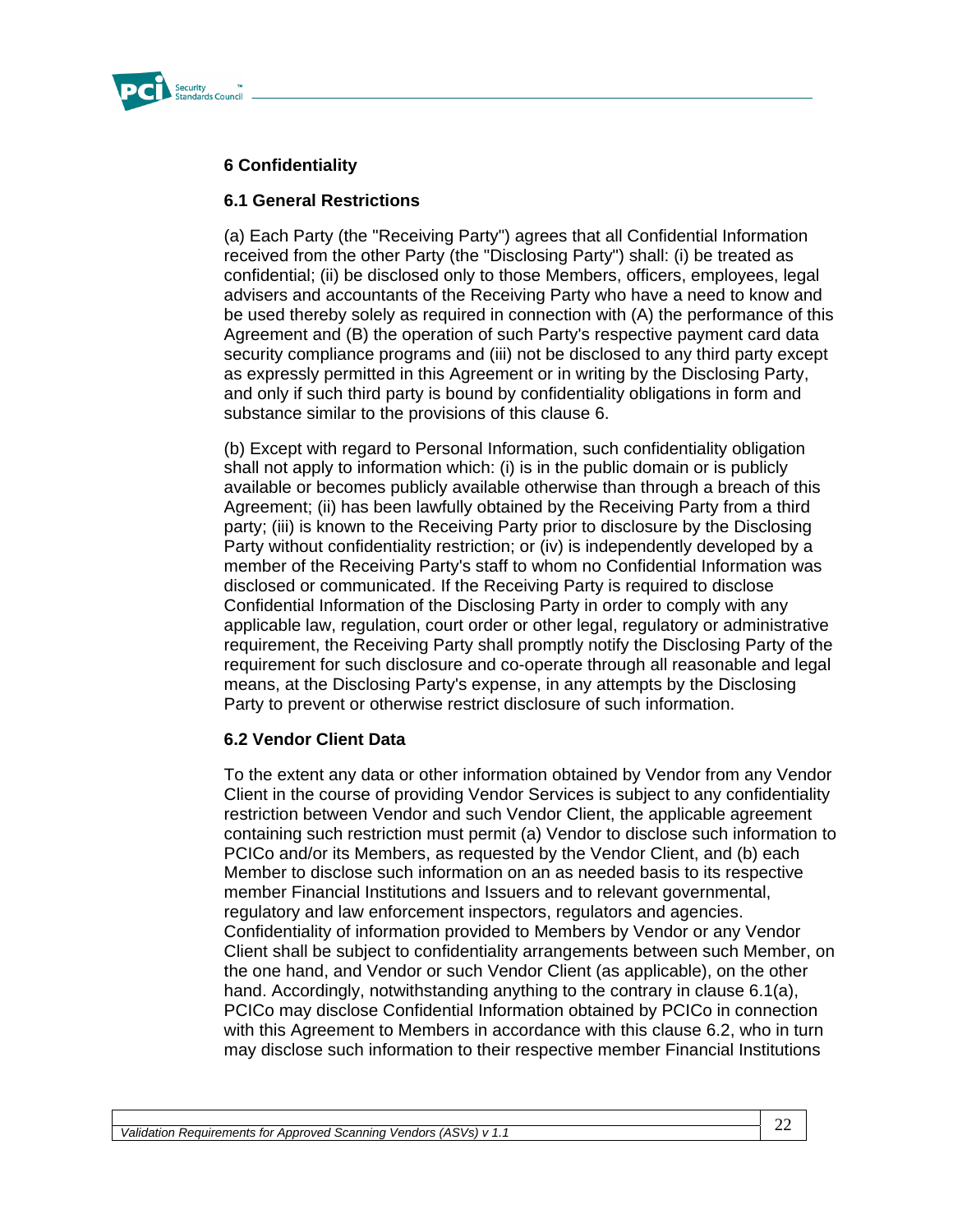

and other Members. Vendor hereby consents to such disclosure by PCICo and its Members.

### **6.3 Personal Information**

In the event that Vendor receives Personal Information from PCICo or any Member or Vendor Client in the course of providing Vendor Services or otherwise in connection with this Agreement, in addition to the obligations set forth elsewhere in this Agreement, Vendor will at all times during the Term maintain such data protection handling practices as may be required by PCICo from time to time, including without limitation, as a minimum, physical, electronic and procedural safeguards designed: (a) to maintain the security and confidentiality of such Personal Information (including, without limitation, encrypting such Personal Information in accordance with applicable Member guidelines); (b) to protect against any anticipated threats or hazards to the security or integrity of such information; and (c) to protect against unauthorized access to or use of such information that could result in substantial harm or inconvenience to such cardholders. Vendor will make available to PCICo and its Members, and will require in its agreements with Vendor Clients that Vendor Clients will make so available, such appropriate reviews and reports to monitor Vendor's compliance with the foregoing commitments as PCICo or its Members may reasonably request from time to time. Without limitation of the foregoing, Vendor acknowledges and agrees that if it performs certain services for PCICo, its Members or any Vendor Client, Vendor may be required to be certified as compliant with the PCI Standard as such may be modified by PCICo from time to time. If compliance with the PCI Standard is required, Vendor, at its sole cost and expense, shall: (i) conduct or have conducted the audits required for such compliance; and (ii) take all actions required for Vendor to maintain such compliance. If required to be compliant with the PCI Standard, Vendor acknowledges that it further has the obligation to keep up to date on any changes to the PCI Standard and implement any required changes.

#### **6.4 Return**

Upon termination of this Agreement or upon demand, Vendor promptly shall return to PCICo all property and Confidential Information of PCICo and of third parties provided by PCICo. If agreed by PCICo, a certificate of destruction may be provided instead, with sufficient detail regarding the items destroyed, destruction date, and assurance that all copies also were destroyed.

#### **6.5 Remedies**

In the event of a breach of this clause 6 by the Receiving Party, the Receiving Party acknowledges that the Disclosing Party will likely suffer irreparable damage that cannot be fully remedied by monetary damages. Therefore, in addition to any other remedy that the Disclosing Party may possess pursuant to applicable law, the Disclosing Party retains the right to seek and obtain injunctive relief against any such breach in any court of competent jurisdiction. In the event any such breach results in a claim by any third party, the Receiving Party shall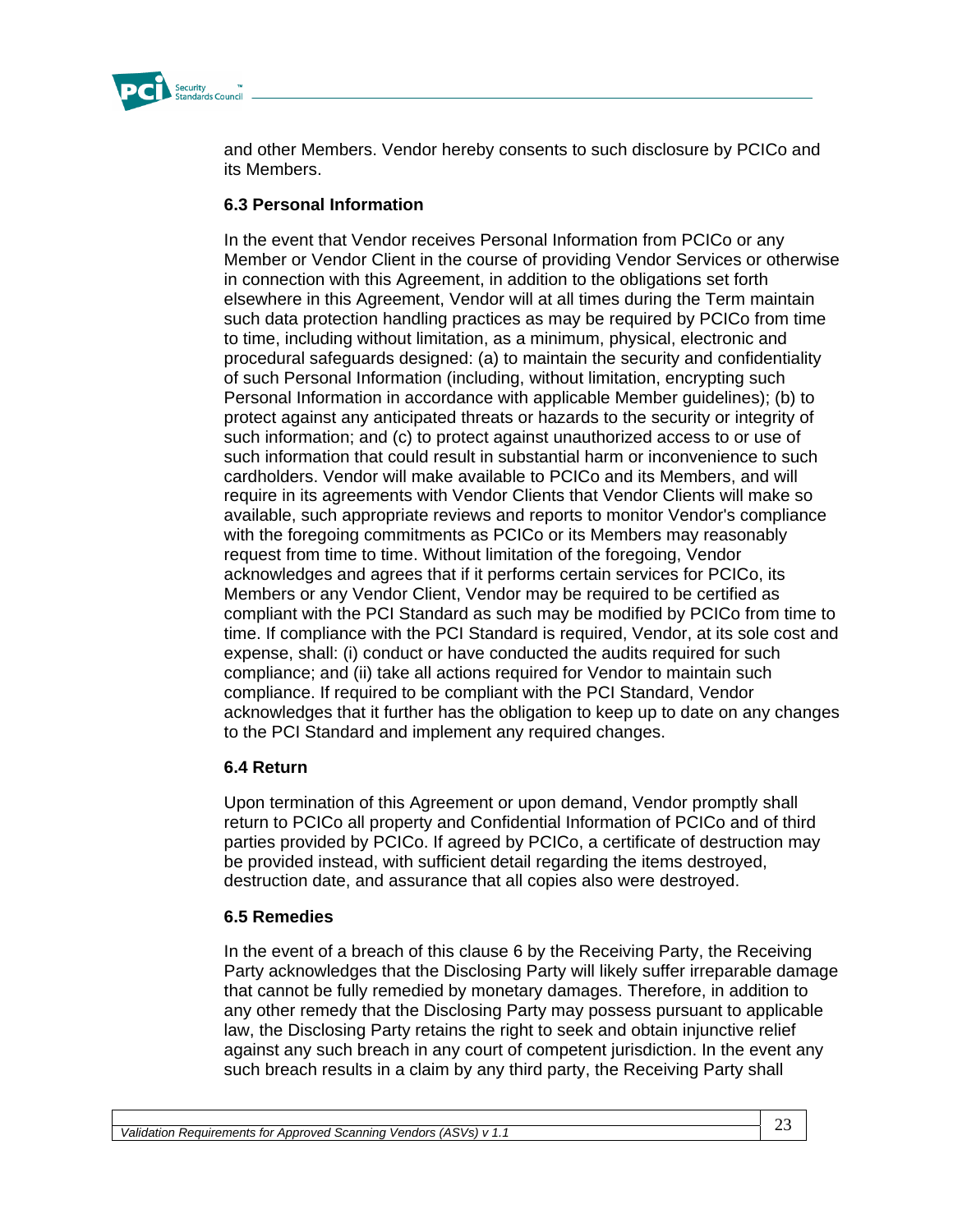

indemnify, defend and hold harmless the Disclosing Party from any claims, damages, interest, attorney's fees, penalties, costs and expenses arising out of such third-party claim(s).

#### **7 Term and Termination**

**7.1** This Agreement shall enter into force upon the Effective Date and, unless earlier terminated in accordance with this clause 7, shall remain in force for an initial term of one (1) year (the "Initial Term") and automatically renew thereafter for successive additional periods of one (1) year (each a "Renewal Term", and collectively with the Initial Term, the "Term").

**7.2** PCICo shall have the right, without prejudice to its other rights or remedies, to terminate this Agreement immediately by written notice to Vendor if: (a) Vendor shall have failed to pay in accordance with the terms of this Agreement any fee due and that fee remains unpaid for fifteen (15) days after receiving written notice from PCICo that it has not been paid; (b) PCICo determines, at PCICo's discretion, that Vendor has failed to comply with any of Vendor's obligations pursuant to clause 2.6 of this Agreement; (c) PCICo determines, in its sole discretion, that Vendor has failed to achieve successful results in connection with (i) the initial Testing, (ii) the annual maintenance Testing performed pursuant to clause 2.4 and/or (iii) any Testing performed pursuant to clause 3.1 or 3.2; (d) Vendor fails to resubmit a given Security Solution within the timelines provided in clauses 2.4, 3.1 and 3.2; or (e) PCICo ceases to operate the ASV Program, whether with or without replacing it with any other program; provided, however, that if Vendor thereafter determines that it has satisfied each of the requirements set forth in the preceding clauses (a) through (d), Vendor may request a new compliance review by PCICo in accordance with clause 3.2. PCICo may undertake such review, at PCICo's sole discretion, and if PCICo determines that Vendor is in compliance with all applicable requirements, then PCICo may reinstate this Agreement and Vendor's status as an ASV effective as of the date of such determination, subject to payment of all outstanding fees (if any), the related new Testing fee and the applicable Additional Testing fee as required by clause 3.2. Upon termination of this Agreement in accordance with this clause 7.2 or clause 7.3(b)(iii)(B), PCICo shall reimburse Vendor on a pro rata temporis basis the fees already paid by Vendor up to the date of such termination.

**7.3** Either Party shall have the right to terminate this Agreement (a) effective as of the last day of the then current Term, for any or no reason, upon at least thirty (30) days notice to the other Party or (b) at any time by giving thirty (30) days prior written notice to the other Party: (i) if the other Party (the "Defaulting Party") is in material breach of any of its obligations under this Agreement and either that breach is incapable of remedy or the Defaulting Party shall have failed to remedy that breach within thirty (30) days after receiving written notice from the other Party requiring it to remedy that breach on the understanding that consent to extend the remedy period shall not be unreasonably be withheld, so long as the Defaulting Party has commenced remedy during the said thirty (30) days and pursues remedy of the breach on a best efforts basis; (ii) upon the other Party's insolvency, receivership, or voluntary or involuntary bankruptcy (or the institution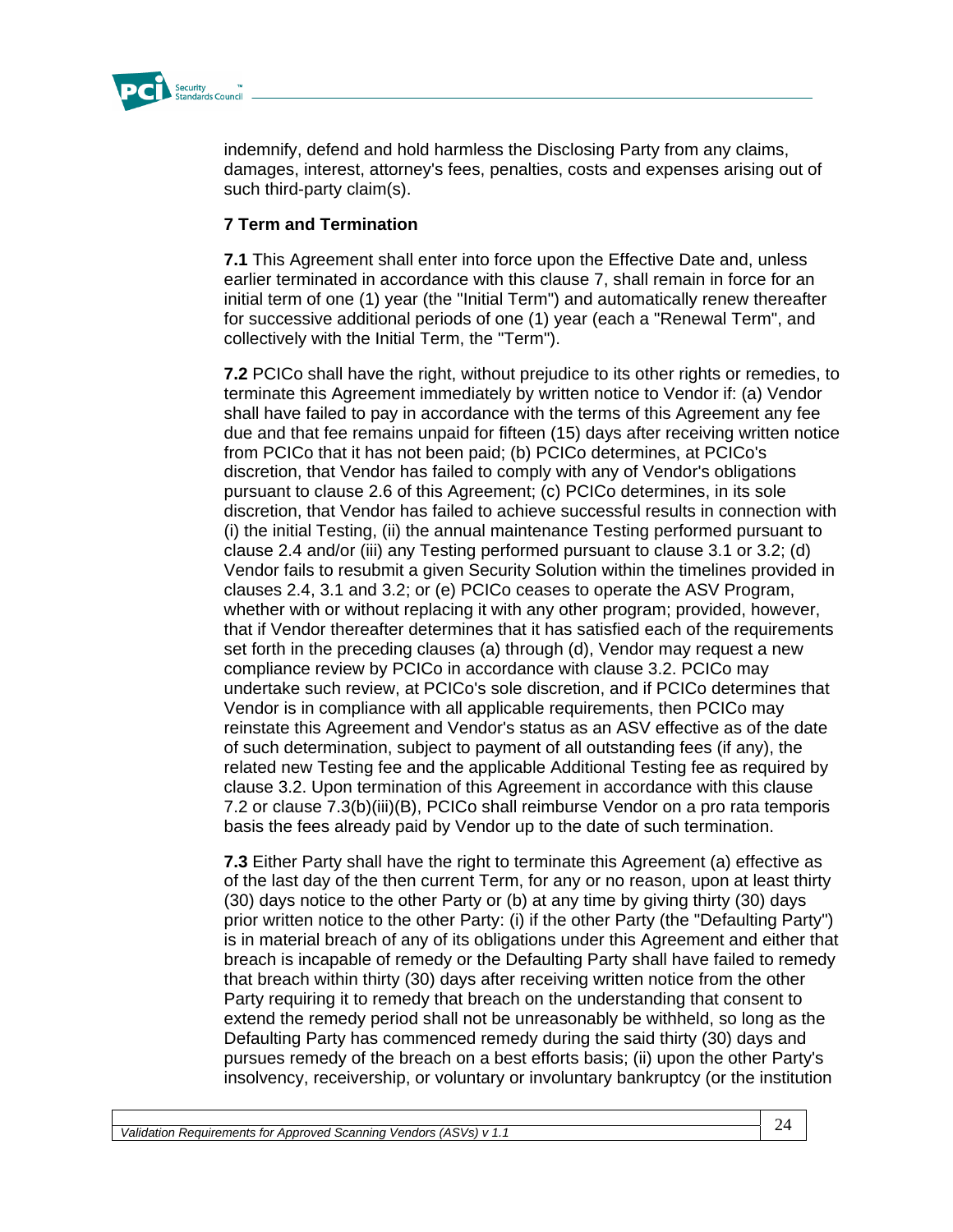

of any proceeding therefore), or any assignment for the benefit of the other Party's creditors or on the occurrence of any event which is analogous to any of the above under the laws of the jurisdiction in which such Party is incorporated; or (iii) in the event that Vendor does not agree with (A) modified fees as provided in clause 2.5 or (B) any unilateral modification, alteration or amendment of this Agreement as provided in clause 14.2.

**7.4** Termination of this Agreement shall automatically imply termination of Vendor's compliance with the ASV Program. Consequently, (a) identification of each Vendor Security Solution and (b) Vendor's related information shall be removed from the ASV List and Vendor shall return or destroy (as PCICo shall instruct), on its own account, to PCICo any such material supplied by PCICo and any copies made thereof, no later than fourteen (14) days after termination. Vendor shall furnish PCICo with a certificate, certifying that the same has been done. Upon any termination or expiration of this Agreement: (i) Vendor shall immediately cease all advertising and promotion of its status as an ASV and all references to the PCI Standard; (ii) Vendor shall immediately cease soliciting for any further Vendor Services and shall only complete Vendor Services contracted with Vendor Clients prior to the notice of termination; (iii) Vendor will comply with all outstanding information requests within the time contracted with its Vendor Clients and shall remain responsible after termination for all of the obligations, representations and warranties hereunder with respect to Vendor Services provided prior to or after termination. The provisions of clauses 1, 4, 5.1(c), 5.3, 6, the last sentence of clause 7.2, 7.4, 9, 10 and 12 through 14 of this Agreement shall survive the expiration or termination of this Agreement for any reason.

### **8 Representations and warranties**

**8.1** Vendor represents and warrants that by entering into this Agreement and performing any Testing under this Agreement, Vendor will not breach any obligation to any third party.

**8.2** Vendor represents and warrants that it will comply with all applicable laws, ordinances, rules, and regulations in any way pertaining to this Agreement, the Vendor Services or to the Testing performed under this Agreement.

**8.3** Vendor agrees to comply with the ASV Requirements, including without limitation, all requirements regarding independence, and hereby warrants and represents that Vendor is now, and shall at all times during the Term, remain in compliance with the ASV Requirements.

#### **9 Indemnification**

**9.1** Vendor hereby agrees to indemnify and hold harmless PCICo, its Members, officers, employees, agents, representatives and contractors (each, an "Indemnified Party") from and against any and all losses, liabilities, damages, claims, suits, actions, government proceedings, taxes, penalties or interest, associated auditing and legal expenses and other costs (including without limitation, reasonable attorney's fees and related costs) arising out of or related to (a) Vendor's breach of its agreements, representations and warranties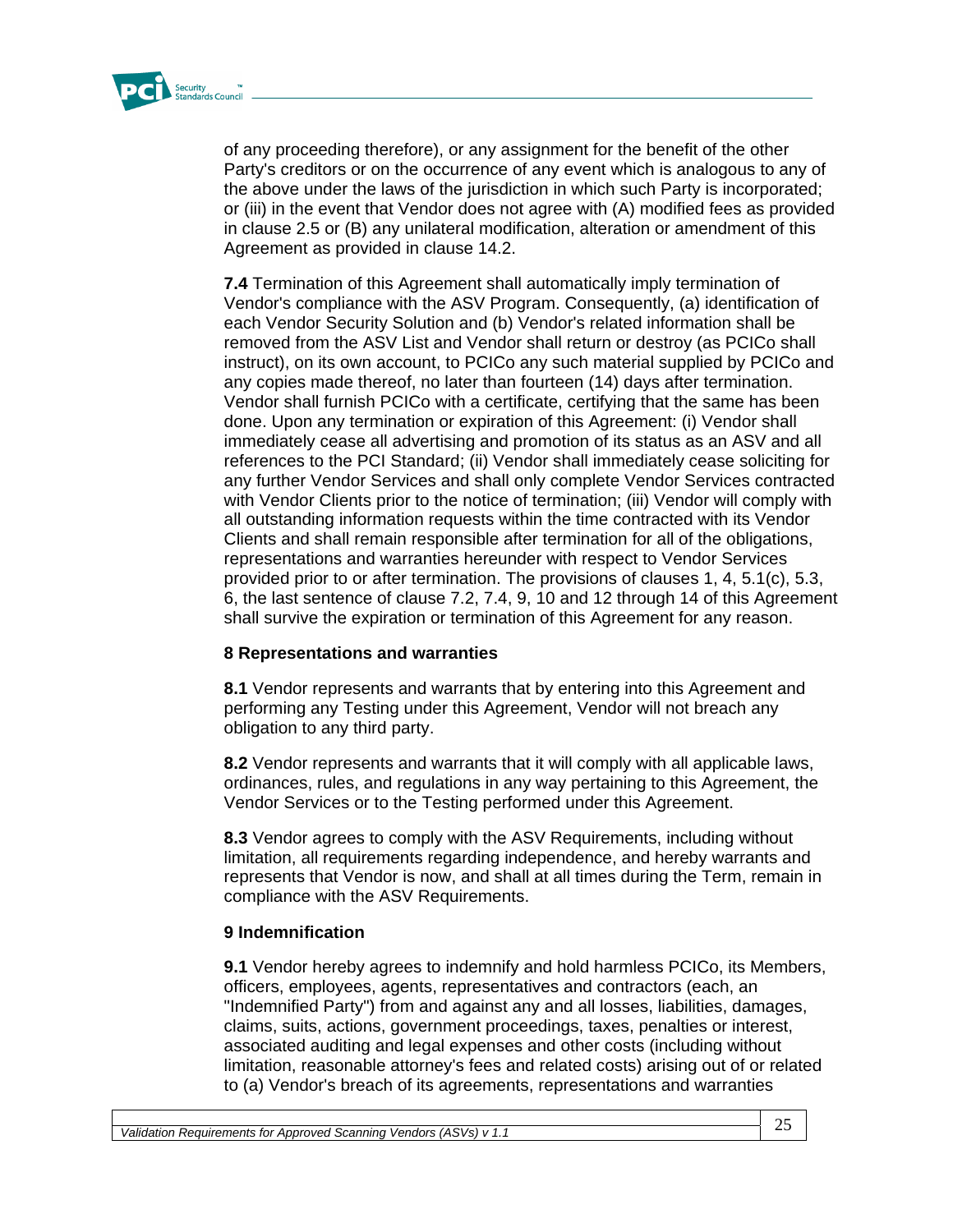

contained in this Agreement, (b) Vendor's use of the ASV Program or related information (i) in violation of this Agreement, or (ii) in violation of any applicable law, rule or regulation, (c) Vendor's non-performance of Vendor Services for any Vendor Client or (d) Vendor's negligence or willful misconduct, except to the extent arising out of the negligence or willful misconduct of an Indemnified Party. All indemnities provided for under this clause shall be paid as incurred by the Indemnified Party. This indemnification shall be binding upon Vendor and its executors, heirs, successors and assigns. Nothing in this Agreement shall be construed to impose any indemnification obligation on Vendor to the extent any claim or liability arises solely from a defect in the PCI Standard or other materials provided by an Indemnified Party and used by Vendor without modification and in accordance with this Agreement.

**9.2** Vendor's indemnity obligations are contingent on PCICo's providing notice of the claim or liability to Vendor. Upon receipt of such notice, Vendor will be entitled to control, and will assume full responsibility for, the defense of such matter. PCICo will cooperate in all reasonable respects with Vendor, at Vendor's expense, in the investigation, trial and defense of such claim or liability and any appeal arising there from; provided, however, that PCICo and its Members may, at their own cost and expense, participate in such investigation, trial and defense and any appeal arising there from or assume the defense of any Indemnified Party. In any event, PCICo will have the right to approve counsel engaged by Vendor to represent any Indemnified Party, which approval shall not be unreasonably withheld. Vendor will not enter into any settlement of a claim that imposes any obligation or liability on PCICo or any other Indemnified Party without such Indemnified Party's prior written consent.

#### **10 No warranties - Limitation of liability**

**10.1** PCICO PROVIDES THE ASV PROGRAM ON AN "AS IS" BASIS WITHOUT WARRANTY OF ANY KIND. VENDOR ASSUMES THE ENTIRE RISK AS TO RESULTS AND PERFORMANCE ARISING OUT OF ITS USE OF THE ASV PROGRAM.

**10.2** PCICO MAKES NO REPRESENTATIONS OR WARRANTIES OF ANY KIND, EXPRESS OR IMPLIED, WITH RESPECT TO THE SUBJECT MATTER OF THIS AGREEMENT. PCICO SPECIFICALLY DISCLAIMS ALL REPRESENTATIONS AND WARRANTIES, INCLUDING BUT NOT LIMITED TO, THE IMPLIED WARRANTIES OF MERCHANTABILITY AND FITNESS FOR A PARTICULAR PURPOSE. WITHOUT LIMITATION, PCICO SPECIFICALLY DISCLAIMS ALL REPRESENTATIONS AND WARRANTIES WITH RESPECT TO THE PCI STANDARD AND ANY INTELLECTUAL PROPERTY RIGHTS SUBSISTING THEREIN OR ANY PART THEREOF, INCLUDING BUT NOT LIMITED TO ANY AND ALL IMPLIED WARRANTIES OF TITLE, NON-INFRINGEMENT, OR SUITABILITY FOR ANY PURPOSE (WHETHER OR NOT PCICO HAS BEEN ADVISED, HAS REASON TO KNOW, OR IS OTHERWISE IN FACT AWARE OF ANY INFORMATION).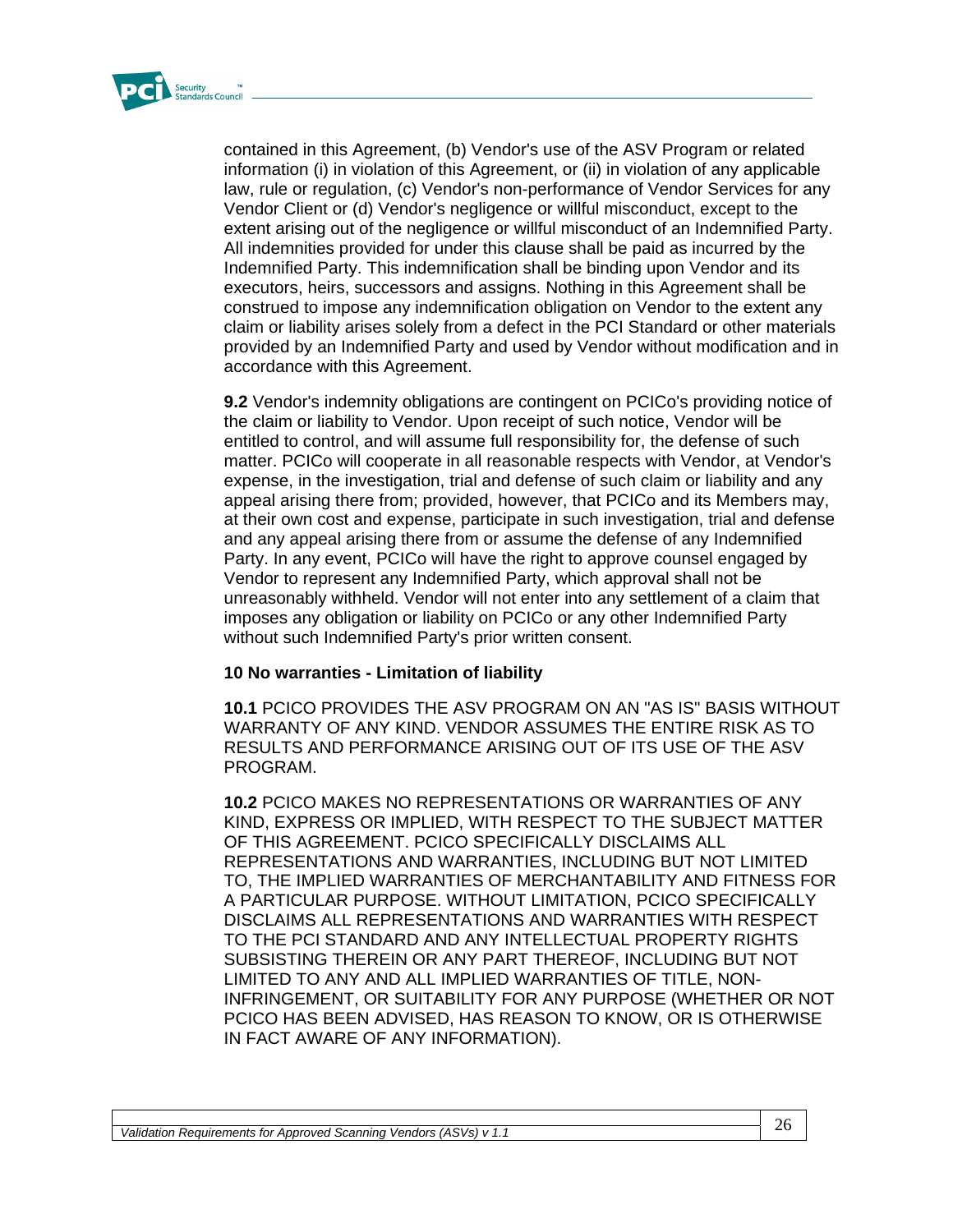

**10.3** In particular, without limiting the foregoing, the accuracy, completeness, sequence or timeliness of the ASV Program cannot be guaranteed. In addition, PCICo makes no representations or warranties whatsoever, expressed or implied, and assumes no liability to Vendor regarding (i) any delay or loss of use of the ASV Program, or (ii) system performance and effects on or damages to software and hardware in connection with any use of the ASV Program.

**10.4** PCICo shall be liable vis-à-vis Vendor only for any direct damage incurred by Vendor as a result of PCICo's fault or negligence (contractual or extracontractual) under this Agreement provided PCICo's aggregate liability for such direct damage under and for the duration of this Agreement will never exceed the fees paid by Vendor to PCICo under clause 2.5.

**10.5** PCICo shall not be liable vis-à-vis Vendor for any other damage incurred by Vendor under this Agreement, including but not limited to, loss of business, revenue, goodwill, anticipated savings or other commercial or economic loss of any kind arising in any way out of the use of the ASV Program (regardless of whether such damages are reasonably foreseeable or PCICo has been advised of the possibility of such damages), or for any loss that results from force majeure.

#### **11 Insurance**

At all times while this Agreement is in effect, Vendor shall maintain insurance in such amounts, with such insurers, coverages, exclusions and deductibles which, at a minimum, meet the applicable insurance requirements for U.S. or European Union ASVs, as applicable, as may be required by PCICo, including without limitation the requirements set forth in Appendix D of the Validation Requirements for Approved Scanning Vendors. Vendor acknowledges and agrees that if it is a non-U.S. and non-European Union ASV, unless otherwise expressly agreed by PCICo in writing, at all times while this Agreement is in effect, Vendor shall maintain insurance in such amounts, with such insurers, coverages, exclusions and deductibles that PCICo determines, in its sole discretion, is substantially equivalent to the insurance required by PCICo for U.S. and European Union ASVs. Vendor hereby represents and warrants that it meets all applicable insurance requirements as provided for in this clause 11 and that such insurance shall not be cancelled or modified without giving PCICo at least twenty (20) days prior written notice. PCICo may modify its insurance requirements from time to time based on parameters affecting risk and financial capability that are specific to Vendor, provided that PCICo is under no obligation to review and does not undertake to advise Vendor on the adequacy of Vendor's insurance coverage.

### **12 Notices**

All notices required under this Agreement shall be in writing and shall be deemed given when delivered personally, by overnight delivery upon written verification of receipt, by facsimile transmission upon electronic acknowledgment of receipt, or by certified or registered mail, return receipt requested, five (5) days after the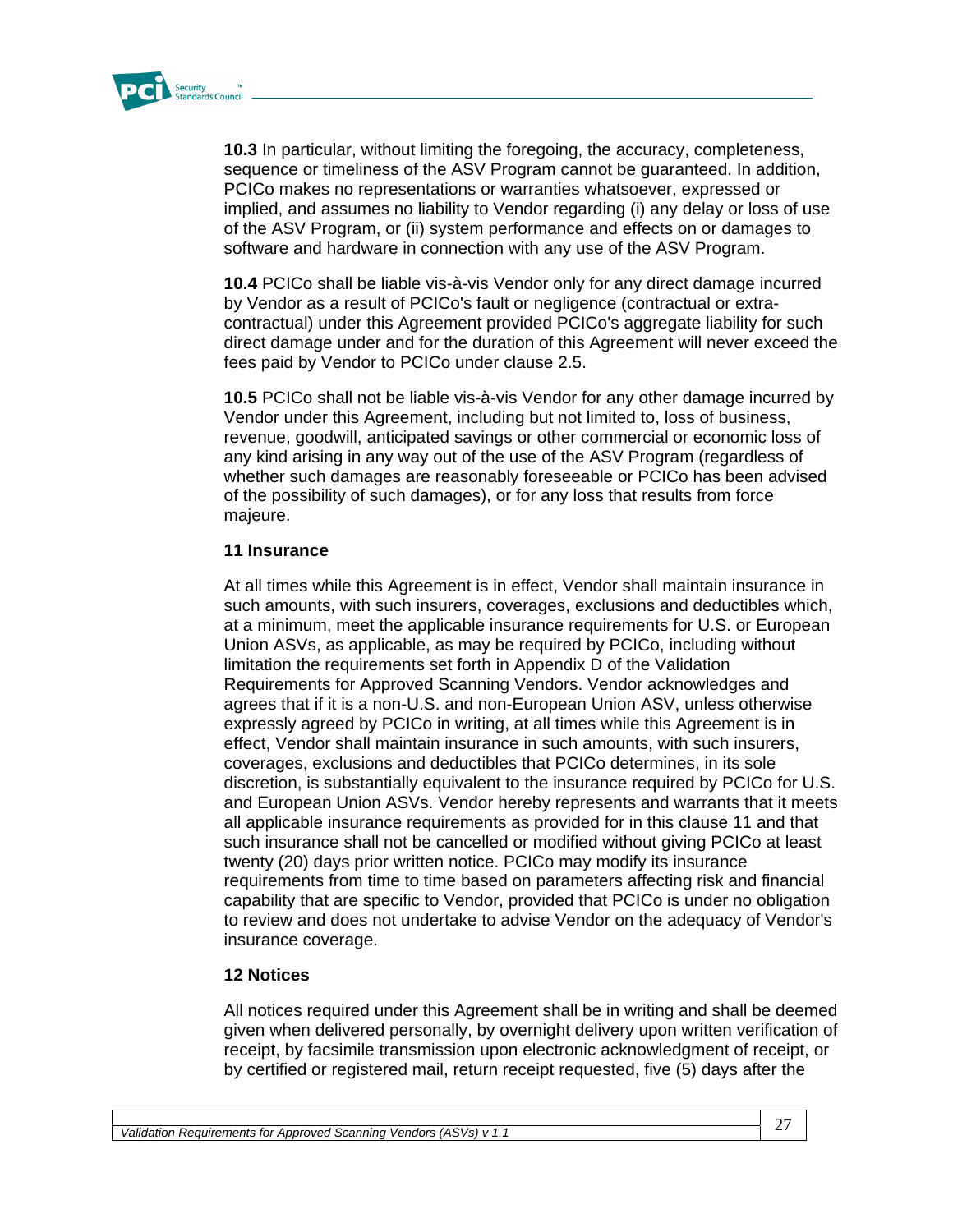

date of mailing. Notices from PCICo to Vendor shall be sent to the Principal Contact and at the location set forth on the signature page of this Agreement. Notices from Vendor to PCICo shall be sent to the attention of General Manager at the address set forth on the first page of this Agreement. A Party may change its addressee and address for notices by giving notice to the other Party pursuant to this clause 12.

#### **13 Consent to receive records electronically**

**13.1** Notwithstanding clause 12, either Party consents to receive electronically any documentation, notices, reports, documents, communications, or other records related to the ASV Program (hereinafter referred to individually or collectively as "Records") to be sent by the other Party. Either Party consents to receive such Records by electronic mail.

**13.2** All Records provided to either Party electronically will be deemed to be "in writing." Either Party reserves the right to provide records in paper format at any time. The receiving Party agrees, however, that the Party sending such Records is not required to provide the receiving Party with Records in paper format. If the receiving Party wishes to retain a paper copy of any Records provided electronically, the receiving Party may print a copy from its computer.

#### **14 Miscellaneous**

**14.1** *Entire Agreement*. The Parties agree that this Agreement, including documents incorporated herein by reference, is the exclusive statement of the agreement between the Parties with respect to the ASV Program, which supersedes and merges all prior proposals, understandings and all other agreements, oral or written, between the Parties with respect to such subject matter.

**14.2** *Amendment*. This Agreement may be modified, altered or amended only (i) by written instrument duly executed by both Parties or (b) by PCICo upon thirty (30) days written notice to Vendor, provided, however, that if Vendor does not agree with such unilateral modification, alteration or amendment, Vendor shall have the right, exercisable at any time within the aforementioned thirty (30) day period, to terminate this Agreement in accordance with the provisions of clause 7.3(b)(iii)(B) upon written notice of its intention to so terminate to PCICo (regardless of the notice requirements set forth in clause 7.3(b)). Any such unilateral modification, alteration or amendment will be effective as of the end of such thirty (30) day period.

**14.3** *Waiver.* The waiver or failure of either Party to exercise in any respect any right provided for in this Agreement shall not be deemed a waiver of any further right under this Agreement.

**14.4** *Assignment.* This Agreement is a personal services Agreement and may not be assigned by Vendor, except with the written consent of PCICo, which consent PCICo may grant or withhold in its absolute discretion.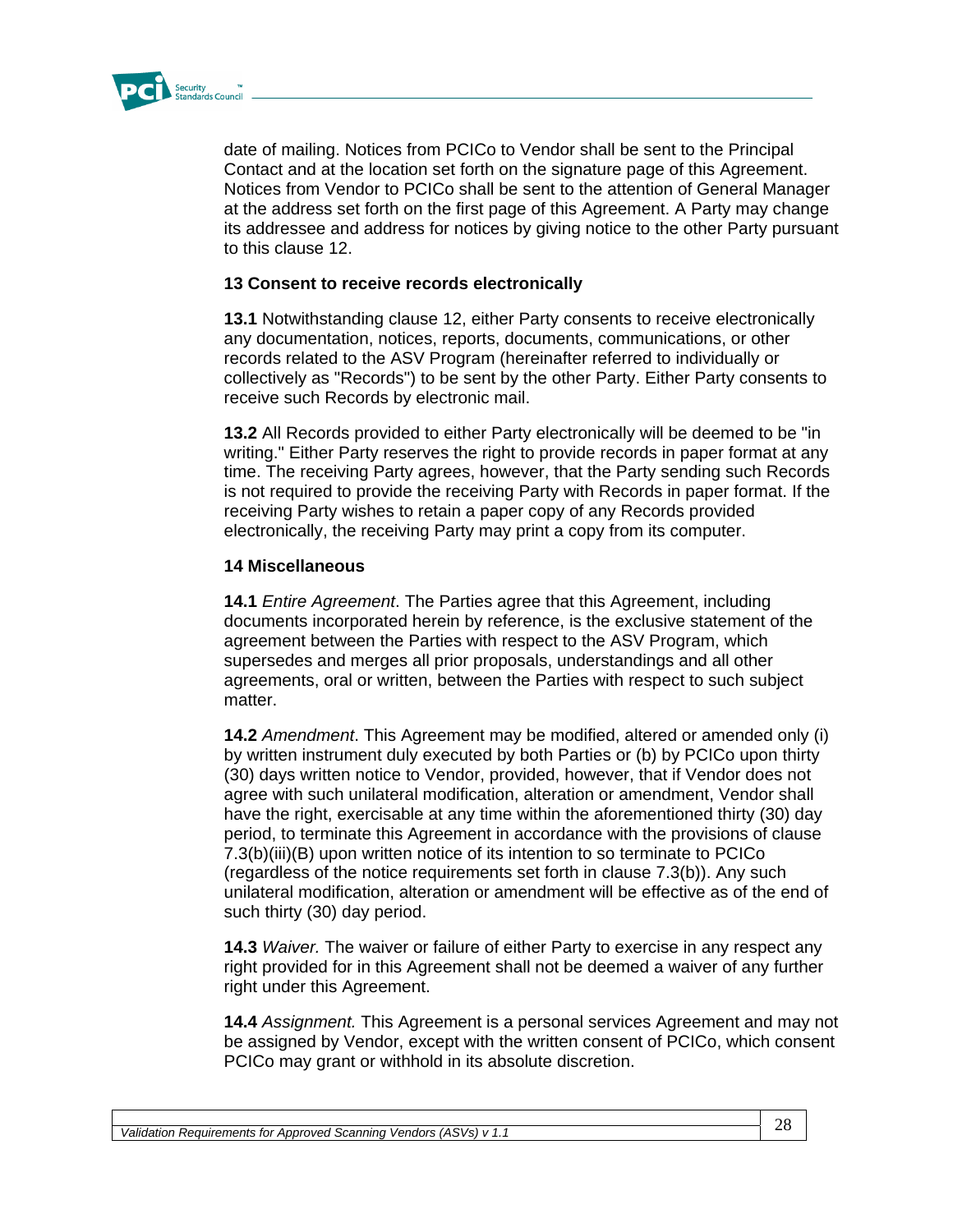

**14.5** *Severability.* Should any individual provision of this Agreement be or become void, invalid or unenforceable, the validity of the remainder of this Agreement shall not be affected thereby and shall remain in full force and effect, in so far as the primary purpose of this Agreement is not frustrated.

**14.6** *Relationship.* The Parties to this Agreement are independent contractors and neither Party shall hold itself out to be, nor shall anything in this Agreement be construed to constitute either Party as the agent, representative, employee, partner, or joint venture of the other. Neither Party may bind or obligate the other without the other Party's prior written consent.

**14.7** *Remedies.* All remedies in this Agreement are cumulative, in addition to and not in lieu of any other remedies available to either Party at law or in equity, subject only to the express limitations on liabilities and remedies set forth herein.

**14.7** *Dispute Settlement- Jurisdiction- Governing Law.* Any dispute in any way arising out of or in connection with the interpretation or performance of this Agreement, which cannot be amicably settled within thirty (30) days of the written notice of the dispute given to the other Party by exercising the best efforts and good faith of the Parties, shall be finally settled by the courts of Delaware (United States of America) in accordance with Delaware law without resort to its conflict of laws provisions. Each of the Parties irrevocably submits to the nonexclusive jurisdiction of the United States District Courts for the State of Delaware and the local courts of the State of Delaware and waives any objection to venue in said courts.

**14.8** *Counterparts*. This Agreement may be signed in two or more counterparts, each of which shall be deemed an original, but all of which together shall constitute one and the same instrument.

*[remainder of page intentionally left blank]*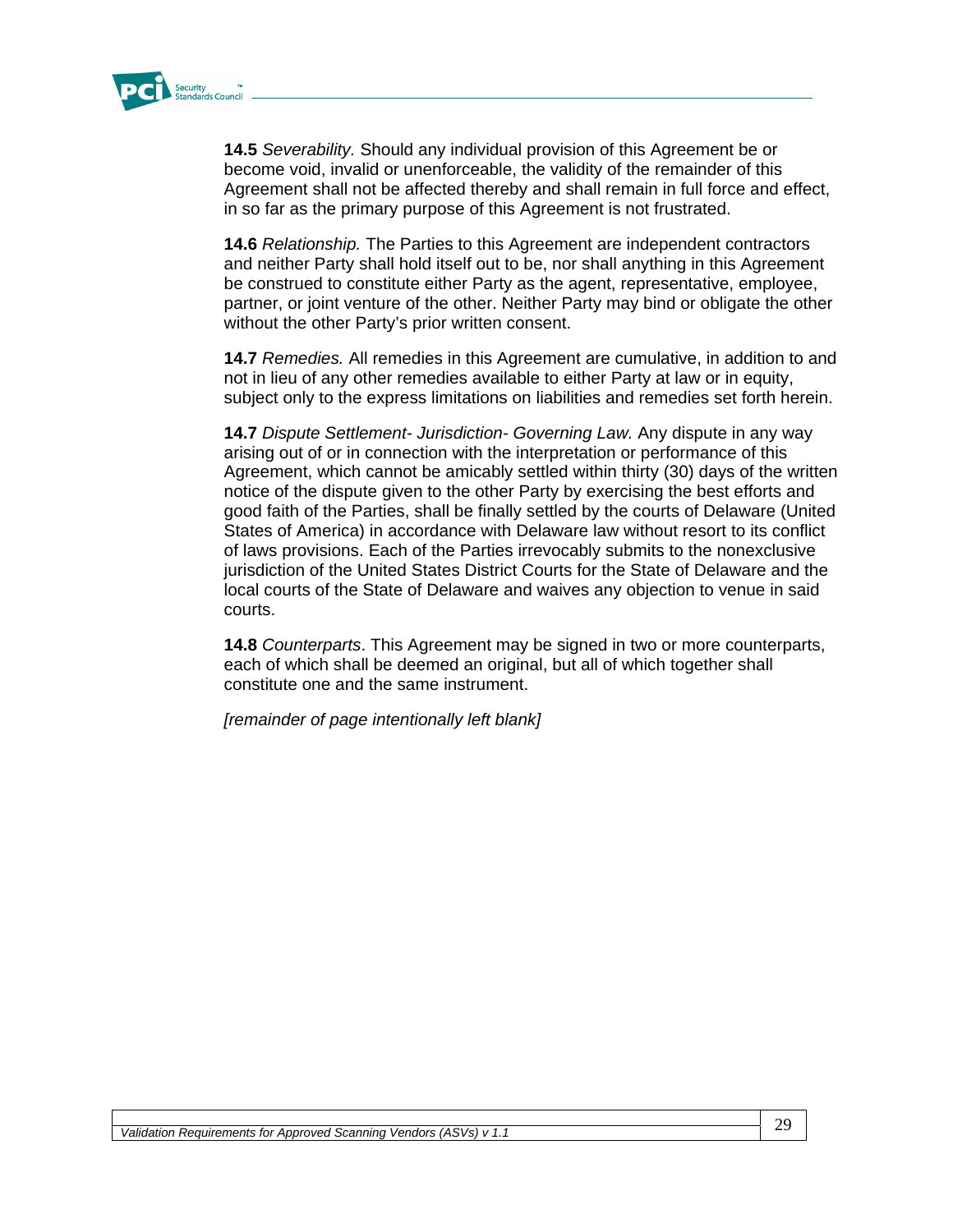

IN WITNESS WHEREOF, the Parties have executed this Agreement in two (2) original copies by their duly authorized representatives. Each Party acknowledges having received one (1) original copy.

| <b>Principal Contact:</b>                                                                                                                                                                                                            |
|--------------------------------------------------------------------------------------------------------------------------------------------------------------------------------------------------------------------------------------|
|                                                                                                                                                                                                                                      |
|                                                                                                                                                                                                                                      |
|                                                                                                                                                                                                                                      |
|                                                                                                                                                                                                                                      |
| Vendor's Signature                                                                                                                                                                                                                   |
|                                                                                                                                                                                                                                      |
|                                                                                                                                                                                                                                      |
|                                                                                                                                                                                                                                      |
|                                                                                                                                                                                                                                      |
|                                                                                                                                                                                                                                      |
|                                                                                                                                                                                                                                      |
| For PCICo Use Only                                                                                                                                                                                                                   |
|                                                                                                                                                                                                                                      |
| PCI SECURITY STANDARDS COUNCIL, LLC                                                                                                                                                                                                  |
| <b>PCICo Officer Signature:</b>                                                                                                                                                                                                      |
| Signature Signature Signature and the state of the state of the state of the state of the state of the state of the state of the state of the state of the state of the state of the state of the state of the state of the st       |
|                                                                                                                                                                                                                                      |
| Title <u>substitution of the second contract of the second contract of the second contract of the second contract of the second contract of the second contract of the second contract of the second contract of the second cont</u> |
|                                                                                                                                                                                                                                      |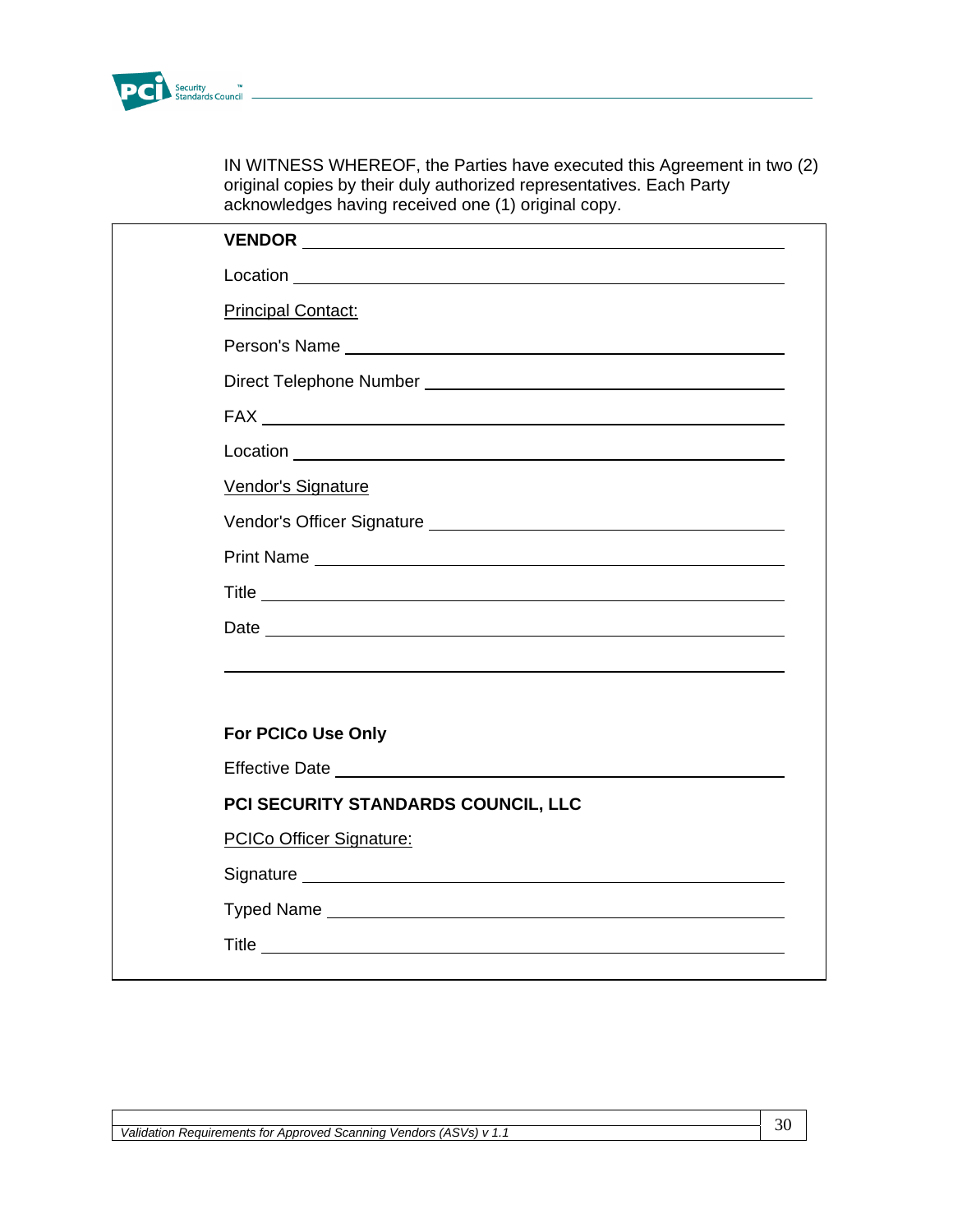

### **Schedule 1: Fees**

Vendor acknowledges and agrees that PCICo reserves the right to change the following fees from time to time in accordance with clause 2.5.

|                                           | <b>Scope</b>                                                                                                                                                                                                                                                                         |                                                                                                                                                                                                                                                |                                                                                                                                                                      |
|-------------------------------------------|--------------------------------------------------------------------------------------------------------------------------------------------------------------------------------------------------------------------------------------------------------------------------------------|------------------------------------------------------------------------------------------------------------------------------------------------------------------------------------------------------------------------------------------------|----------------------------------------------------------------------------------------------------------------------------------------------------------------------|
| <b>Testing stage</b>                      | <b>Observation</b>                                                                                                                                                                                                                                                                   |                                                                                                                                                                                                                                                | Fee                                                                                                                                                                  |
| <b>Initial Testing</b>                    | Includes 1 Testing<br>session                                                                                                                                                                                                                                                        | Initial registration<br>$\blacksquare$<br>Administrative<br>٠<br>process<br>Test infrastructure<br>$\blacksquare$<br>reservation and<br>actual Test<br>Assessment of<br>$\blacksquare$<br>scan results and<br>scan report<br>(English version) | \$7,500 USD invoiced<br>upon Effective Date                                                                                                                          |
| <b>Annual Maintenance</b><br>Testing      | Includes 1 Testing<br>session                                                                                                                                                                                                                                                        | Administrative<br>$\blacksquare$<br>process<br>Test infrastructure<br>$\blacksquare$<br>reservation and<br>actual Test<br>Assessment of<br>$\blacksquare$<br>scan results and<br>scan report<br>(English version)                              | \$5,000 USD invoiced<br>upon the date when<br><b>Annual Maintenance</b><br>Testing is performed                                                                      |
| New Testing as per<br>clauses 3.1 and 3.2 | Testing of each<br>Security Solution in<br>case of significant<br>changes as provided in<br>clauses 3.1 and 3.2<br>Includes 1 Testing<br>session                                                                                                                                     | Administrative<br>$\blacksquare$<br>process<br>Test infrastructure<br>$\blacksquare$<br>reservation and<br>actual Test<br>Assessment of<br>$\blacksquare$<br>scan results and<br>scan report<br>(English version)                              | \$7,500 USD invoiced<br>upon the date when<br>New Testing is<br>performed                                                                                            |
| <b>Additional Testing</b>                 | If during initial Testing,<br>annual maintenance<br>Testing and/or Testing<br>pursuant to clauses 3.1<br>and 3.2, any Security<br>Solution failed to reach<br>satisfactory level of<br>compliance, a<br>maximum of 2<br>additional Testing<br>sessions may be<br>requested by Vendor | Test infrastructure<br>$\blacksquare$<br>reservation and<br>actual Test<br>Assessment of<br>scan results and<br>scan report<br>(English version)                                                                                               | \$10,000 USD<br>invoiced upon the<br>first additional testing<br>request<br>\$12,500 USD<br>invoiced upon the<br>second and each<br>subsequent<br>additional testing |

Any additional cost such as but not limited to translation (from English to other languages) costs should be agreed upon between the Parties.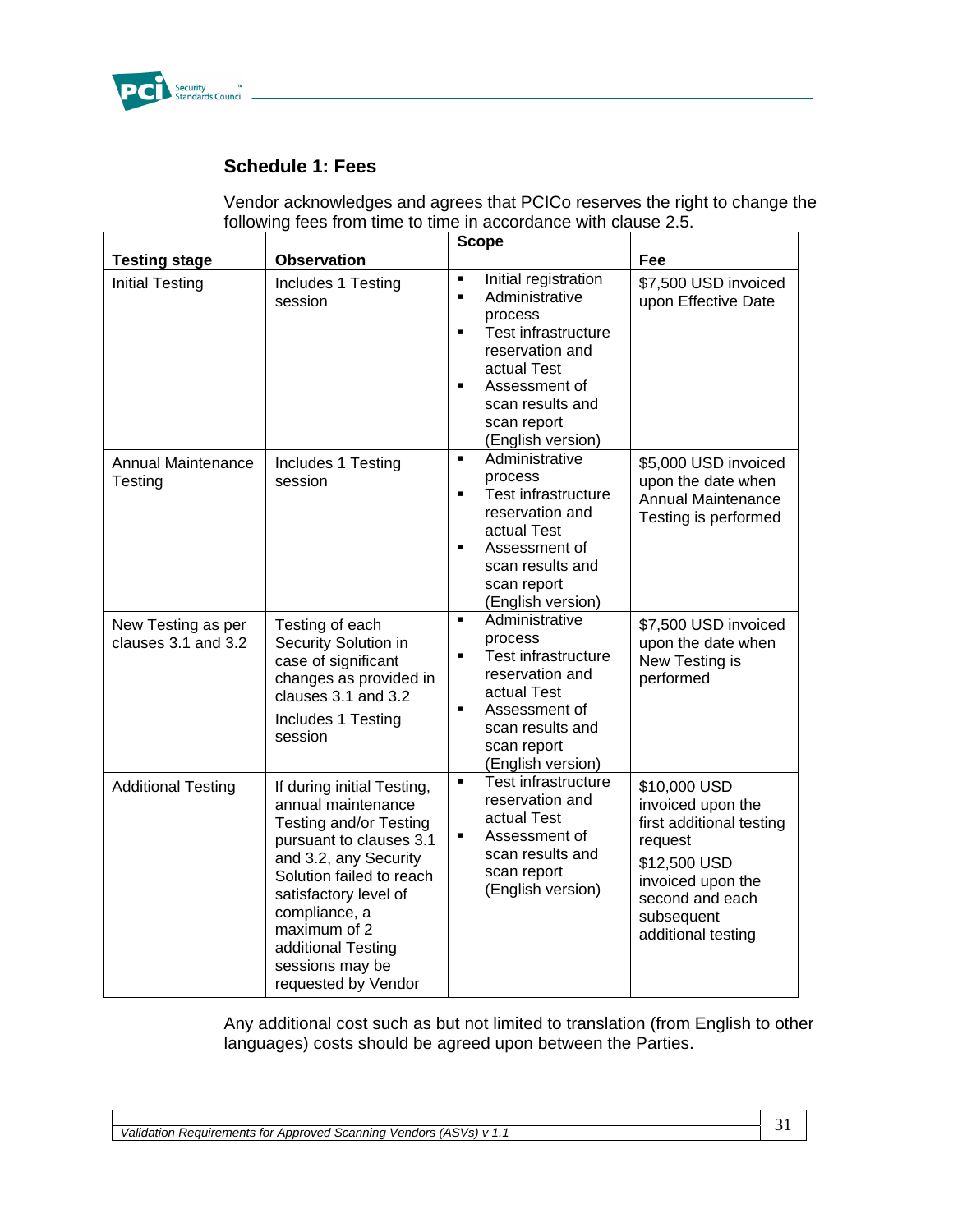

### **Payment terms:**

All invoices shall be payable by Vendor within thirty (30) days calculated as from the date of receipt of the invoice. Payment to PCICo should be made in US dollars (USD) by wire transfer to PCICo's bank account as mentioned on the PCICo invoice(s).

The amounts listed in this Schedule 1 do not include taxes, such as value added taxes (VAT), sales, excise, gross receipts and withholding taxes, universal service fund fee, and any similar tax or any government imposed fees or surcharges which may be applicable thereto and Vendor agrees to pay all such applicable taxes or fees, which will be invoiced to Vendor in accordance with local law. Vendor agrees to pay or reimburse PCICo for all such taxes or fees, excluding tax on PCICo's income. In respect of withholding tax, Vendor will pay such additional amounts as may be necessary, such that PCICo receives the amount it would have received had no withholding been imposed.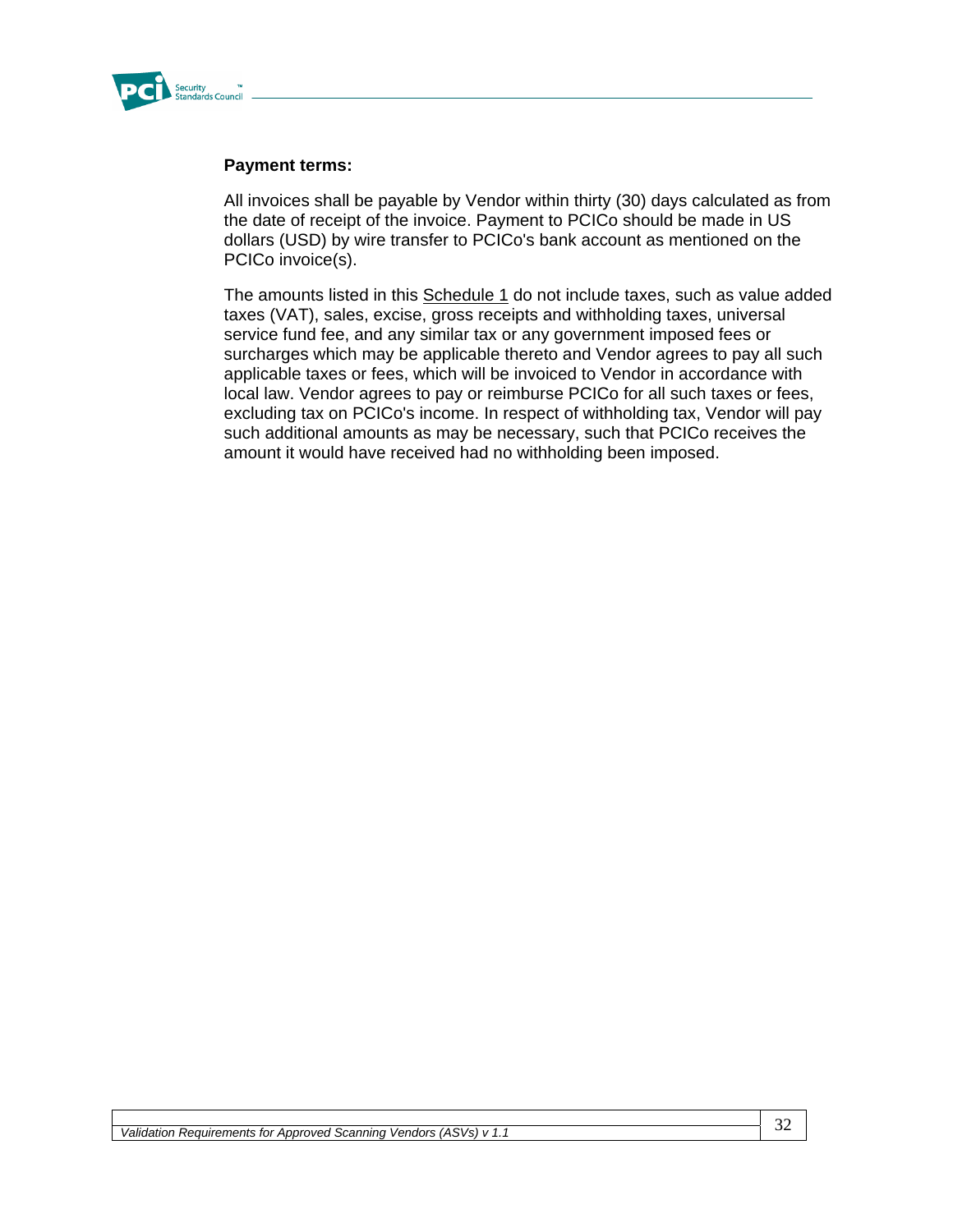

### **Schedule 2: Compliance Notification – sample**

**<<Date>>** 

**<<Contact Name>>** 

**<<Company Name>>** 

#### **<<Company Address>>**

#### Dear **<<Contact Name>>**,

We are pleased to notify you that in accordance with the PCI Scanning Vendor Compliance Test Agreement (the "Agreement") entered into between your company and PCICo, the Security Solution described below has successfully completed the Testing phase of the ASV Program and you have been certified as a PCICo-Approved Scanning Vendor ("ASV").

### **Security Solution:**

<Name of the solution>

Successful completion of the abovementioned Testing at this date indicates that the abovementioned Security Solution (whose configuration is identified in the appendix below) complies with the current PCI Standard and that you have completed all applicable ASV requirements as of the date of this letter.

Even though you have been approved as an ASV and the abovementioned Security Solution has successfully completed PCICo Testing and is deemed to be compliant with the PCI Standard at this date, all rights and remedies resulting from your presenting yourself as an ASV or your sale, licensing, distribution or use of the abovementioned Security Solution shall be provided by your organization and not by PCICo.

Subject to your compliance with the terms and conditions of the Agreement, you are entitled to advertise your status as a "*PCICo-Approved Scanning Vendor*" and that the abovementioned Security Solution has "*successfully completed PCICo ASV Compliance Testing*" and/or that such Security Solution is "*ASV Program compliant*".

If you wish to provide for any other statements or announcements public or not, whether in writing or not, you must request PCICo's prior written approval.

The terms and conditions of the Agreement apply mutatis mutandis to this Compliance Notification.

Your ASV compliant status, and that of the abovementioned Security Solution, is effective upon dispatch of this Compliance Notification and shall remain valid as provided in the Agreement.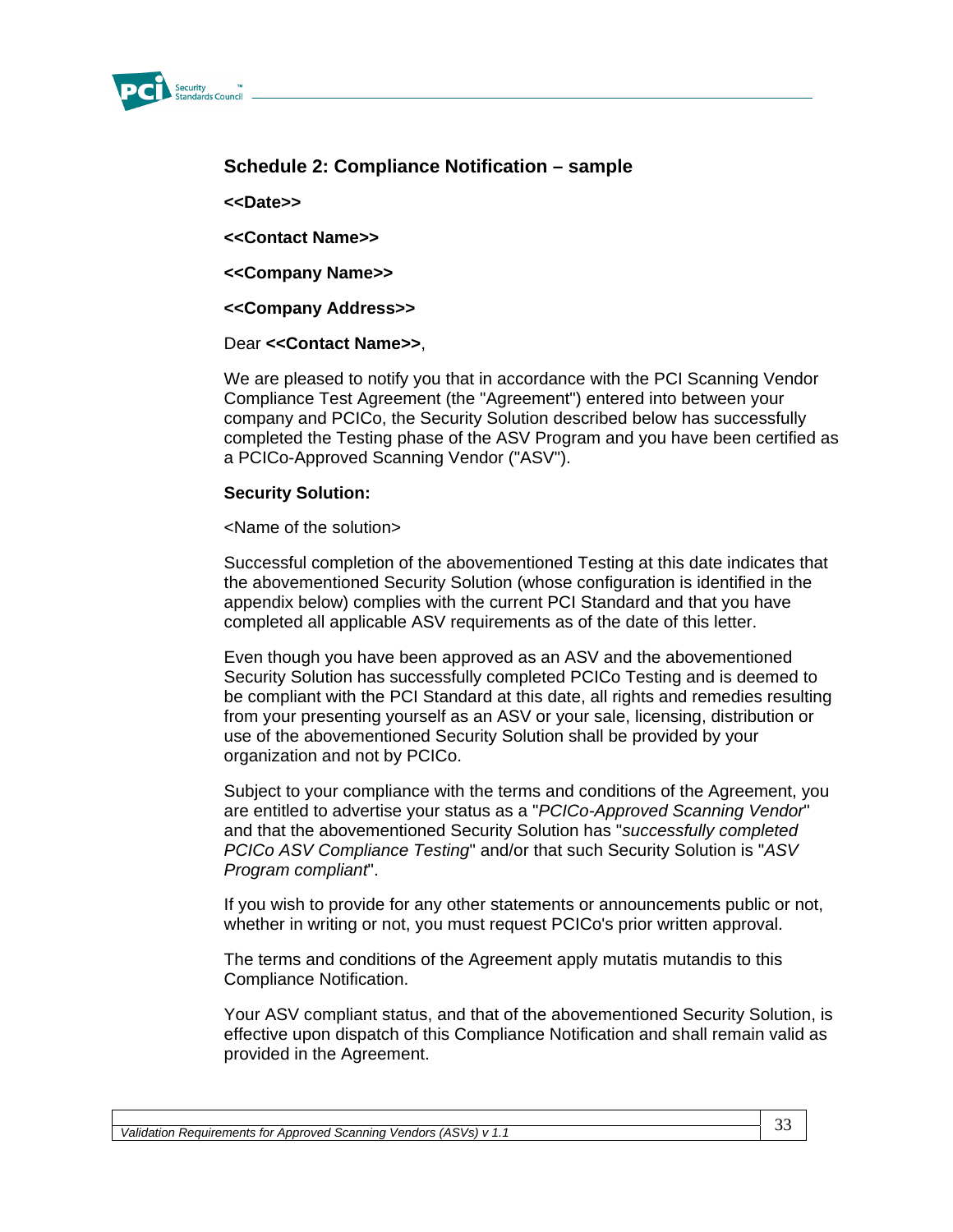

Because ASV compliant status is subject to various limitations, including certain events of termination, you and any third parties should confirm that such compliance status is current and has not been terminated by referring to the list of ASVs published on the PCICo web site at http://www.pcisecuritystandards.org.

Thank you for your support of the PCI Approved Scanning Vendor Compliance Test Program.

Yours Sincerely,

*\*\*\*\*\*\*\*Security Solution to be identified in an appendix to this Compliance Notification\*\*\*\*\*\*\**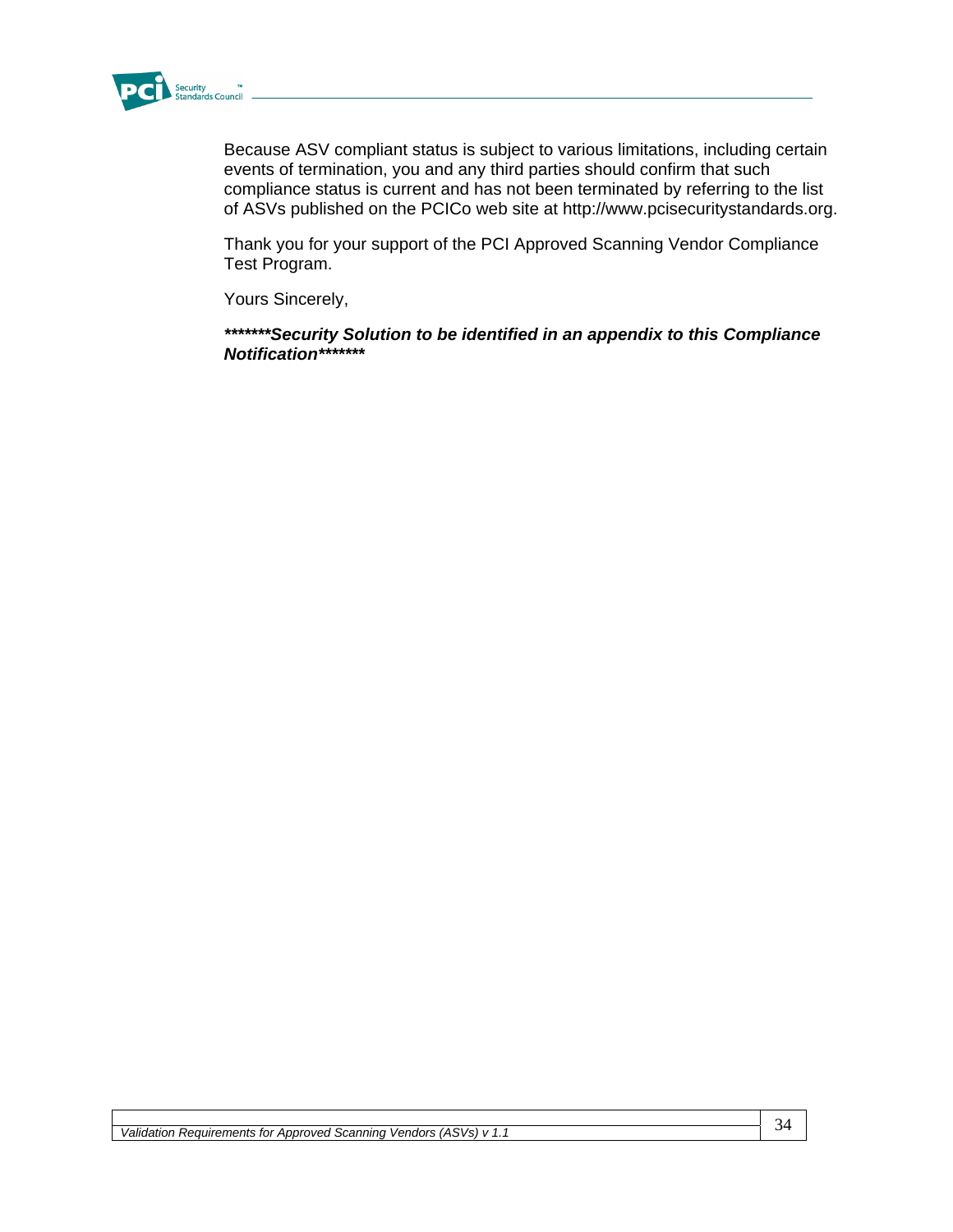

## **Appendix B. PCI ASV Application Process Checklist**

This checklist is provided as a tool to help you organize the PCI Approved Scanning Vendor company application information that must be submitted along with your completed/signed PCI Approved Scanning Vendor (ASV) Compliance Test Agreement.

| <b>Requirement</b>     | Information/documentation Needed                                                                                                                                           |  |
|------------------------|----------------------------------------------------------------------------------------------------------------------------------------------------------------------------|--|
| Legitimate             | Copy of business license                                                                                                                                                   |  |
| <b>Business Entity</b> | Year of incorporation                                                                                                                                                      |  |
|                        | $Location(s)$ of office $(s)$                                                                                                                                              |  |
|                        | Written statement describing any past or present allegations or convictions<br>of any fraudulent or criminal activity involving the security company and its<br>principles |  |
| Independence           | Company signature on the Agreement                                                                                                                                         |  |
|                        | Description of company's practices to maintain independence.                                                                                                               |  |
| Insurance<br>Coverage  | Company signature on the Agreement                                                                                                                                         |  |
|                        | Proof of insurance coverage that meets PCI SSC requirements                                                                                                                |  |
|                        | Commercial General Liability including contractual liability with a combined<br>single limit of liability of \$1,000,000 per occurrence and                                |  |
|                        | Technology Errors and Omissions and Cyber-Risk Liability with a minimum<br>limit of \$2,000,000 per occurrence and annual aggregate                                        |  |

### **ASV BUSINESS REQUIREMENTS**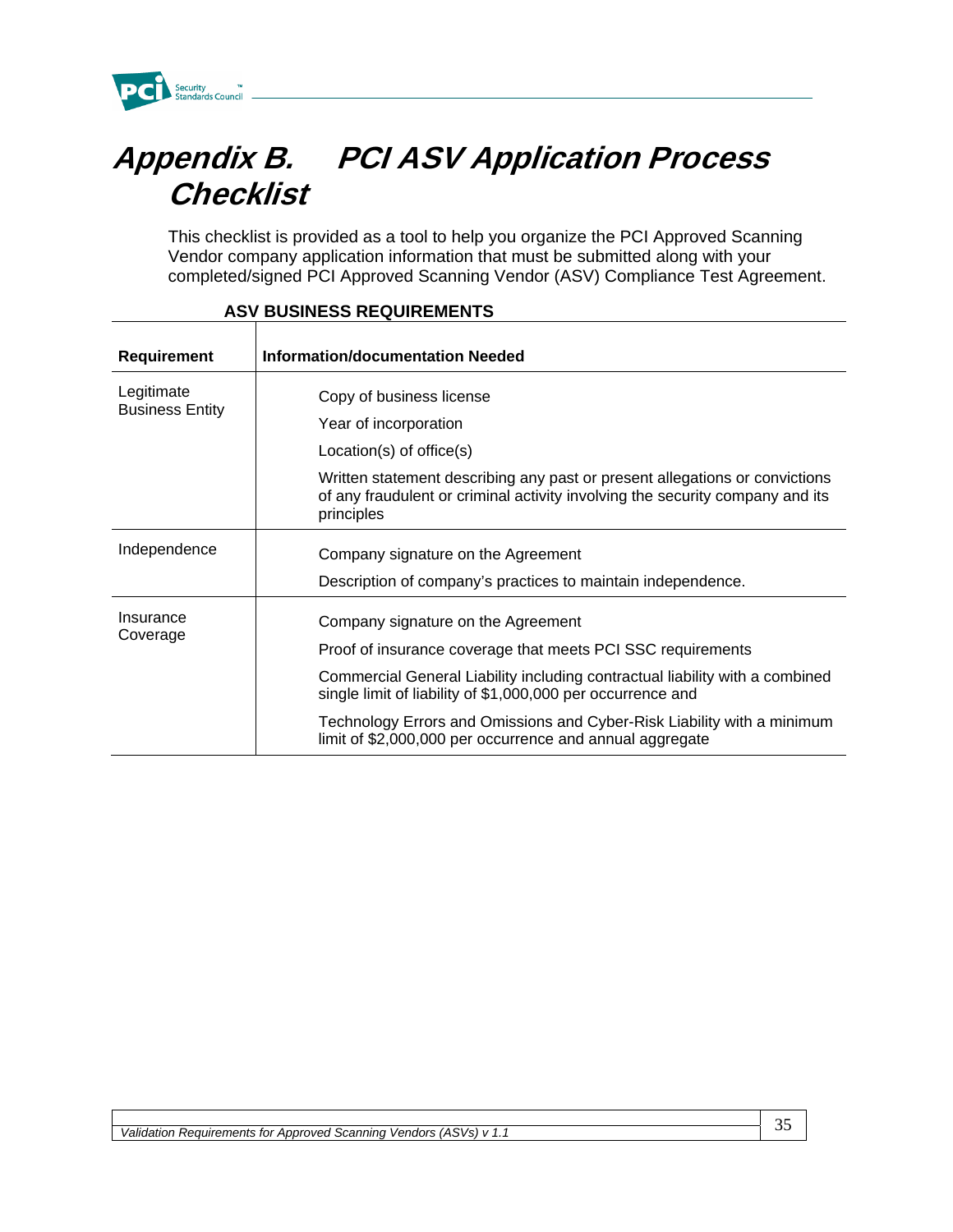

| <b>Requirement</b>                 | <b>Information/documentation Needed</b>                                                                                                                                                                                                                      |  |  |
|------------------------------------|--------------------------------------------------------------------------------------------------------------------------------------------------------------------------------------------------------------------------------------------------------------|--|--|
| Company Services and<br>Experience | High level description of the security company's experience and<br>knowledge with information security and payment system scanning<br>engagements                                                                                                            |  |  |
|                                    | High level description of the security company's experience relevant areas<br>of specialization within information security, scanning engagements<br>preferably related to the payment systems                                                               |  |  |
|                                    | A description of the total number of employees, the number and specific<br>roles of the information security employees on staff and the percentage of<br>their time dedicated to performing PCI Scanning Services                                            |  |  |
|                                    | A description of the size and types of market segments in which the ASV<br>tends to focus, such as, Fortune 500, financial industry, insurance<br>industry, and small-medium sized business                                                                  |  |  |
|                                    | List of languages supported by the security company                                                                                                                                                                                                          |  |  |
|                                    | A description of company's practices to maintain scanning independence,<br>including but not limited to, practices, organizational structure/separation,<br>employee education, etc., in place to prevent conflicts of interest in a<br>variety of scenarios |  |  |
|                                    | Two client references from recent security engagements                                                                                                                                                                                                       |  |  |
| Company Employee                   | Education (subject, degrees and certificates, institutions)                                                                                                                                                                                                  |  |  |
| Skills and Experience              | Area(s) of expertise (network security, application security, and<br>consultancy, system integration, auditing, special skills) with at least 1<br>year (total) in three separate areas                                                                      |  |  |
|                                    | Years of working experience and responsibilities                                                                                                                                                                                                             |  |  |
|                                    | Years of working experience related to payment card industry and<br>responsibilities                                                                                                                                                                         |  |  |
|                                    | Resumé                                                                                                                                                                                                                                                       |  |  |
|                                    | A description of a minimum of five years' information security experience                                                                                                                                                                                    |  |  |

## **ASV CAPABILITY REQUIREMENTS**

 $\mathbf{I}$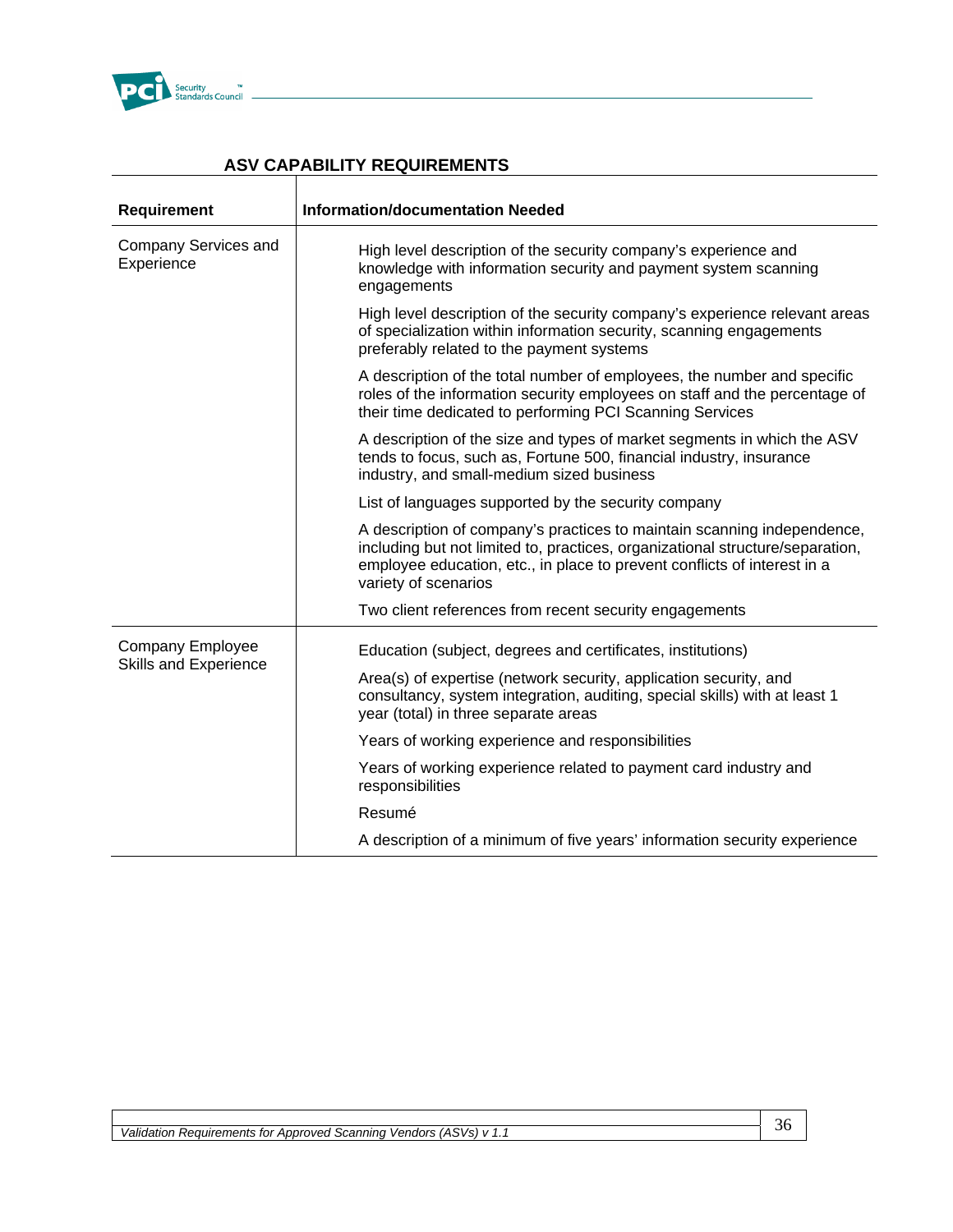

| <b>Requirement</b>                                         | <b>Information/documentation Needed</b>                                                                                                                                                                                                                                                                                                             |  |  |
|------------------------------------------------------------|-----------------------------------------------------------------------------------------------------------------------------------------------------------------------------------------------------------------------------------------------------------------------------------------------------------------------------------------------------|--|--|
| Contact Person-<br><b>Primary and Secondary</b>            | Name                                                                                                                                                                                                                                                                                                                                                |  |  |
|                                                            | Title                                                                                                                                                                                                                                                                                                                                               |  |  |
|                                                            | Address                                                                                                                                                                                                                                                                                                                                             |  |  |
|                                                            | Phone                                                                                                                                                                                                                                                                                                                                               |  |  |
|                                                            | Fax                                                                                                                                                                                                                                                                                                                                                 |  |  |
|                                                            | E-mail                                                                                                                                                                                                                                                                                                                                              |  |  |
| <b>Background Checks</b>                                   | For each ASV employee to be qualified, statement that ASV<br>employee successfully completed the background check in<br>accordance with the ASV's policies and procedures                                                                                                                                                                           |  |  |
|                                                            | Company signature on the Agreement                                                                                                                                                                                                                                                                                                                  |  |  |
|                                                            | A description of the current ASV company personnel background<br>check policies and procedures                                                                                                                                                                                                                                                      |  |  |
| <b>Quality Assurance</b>                                   | A description of the quality assurance process that will be used for<br>the PCICo Technical and Operational Scanning Requirements<br>(Report Requirements). The description should outline the security<br>company's review process for ensuring PCICo Technical and<br><b>Operational Scanning Requirements (Report Requirements)</b><br>accuracy. |  |  |
|                                                            | Company signature on the Agreement                                                                                                                                                                                                                                                                                                                  |  |  |
| Protection of<br>Confidential and<br>Sensitive Information | A description of the security company's sensitive data protection<br>handling practices, including physical, electronic, and procedural<br>safeguards. Includes requirements and processes used to ensure<br>employee confidentiality of customer data.                                                                                             |  |  |
|                                                            | Blank copy of confidentiality agreements required to be signed by<br>employees                                                                                                                                                                                                                                                                      |  |  |
|                                                            | Company signature on the Agreement                                                                                                                                                                                                                                                                                                                  |  |  |
| <b>Evidence Retention</b>                                  | Description of the security company's evidence retention policy<br>and procedures                                                                                                                                                                                                                                                                   |  |  |
|                                                            | Company signature on the Agreement                                                                                                                                                                                                                                                                                                                  |  |  |

### **ASV ADMINISTRATIVE REQUIREMENTS**

 $\mathbf{I}$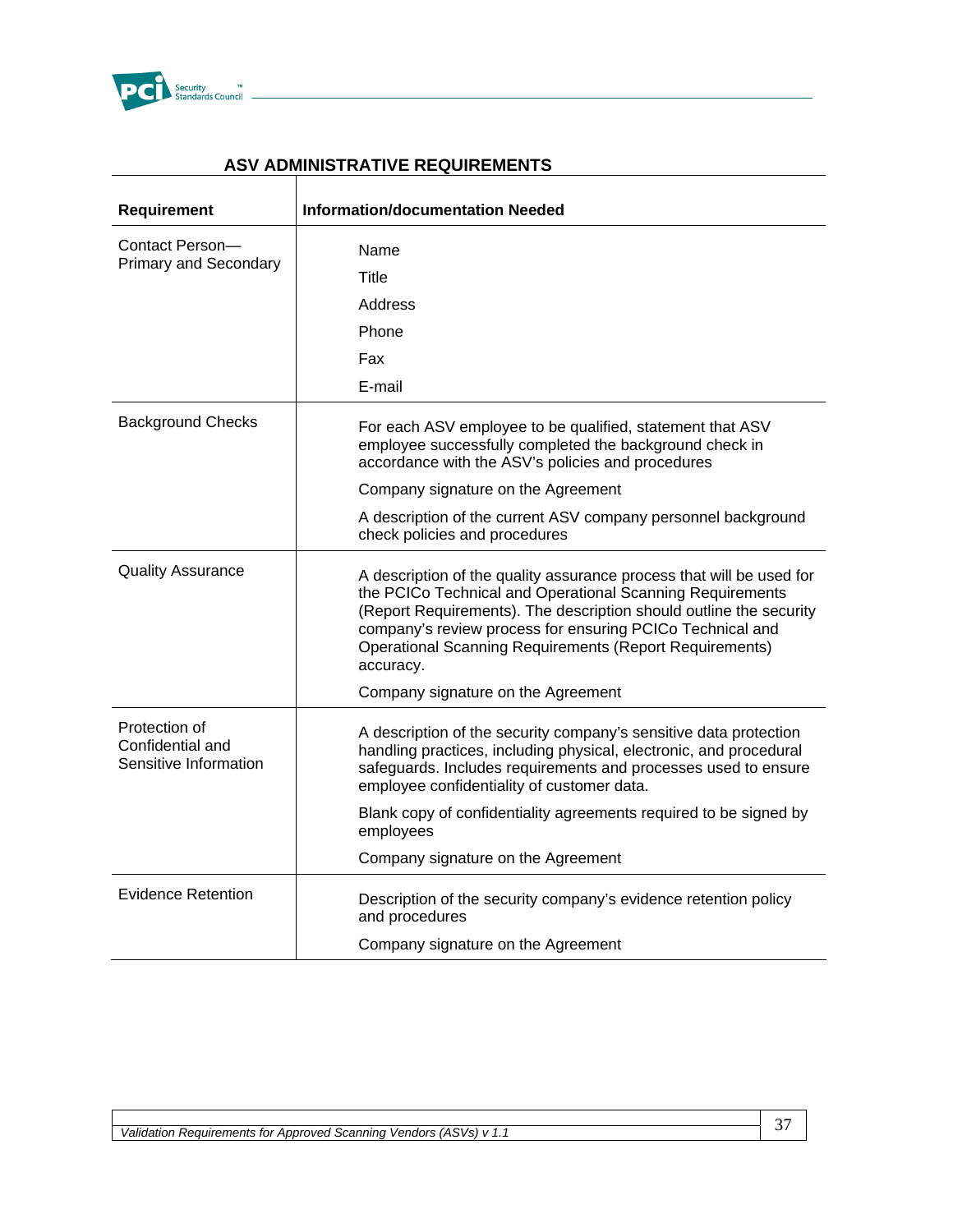

## **Appendix C. Sample ASV Feedback Form**

This form is used to review ASVs and their work product, and is intended to be completed after a PCI Scanning Service by the ASV client. While the primary audience of this form are ASV scanning clients (merchants or service providers), there are several questions at the end, under "ASV Feedback Form for Payment Brands and Others," to be completed as needed by Payment Brand participants, banks, and other relevant parties. This form can be obtained directly from the ASV during the PCI Scanning Service, or can be found online in a useable format at https://www.pcisecuritystandards.org. Please send this completed form to PCI SSC at: compliance@pcisecuritystandards.org.

| <b>ASV FEEDBACK FORM</b>                                                                                                                                                               |                                               |  |  |
|----------------------------------------------------------------------------------------------------------------------------------------------------------------------------------------|-----------------------------------------------|--|--|
| <b>Client Name (merchant or service provider)</b>                                                                                                                                      | <b>Approved Scanning Vendor company (ASV)</b> |  |  |
| Name                                                                                                                                                                                   | Name                                          |  |  |
| Contact                                                                                                                                                                                | Contact                                       |  |  |
| Telephone                                                                                                                                                                              | Telephone                                     |  |  |
| E-mail                                                                                                                                                                                 | E-mail                                        |  |  |
| <b>Business location where assessment took</b><br>place                                                                                                                                | ASV employee who performed assessment         |  |  |
| street                                                                                                                                                                                 | Name                                          |  |  |
| city                                                                                                                                                                                   | Telephone                                     |  |  |
| STATE/ZIP                                                                                                                                                                              | E-mail                                        |  |  |
| For each question, please indicate the response that best reflects your experience and<br>provide comments.<br>$4 =$ Strongly Agree $3 =$ Agree $2 =$ Disagree $1 =$ Strongly Disagree |                                               |  |  |
| During the initial engagement, did the ASV explain the objectives, timing, and review<br>1)<br>process, and address your questions and concerns?                                       |                                               |  |  |
| Response:                                                                                                                                                                              |                                               |  |  |

Comments:

**2) Did the ASV employee(s) understand your business and technical environment, and the payment card industry?** 

Validation Requirements for Approved Scanning Vendors (ASVs) v 1.1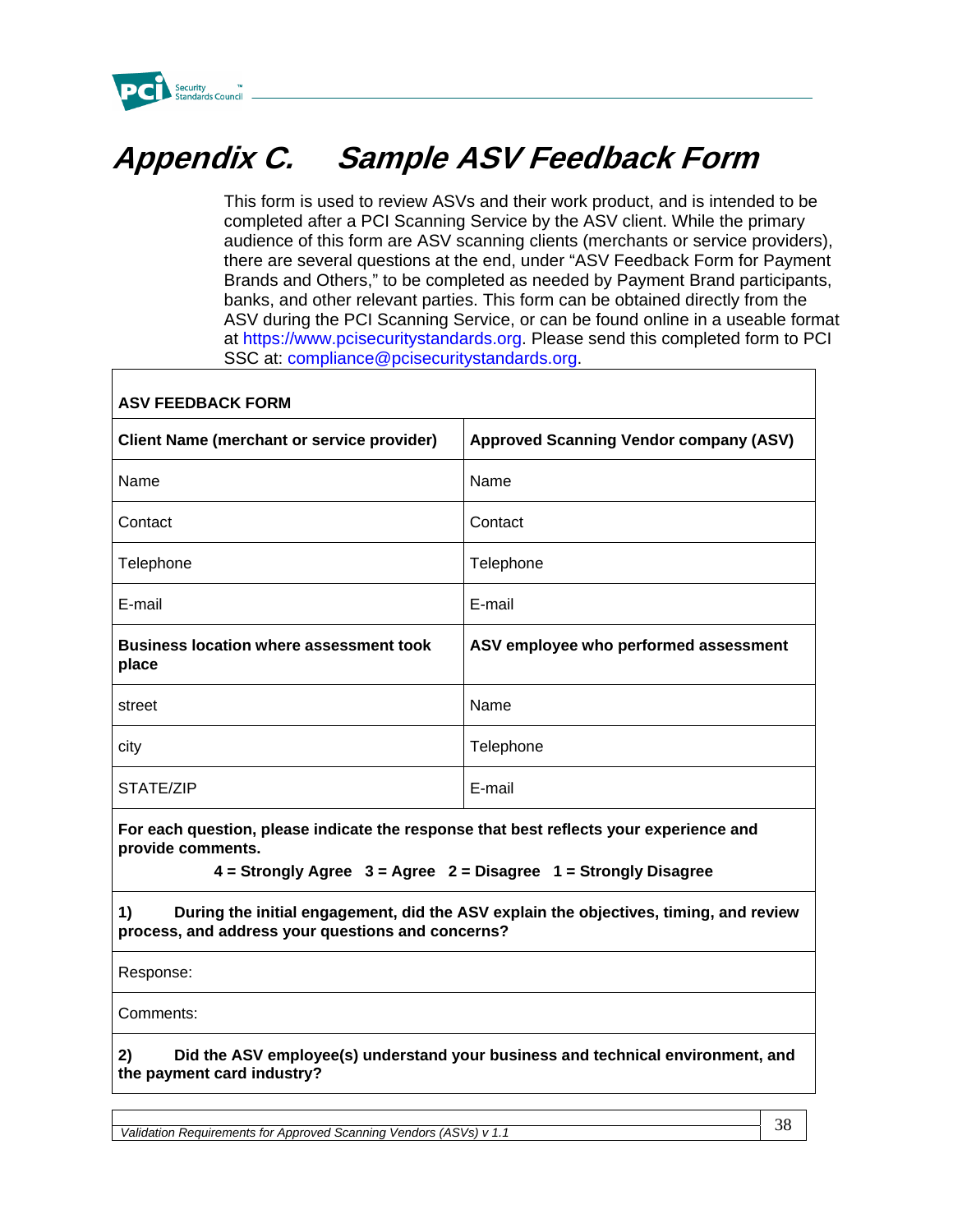

## Validation Requirements for Approved Scanning Vendors (ASVs) v 1.1 **39** Response: Comments: **3) Did the ASV employee(s) have sufficient security and technical skills to effectively perform this PCI Scanning Service?**  Response: Comments: **4) Did the ASV sufficiently understand the PCI Data Security Standard and the PCI Security Scanning Procedures?**  Response: Comments: **5) Did the ASV effectively minimize interruptions to operations and schedules?**  Response: Comments: **6) Did the ASV provide an accurate estimate for time and resources needed?**  Response: Comments: **7) Did the ASV provide an accurate estimate for scan report delivery?**  Response: Comments: **8) Did the ASV attempt to market products or services for your company to attain PCI compliance?**  Response: Comments: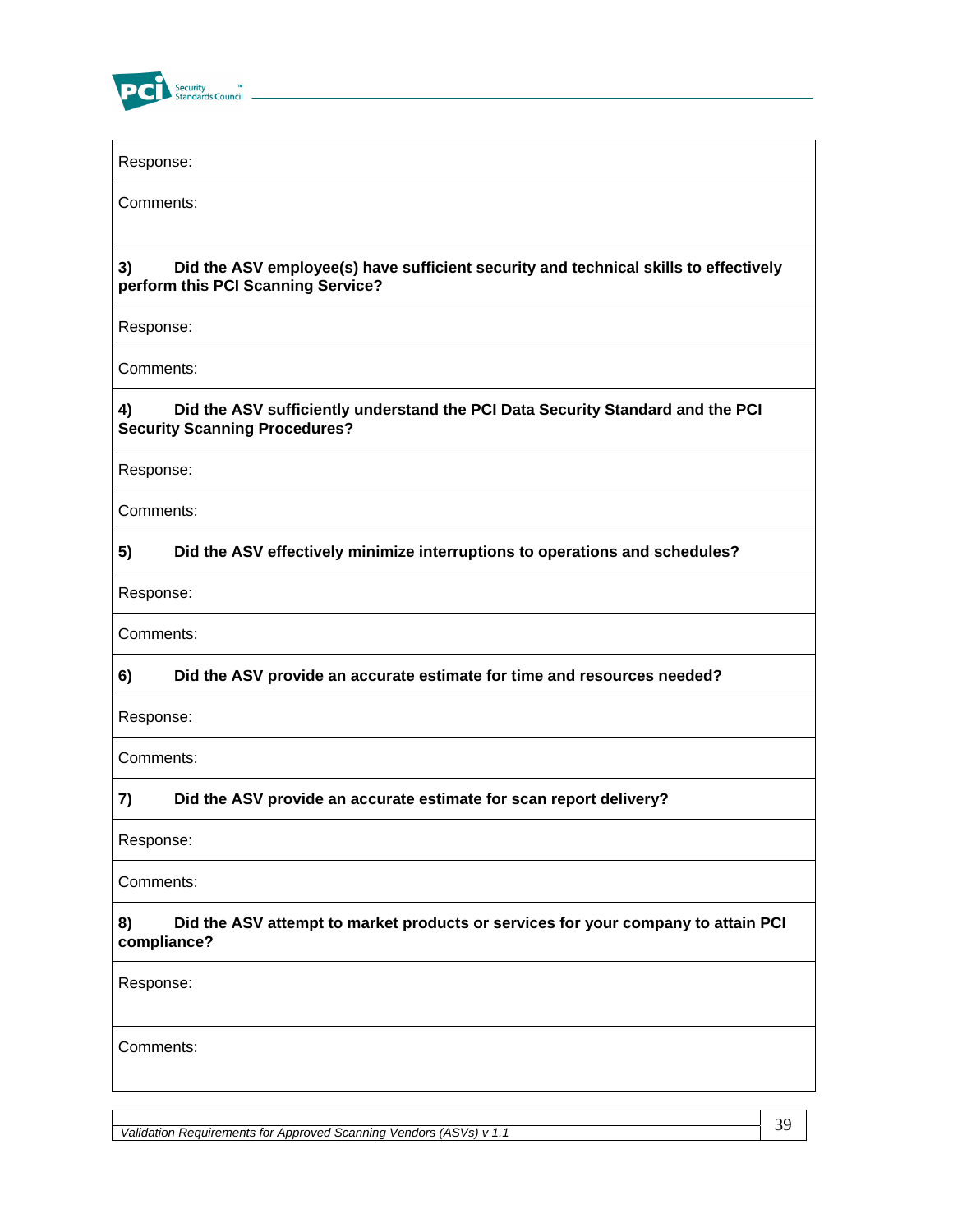

#### **9) Did the ASV imply that use of a specific brand of commercial product or service was necessary to achieve compliance?**

Response:

Comments:

**10) In situations where remediation was required, did the ASV present product and/or solution options that were not exclusive to their own product set?** 

Response:

Comments:

#### **11) Did the ASV use secure transmission to send any confidential reports or data?**

Response:

Comments:

#### **12) Did the ASV demonstrate courtesy, professionalism, and a constructive and positive approach?**

Response:

Comments:

**13) Was there sufficient opportunity for you to provide explanations and responses during the scans?** 

Response:

Comments:

#### **14) During the review wrap-up, did the ASV clearly communicate findings and expected next steps?**

Response:

Comments: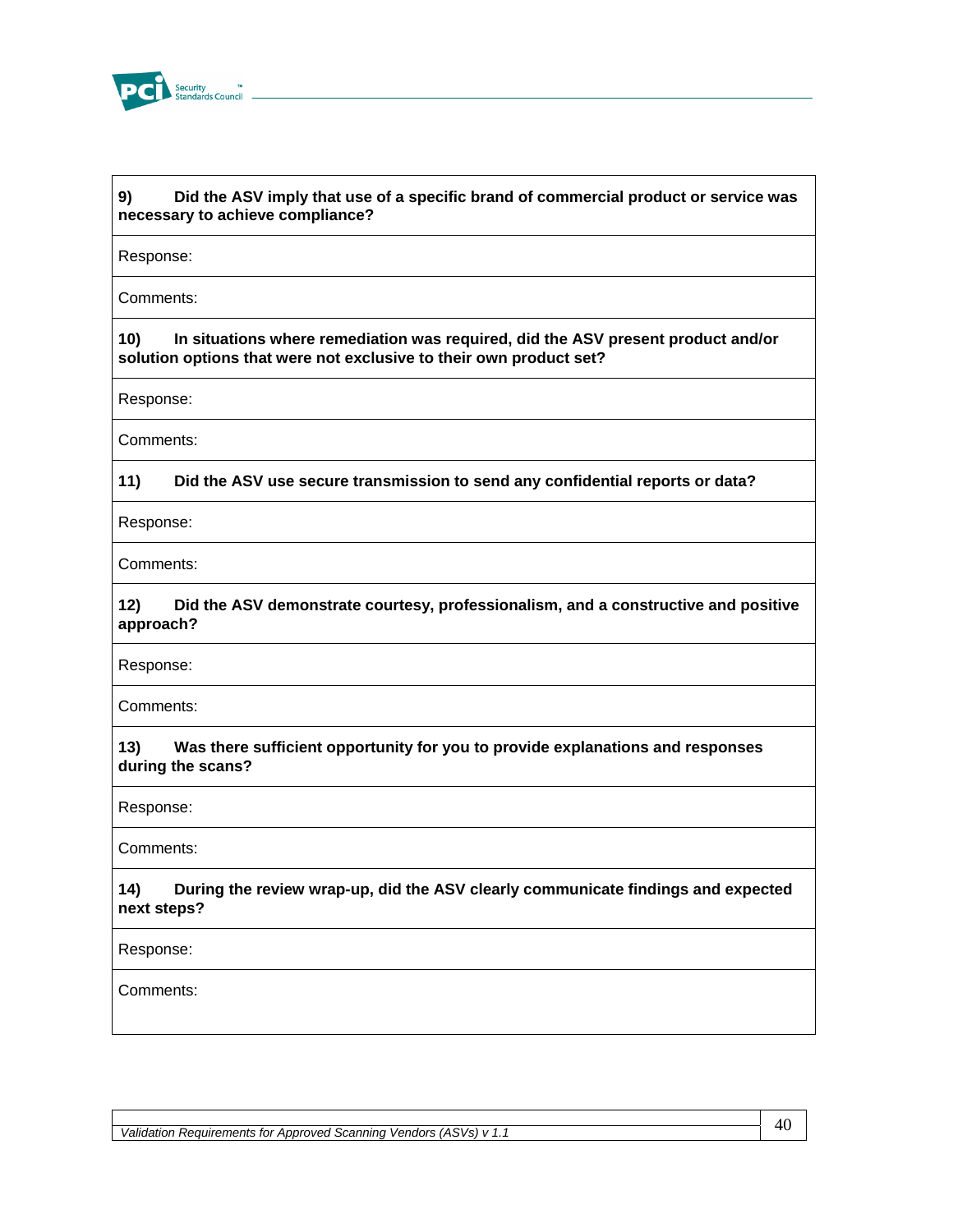

#### **15) Did the ASV provide sufficient follow-up to address false positives until eventual scan compliance was achieved?**

Response:

Comments:

**Please provide any additional comments here about the ASV, your PCI Scanning Service, or the PCI documents.**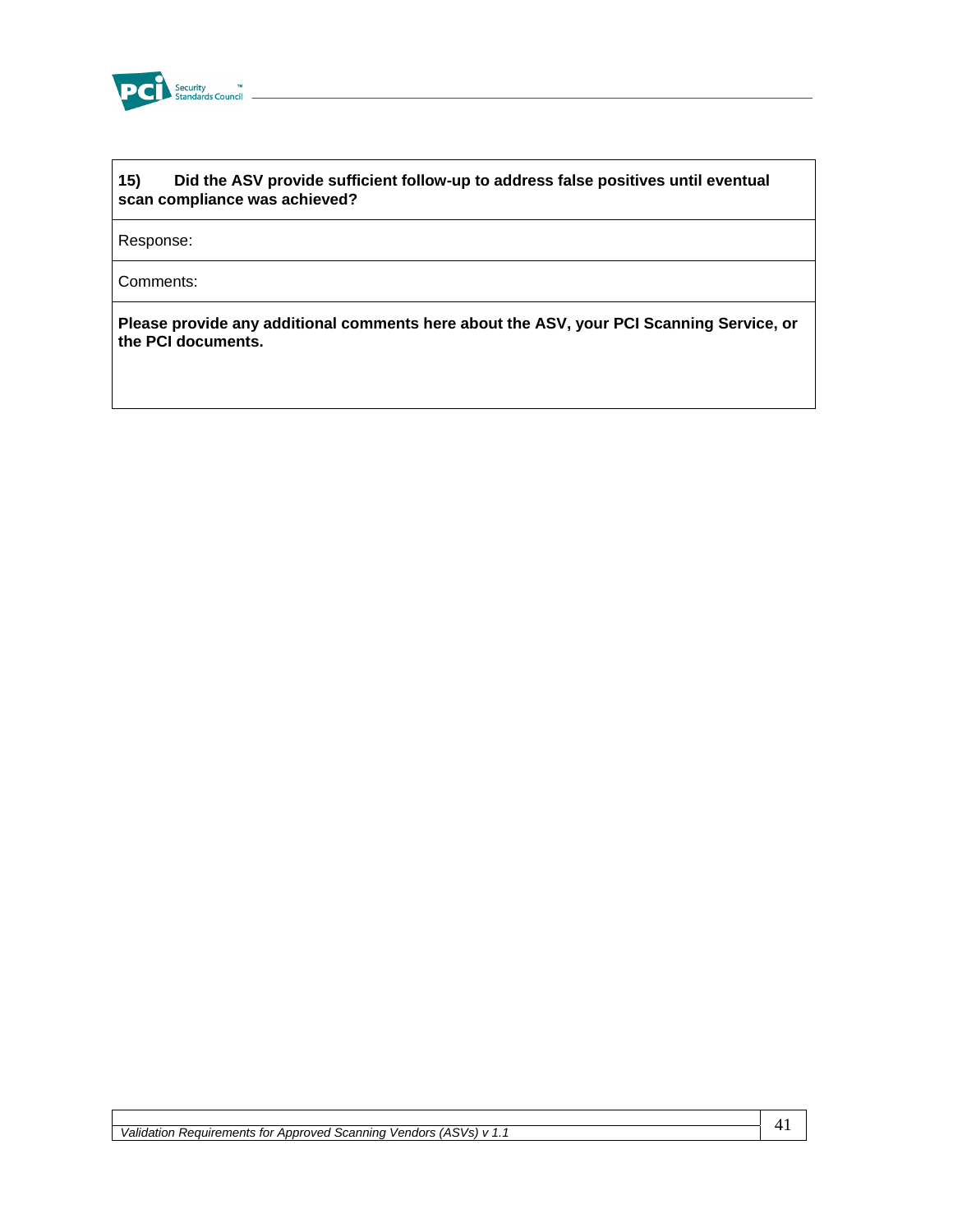

I.

| ASV FEEDBACK FORM FOR PAYMENT BRANDS AND OTHERS                                                                                                                                        |                                        |  |  |
|----------------------------------------------------------------------------------------------------------------------------------------------------------------------------------------|----------------------------------------|--|--|
| Name of ASV Client (merchant or service<br>provider reviewed):                                                                                                                         | <b>ASV Company name:</b>               |  |  |
| Payment Brand Reviewer:                                                                                                                                                                | ASV employee who performed assessment: |  |  |
| <b>NAME</b>                                                                                                                                                                            | Name                                   |  |  |
| <b>TELEPHONE</b>                                                                                                                                                                       | Telephone                              |  |  |
| EMAIL                                                                                                                                                                                  | E-mail                                 |  |  |
| For each question, please indicate the response that best reflects your experience and<br>provide comments.<br>$4 =$ Strongly Agree $3 =$ Agree $2 =$ Disagree $1 =$ Strongly Disagree |                                        |  |  |
| 1)<br>Does the ASV clearly understand how to notify your payment brand about<br>compliance and non-compliance issues, and the status of merchants and service providers?               |                                        |  |  |
| Response:                                                                                                                                                                              |                                        |  |  |
| Comments:                                                                                                                                                                              |                                        |  |  |
| 2)<br>Did you receive any complaints about ASV activities related to this scan?                                                                                                        |                                        |  |  |
| Response:                                                                                                                                                                              |                                        |  |  |
| Comments:                                                                                                                                                                              |                                        |  |  |
| Did the ASV demonstrate sufficient understanding of the PCI Data Security Standard<br>3)<br>and the PCI Security Scanning Procedures?                                                  |                                        |  |  |
| Response:                                                                                                                                                                              |                                        |  |  |
| Comments:                                                                                                                                                                              |                                        |  |  |

٦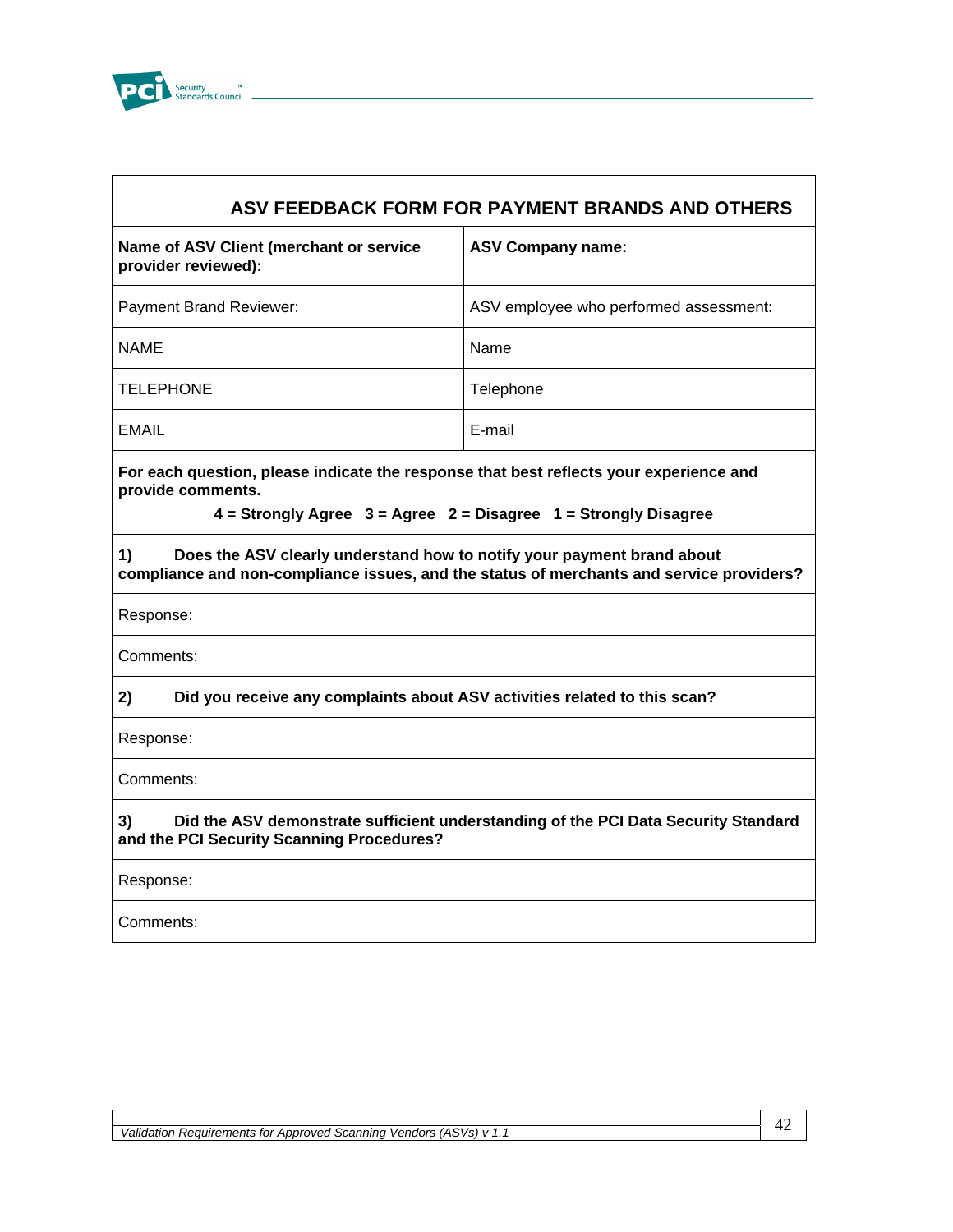

## **Appendix D. Insurance**

This is the expected insurance clause and coverage for all Approved Scanning Vendor (ASV) companies, except for in those locations where such insurance coverage is not available or provided. The below limits can be written in other currencies but should be the equivalent of the limits expressed below in US dollars.

Note: For an ASV to conduct work outside their home countries, the following additional insurance coverage is required: the insurer must respond on a global basis (and particularly respond to claims brought in the U.S. if this is applicable). (Most insurance is not automatically written so that the insurer will respond to claims outside of the country and many will specifically exclude the U.S.)).

#### **The following is a typical insurance clause and includes expected coverage:**

Prior to the commencement of the Services under this Agreement, ASV shall procure the following insurance coverage, at its own expense, with respect to the performance of such remote PCI Scanning Services. Such insurance shall be issued by financially responsible and properly licensed insurance carriers in the jurisdictions where the Services are performed and rated at least A VIII by Best's Rating Guide (or otherwise acceptable to PCI SSC) and with minimum limits as set forth below. Such insurance shall be maintained in full force and effect for the duration of this Agreement and any renewals thereof:

COMMERCIAL GENERAL LIABILITY INSURANCE including PRODUCTS, COMPLETED OPERATIONS, ADVERTISING INJURY, PERSONAL INJURY and CONTRACTUAL LIABILITY INSURANCE with the following minimum limits for Bodily Injury and Property Damage on an Occurrence basis: \$1,000,000 per occurrence and \$2,000,000 annual aggregate.

TECHNOLOGY ERRORS & OMISSIONS, CYBER-RISK and PRIVACY LIABILITY INSURANCE covering liabilities for financial loss resulting or arising from acts, errors or omissions in rendering computer or information technology Services, or from data damage/destruction/corruption, including without limitation, failure to protect privacy, unauthorized access, unauthorized use, virus transmission, denial of service and loss of income from network security failures in connection with the Services provided under this Agreement with a minimum limit of two million dollars (\$2,000,000) each claim and annual aggregate.

If any of the above insurance is written on a claims-made basis, then ASV shall maintain such insurance for two (2) years after the termination of this Agreement. Without limiting ASV's indemnification duties as outlined in the Indemnification Section herein, PCI SSC shall be named as an additional insured under the Commercial General Liability for any claims and losses arising out of, allegedly arising out of or in any way connected to the ASV's performance of the Services under this Agreement. The insurers shall agree that the ASV's insurance is